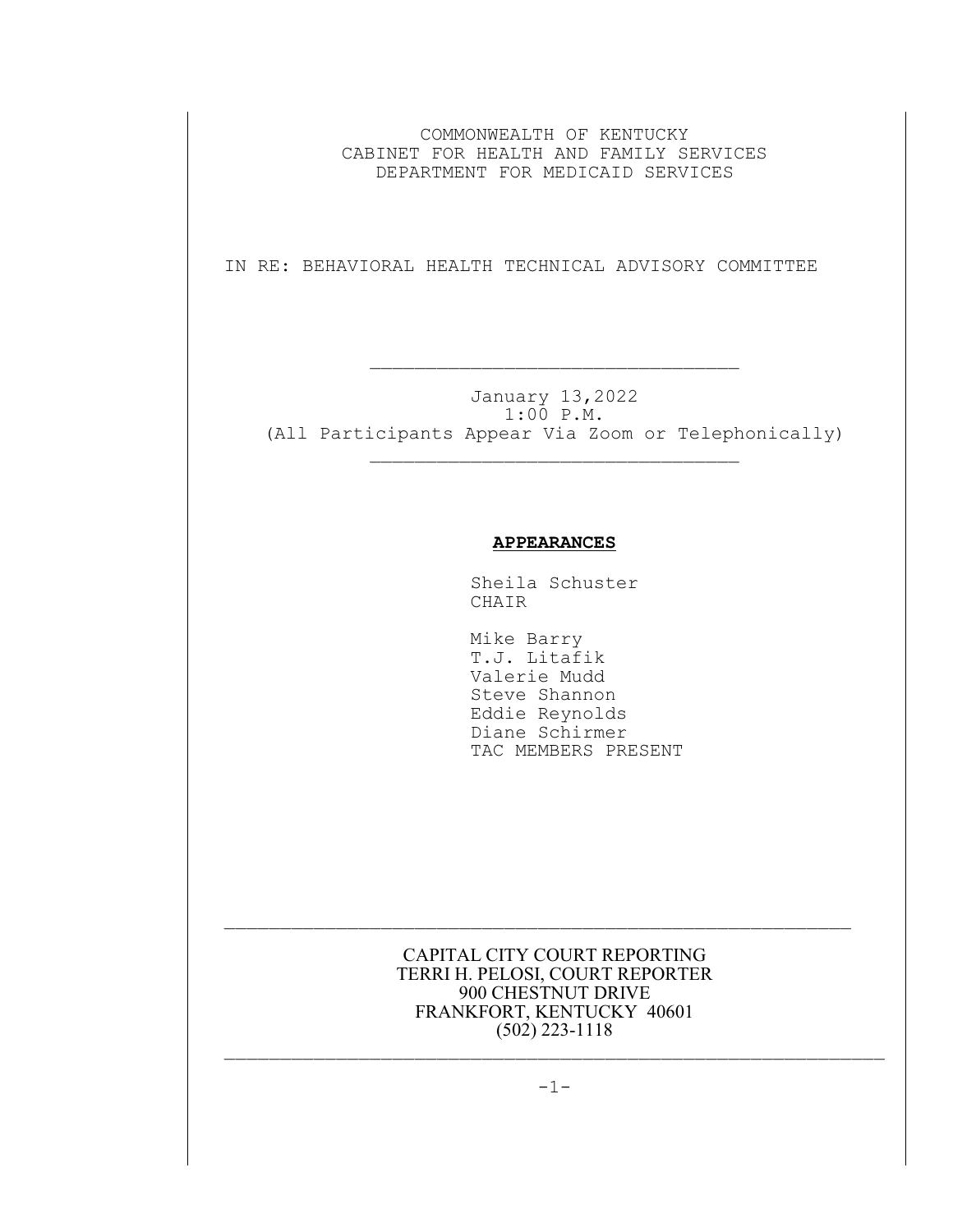APPEARANCES (Continued)

 Veronica Cecil Judy Theriot Fatima Ali Angela Parker Lee Guice Sharley Hughes Leigh Ann Fitzpatrick Jennifer Dudinskie Jonathan Scott MEDICAID SERVICES

Court Reporter's Note: At the request of DMS, all other participants appearing via Zoom or telephonically will not be listed under Appearances.)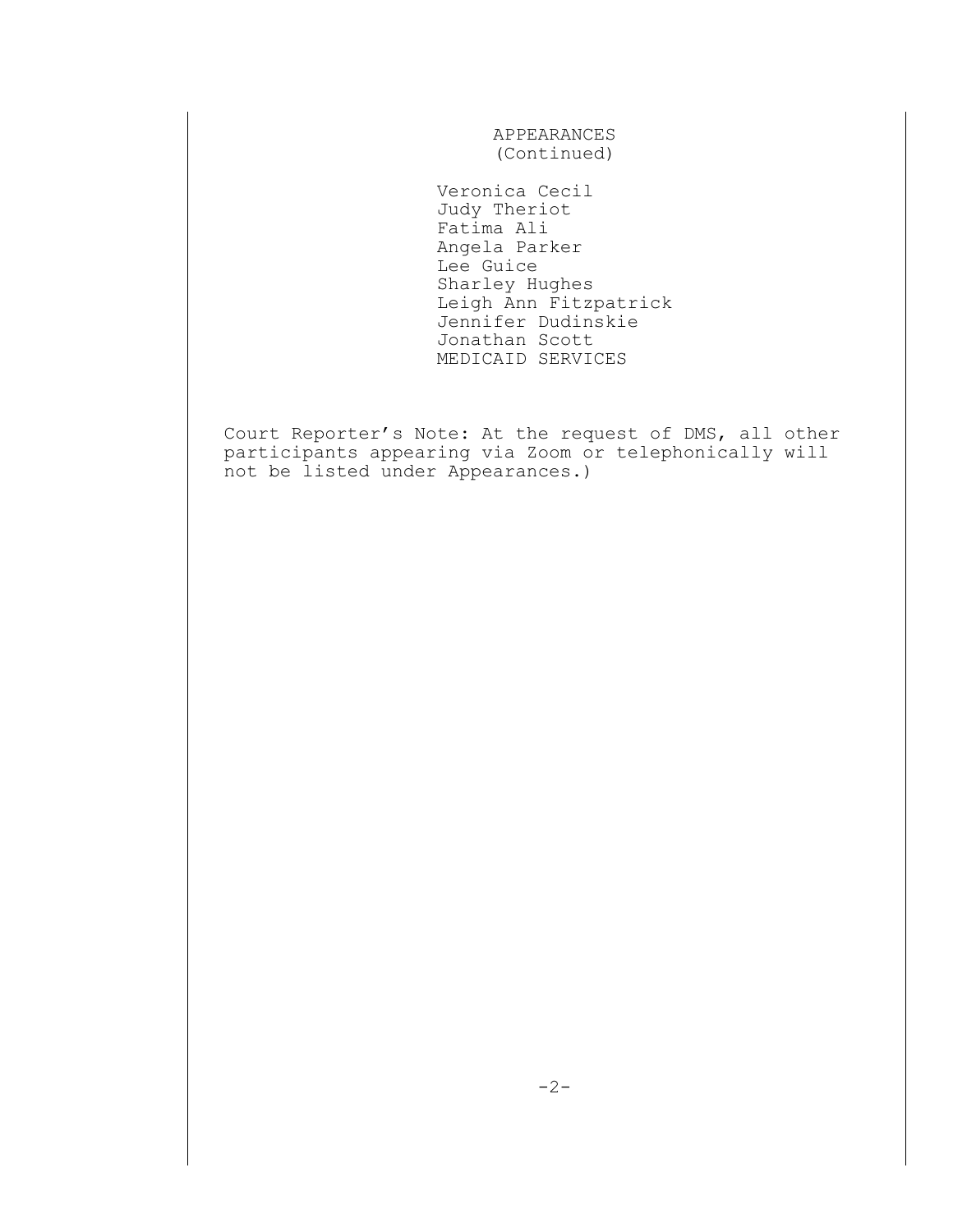| AGENDA<br>Welcome & Introductions<br>1.                                           |  | $4 - 6$   |
|-----------------------------------------------------------------------------------|--|-----------|
| Approval of Minutes of November 3, 2021<br>2.<br>Behavioral Health TAC meeting    |  | $6 - 7$   |
| 3.<br>Responses from DMS to Recommendations from<br>the BH TAC to the MAC         |  | $7 - 8$   |
| 4.<br>Status of Data Request from Medicaid on<br>Targeted Case Management Issues  |  | $8 - 10$  |
| 5.<br>Update on Claims Payments for Services to<br>Dual Eligibles                 |  | $11 - 14$ |
| Update on the No Show Data-Gathering Panel<br>6.<br>and How the Data Will Be Used |  | $14 - 40$ |
| Revisiting the Issue of EMS Transportation<br>7.<br>of Individuals with BH Issues |  | $40 - 49$ |
| Update on Any Changes in Medicaid's Single<br>8.<br>Medicaid Formulary            |  | $52 - 55$ |
| 9.<br>Increasing Number and Requirements of MCO                                   |  | $55 - 62$ |
| 10. Status Update from DMS on Waiver for SUD<br>Services to Incarcerated Persons  |  | $49 - 52$ |
| 11. Summary of 2021 KY General Assembly<br>Interim Session Task Forces            |  | $62 - 69$ |
| 12. Preview of Bills for Consideration in 2022<br>KY General Assembly Session     |  | $62 - 69$ |
| 13. Updated Prior Authorization Guidance and<br>General Discussion                |  | 69 - 78   |
| 14. New Recommendations to the MAC for<br>$1/27/22$ Meeting  78 - 79              |  |           |
| 15. Recommended Agenda Items for March, 2022<br>BH TAC Meeting                    |  | 79        |
| 16. Next MAC Meeting: 1/27/22                                                     |  | 79        |
| 17. Next BH TAC Meeting - March $10$ , 2022                                       |  | $79 - 80$ |
| 18. Adjournment  80 - 81                                                          |  |           |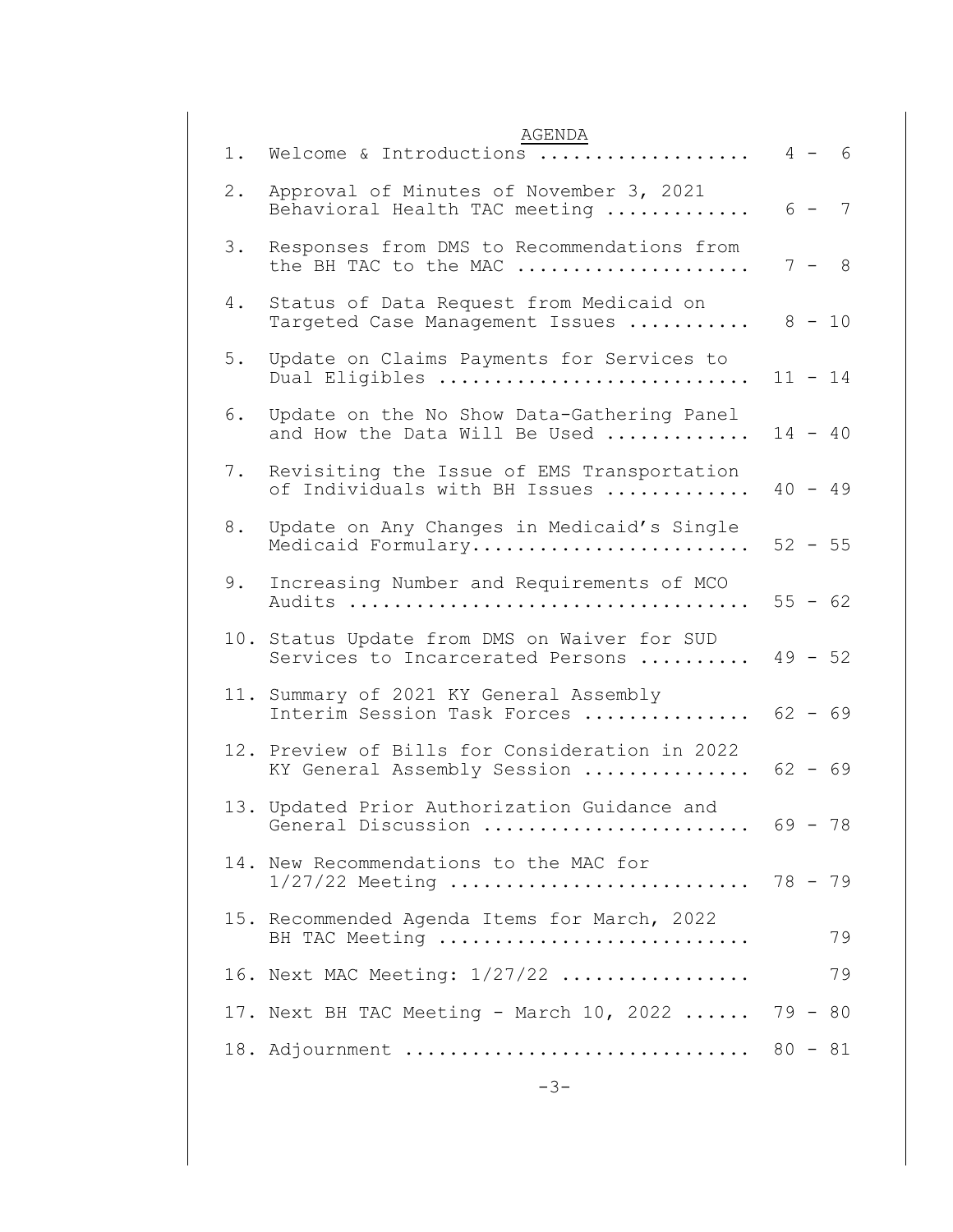1 DR. SCHUSTER: We will get 2 Started. Welcome to the Behavioral Health TAC, 3 Technical Advisory Committee. Thank you to Sharley 4 for engineering all of this as always. 5 We have a change in voting 6 members on the TAC. The representative for NAMI 7 Kentucky, as you all know, has been Sarah Kidder for 8 the last couple of years but Sarah is no longer 9 working in that position with NAMI Kentucky. And, 10 so, NAMI Kentucky has nominated and appointed rather 11 T.J. Litafik. 12 **And, T.J., if you want to wave** 13 to people or say hello. There you are. Good to see 14 you. We welcome you to the work of the Behavioral 15 Health TAC. Glad to have you on board. 16 **Is our court reporter with us,** 17 Sharley? 18 MS. HUGHES: Yes, she is. 19 DR. SCHUSTER: Okay. Great. 20 Let's go around and just to be sure each of the 21 voting members of the TAC so you can introduce 22 vourself to T.J. So, Val. 23 (INTRODUCTIONS) 24 DR. SCHUSTER: T.J., do you want 25 to give a second of your background for us?  $-4-$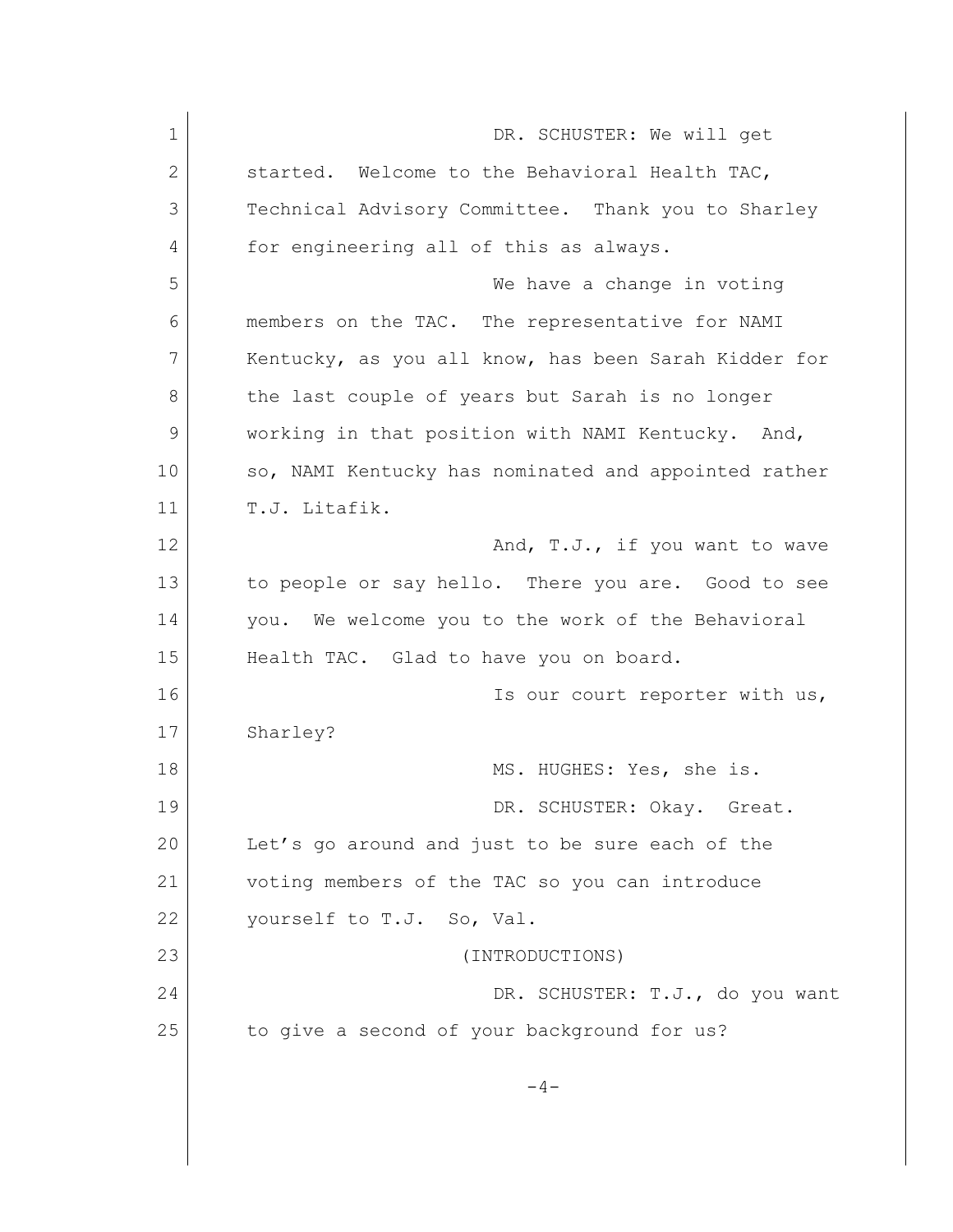1 MR. LITAFIK: Yes. I'm pleased 2 to be working with NAMI Kentucky now. I have a 3 lobbying and consulting firm here in Lexington and I 4 started working with NAMI Kentucky last summer in a 5 strategic advisor capacity. 6 And, then, when Sarah had to 7 relinquish the role as the Advocacy 8 Coordinator/Lobbyist, I came in to fill that vacuum, 9 and I look forward to working with everybody to 10 achieve our shared goals for mental health in 11 Kentucky. 12 DR. SCHUSTER: Great. We look 13 forward to that. 14 Sharley, you asked about Eddie. 15 | Eddie was added. He didn't replace anybody. In 16 legislation of a year ago, we added the Brain Injury 17 Alliance of Kentucky position as well as the Diane 18 Schirmer position which is the Brain Injury 19 Association of America. So, we increased our voting 20 members from six to seven. 21 MS. HUGHES: Okay. So, I had 22 Gayle as being the Brain Injury Alliance of Kentucky. 23 DR. SCHUSTER: Right. And, so, 24 Eddie had replaced Gayle and I sent you his contact 25 information and that letter from BIAK.  $-5-$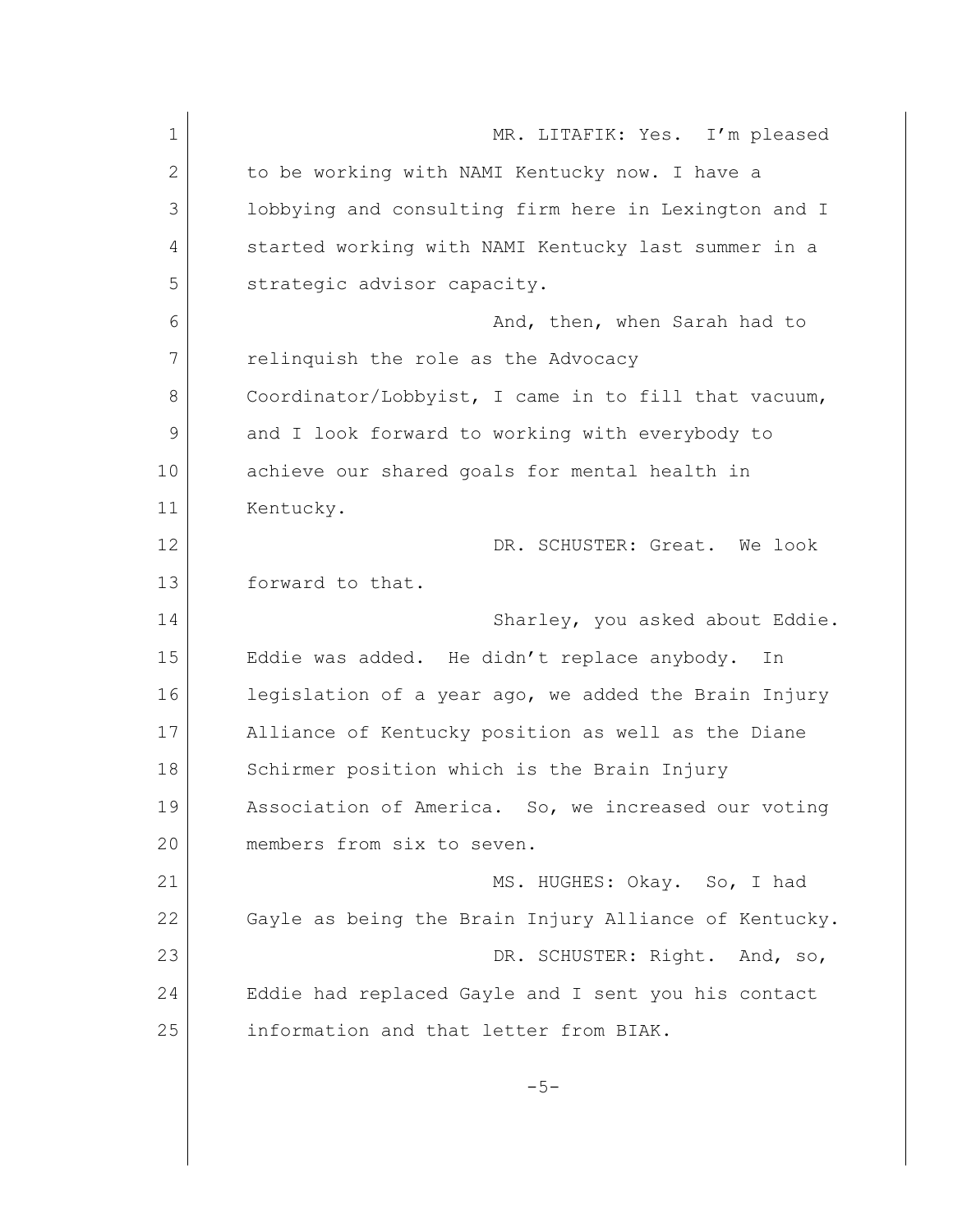1 MS. HUGHES: Okay. I have 2 apparently overlooked it. Sorry about that. 3 DR. SCHUSTER: No problem. And 4 you have T.J.'s contact information. I'll put my 5 grid together for you, Sharley - I didn't have time 6 today - but I will send it to you and send it to the 7 voting members so everybody has everybody's contact 8 **information.** Okay? 9 MS. HUGHES: That's fine. And I 10 did get T.J.'s this morning. I did see that one. 11 DR. SCHUSTER: So, the other one 12 was a replacement of Gayle retiring from the Board of 13 BIAK, and, so, they have appointed Eddie. 14 MR. REYNOLDS: That's right. 15 Gayle retired last year. 16 DR. SCHUSTER: So, I sent out 17 the draft meeting minutes of our November  $3^{rd}$  meeting 18 of the BH TAC, and I would entertain a motion from 19 one of the voting members to approve the minutes. 20 MR. BARRY: So moved. This is 21 Mike. 22 DS. MUDD: Second. 23 DR. SCHUSTER: Okay. And a 24 second from Val. Any additions, corrections, 25 omissions, questions? Seeing none, all in favor of  $-6-$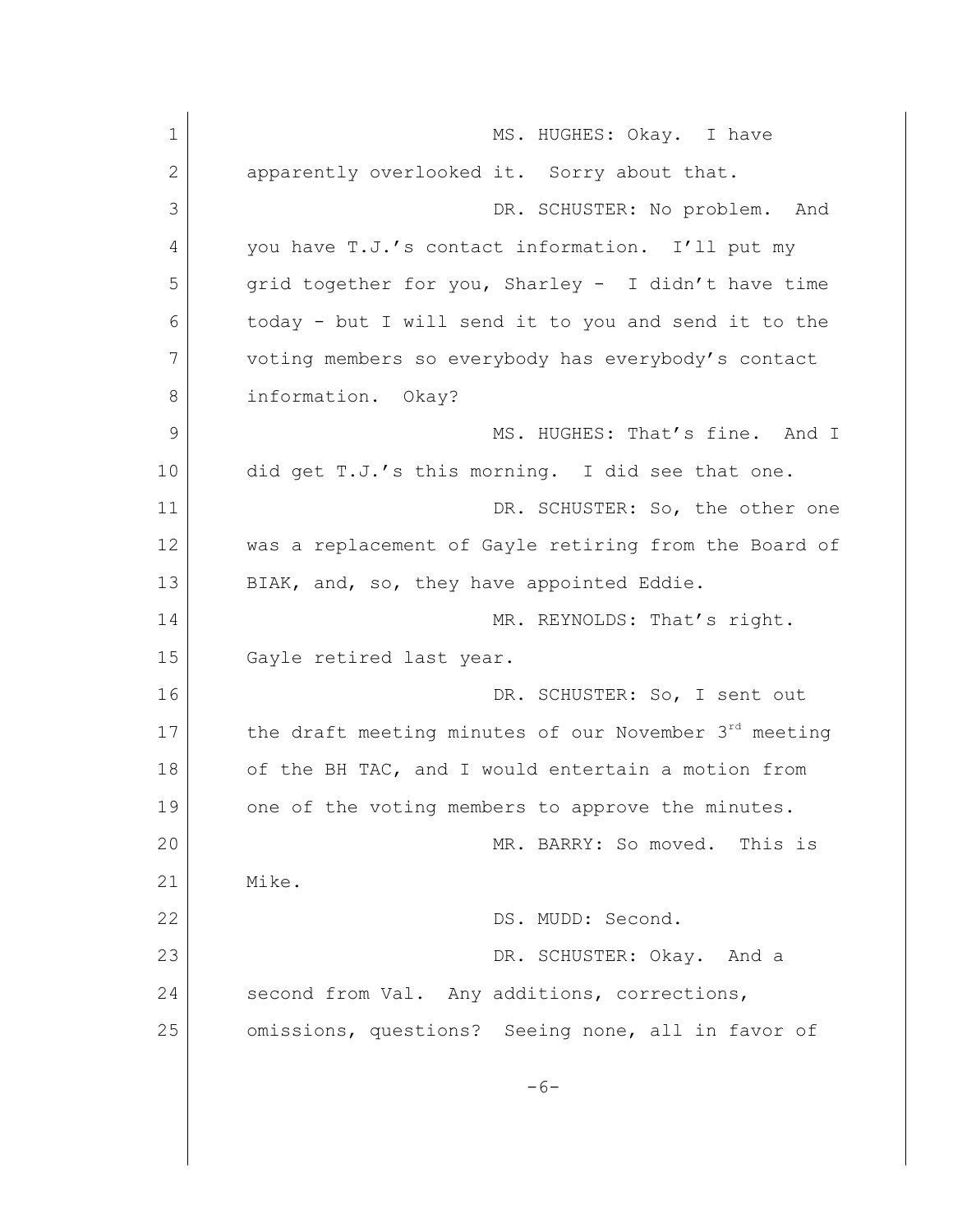| $\mathbf 1$ | approving the minutes as distributed, signify by      |
|-------------|-------------------------------------------------------|
| 2           | saying aye. And opposed like sign and abstentions.    |
| 3           | Just very recently, I got a                           |
| 4           | response from the Department for Medicaid Services on |
| 5           | our recommendation that we made to the MAC back in    |
| 6           | November and that recommendation was to encourage     |
| 7           | Kentucky Medicaid to gather data on behavioral health |
| 8           | services which have been denied for third-party       |
| 9           | liability by commercial insurance carriers over the   |
| 10          | past two years in order to determine the top ten      |
| 11          | services which are not covered by commercial carriers |
| 12          | but should be covered by Medicaid so that we could    |
| 13          | have a systems change to create a bypass to make      |
| 14          | these claims eligible for reimbursement by Medicaid.  |
| 15          | So, that's a very complicated                         |
| 16          | way of saying we're still having this problem with    |
| 17          | what we call the dual eligibles, people that have     |
| 18          | Medicaid plus some other coverage, and we've worked   |
| 19          | out a bypass or a workaround for those who had both   |
| 20          | Medicaid and Medicare, but we're still having         |
| 21          | problems with Medicaid and a commercial insurer and   |
| 22          | that's typically our kids.                            |
| 23          | So, it affects those kids that                        |
| 24          | are treated by the Children's Alliance members or the |
| 25          | CMHC's and needing services.                          |
|             | $-7-$                                                 |
|             |                                                       |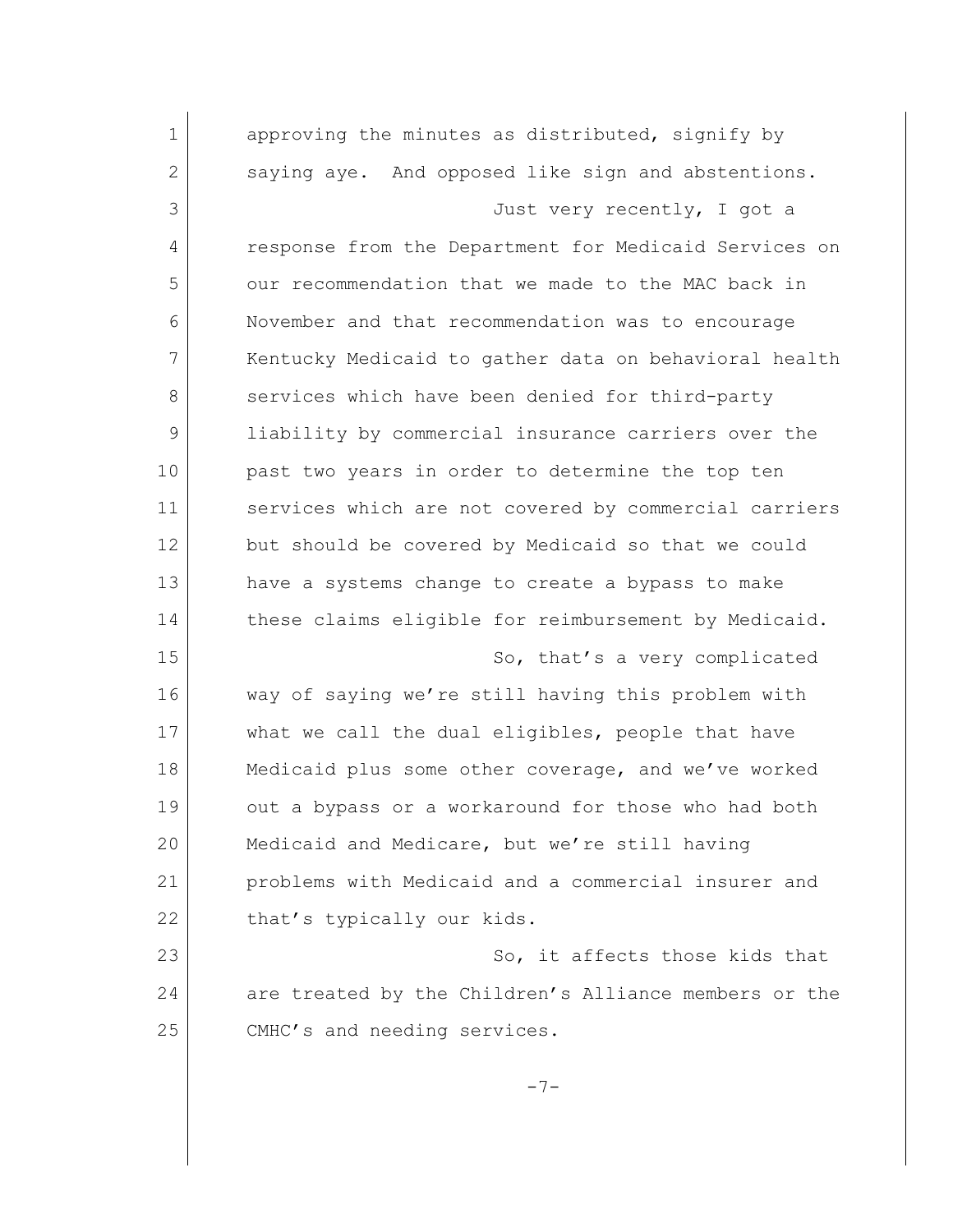| $\mathbf 1$ | So, I'm very pleased to say                           |
|-------------|-------------------------------------------------------|
| 2           | that we got a positive response from Medicaid that    |
| 3           | they will request the data for further research,      |
| 4           | evaluation and discussion purposes.                   |
| 5           | So, we thank Medicaid. I'm not                        |
| 6           | sure who is on from Medicaid but I'm very pleased     |
| 7           | with that positive response.                          |
| 8           | The next is the status of our                         |
| 9           | data request from Medicaid on targeted case           |
| 10          | management, and this has been a huge issue and we,    |
| 11          | again, really appreciate the support of Medicaid in   |
| 12          | really doing a deep dive into the Medicaid data to    |
| 13          | look at what the impact of targeted case management   |
| 14          | has been.                                             |
| 15          | So, I think at maybe our                              |
| 16          | September meeting last year, I reported that we had   |
| 17          | had some preliminary data reported from Medicaid; and |
| 18          | as you can imagine, it's a huge amount of data.       |
| 19          | So, we're honing in on the                            |
| 20          | definition of folks with severe mental illness and,   |
| 21          | then, asking them to also look at all kinds of        |
| 22          | categories of expenditures because one of the things  |
| 23          | that we really want to look at is whether targeted    |
| 24          | case management is helping alleviate or increasing    |
| 25          | access to services and maybe eliminating services     |
|             |                                                       |

-8-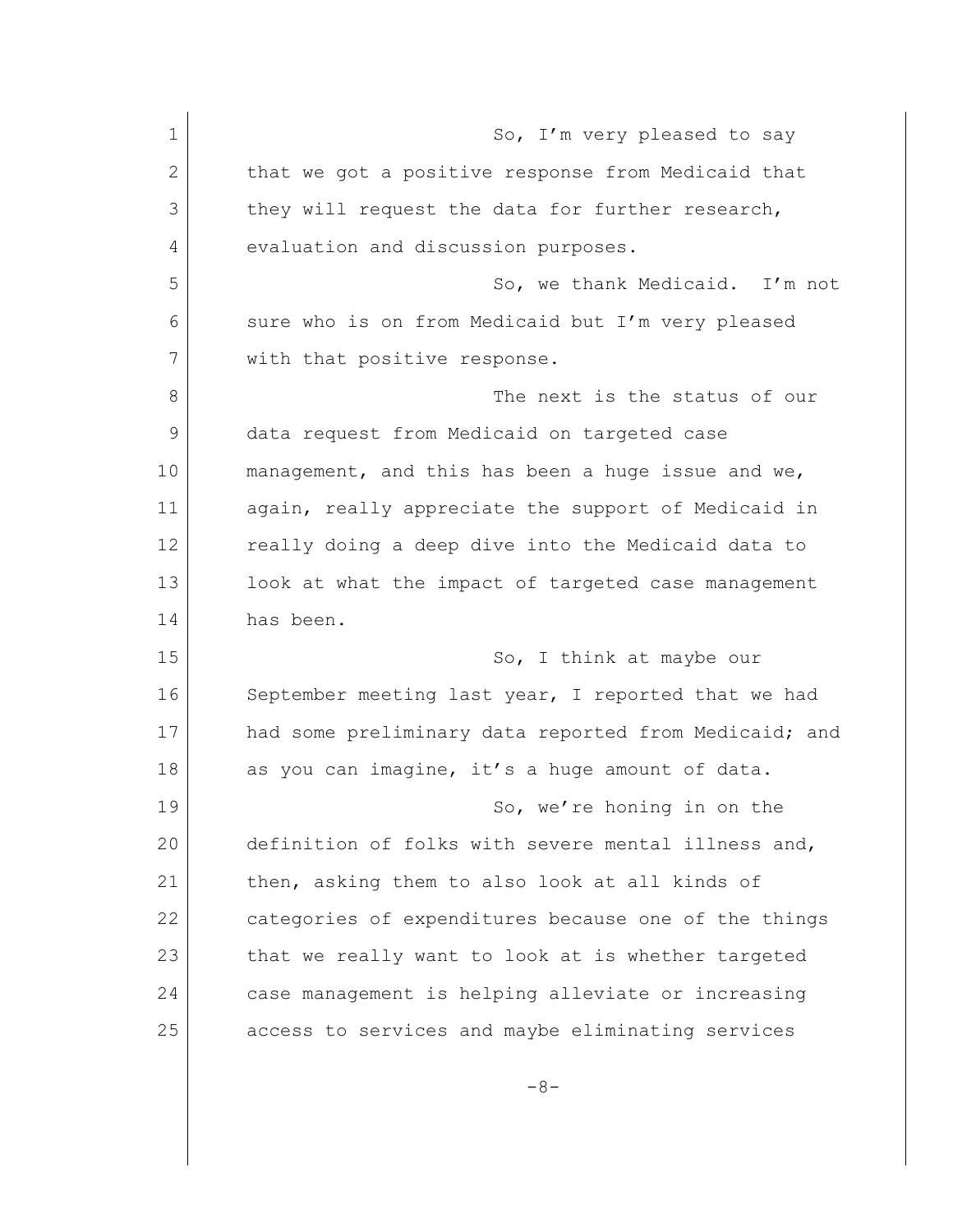1 like ER visits, additional hospitalizations and so 2 forth. 3 So, after that first meeting, 4 we had a good conversation with them. We asked for a 5 second run of the data to really hone in and do a 6 kind of pre and post test where they would look at 7 our folks that meet the criteria of having at least 8 six months' worth of targeted case management and 9 they would go back and look at the six months prior 10 to TCM being instituted and, then, look at six months 11 after the individual had had targeted case management 12 for six months so we have that comparison pre and 13 post. 14 and we just got that data from 15 them late on Monday afternoon and we are so grateful 16 to have Barbara Epperson over at OATS where the 17 Medicaid data warehouse is - come in - come in. 18 Sorry. My bug man is here. Hello. 19 We have not had time to really 20 do a good analysis of that data but there's some 21 preliminary stuff that Kathy Dobbins got to take a 22 look at. And, Kathy, I don't know if you're on or 23 not. Are you with us? Maybe not. 24 So, she had pointed out some 25 kind of immediate things that jumped out in terms of  $-9-$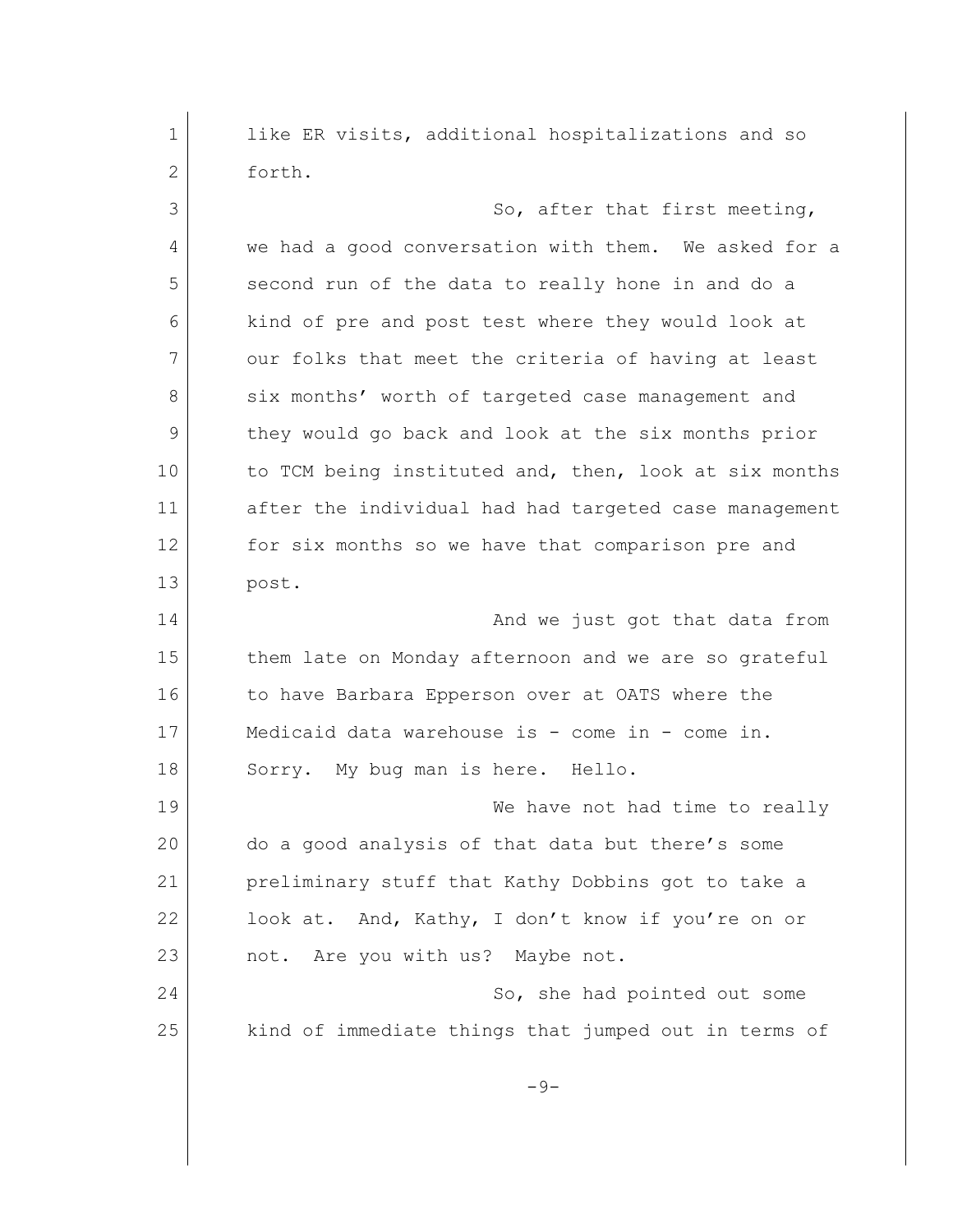1 some data that would indicate that people are getting 2 more services when they have targeted case management 3 and that there may be some declines in some of those 4 high-cost things.

5 So, I'm going to target our March meeting for our little workgroup that's been working on this data to have finished at least a very complete preliminary analysis and make a report back to you all, but my thanks go out to the Department 10 for Medicaid Services, to the Commissioner in particular who really got us started on this well over a year ago talking about wanting to use data to make decisions and wanting to see what the impact of 14 targeted case management has been on the lives of people that meet this severe mental illness definition.

17 So, that's a comeback for our 18 March meeting but we're very excited to have this 19 data and to have the opportunity to go through it. 20 So, Dr. Brenzel is in that 21 | group. Steve Shannon, Kathy Dobbins, Natalie 22 Cunningham and Mark Kelly and myself. So, it's a 23 range of people that have a lot of experience with 24 this, and, again, my thanks to Medicaid for that. 25 So, stay tuned on that.

 $-10-$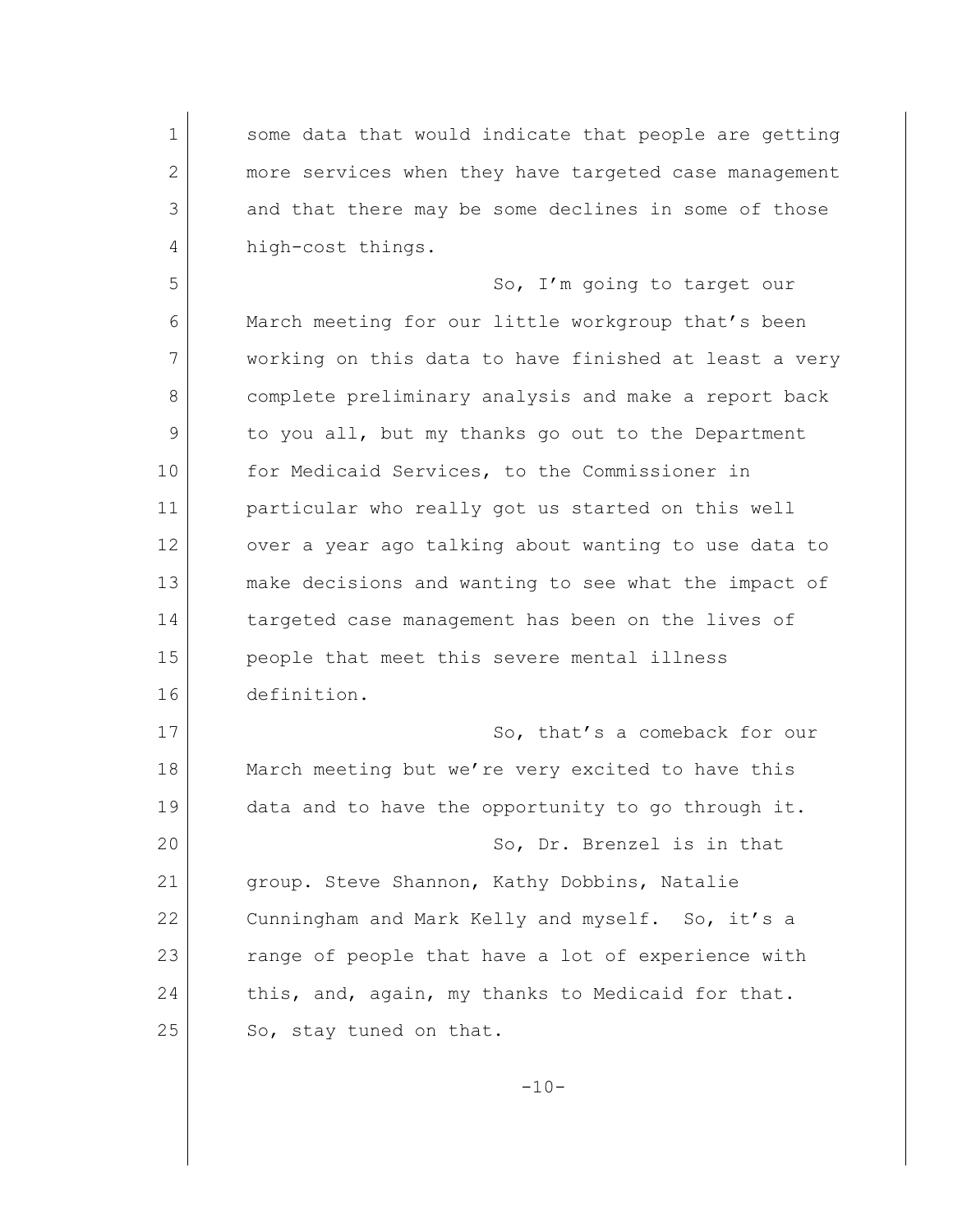| $\mathbf 1$  | The next item is something                            |
|--------------|-------------------------------------------------------|
| $\mathbf{2}$ | that, again, we talked about a whole lot and that is  |
| 3            | the update on claims payments for services to dual    |
| 4            | eligibles.                                            |
| 5            | So, I'm wondering - and I don't                       |
| 6            | know if Steve is on yet - I know Kathy Adams couldn't |
| 7            | be here today.                                        |
| 8            | MR. SHANNON: I'm on.                                  |
| 9            | DR. SCHUSTER: Oh, okay, Steve.                        |
| 10           | Great. Have you seen any differences with the bypass  |
| 11           | in place?                                             |
| 12           | MR. SHANNON: Yes. It's getting                        |
| 13           | better. There's still some concerns. Most of my       |
| 14           | time has been on CCBHC claims, but overall we're      |
| 15           | seeing some progress made on that bypass list.        |
| 16           | We still struggle with folks -                        |
| 17           | and this is really a children's issue as well -       |
| 18           | Medicaid and commercial insurance, but we're hoping   |
| 19           | that the Medicare and Medicaid one is close to being  |
| 20           | addressed but we'll see. It will take a while to      |
| 21           | make sure it goes through the process and those       |
| 22           | claims are done correctly.                            |
| 23           | DR. SCHUSTER: Yeah. And I                             |
| 24           | don't know if you were on when I reported that DMS is |
| 25           | going to look at that data that we had requested on   |
|              | $-11-$                                                |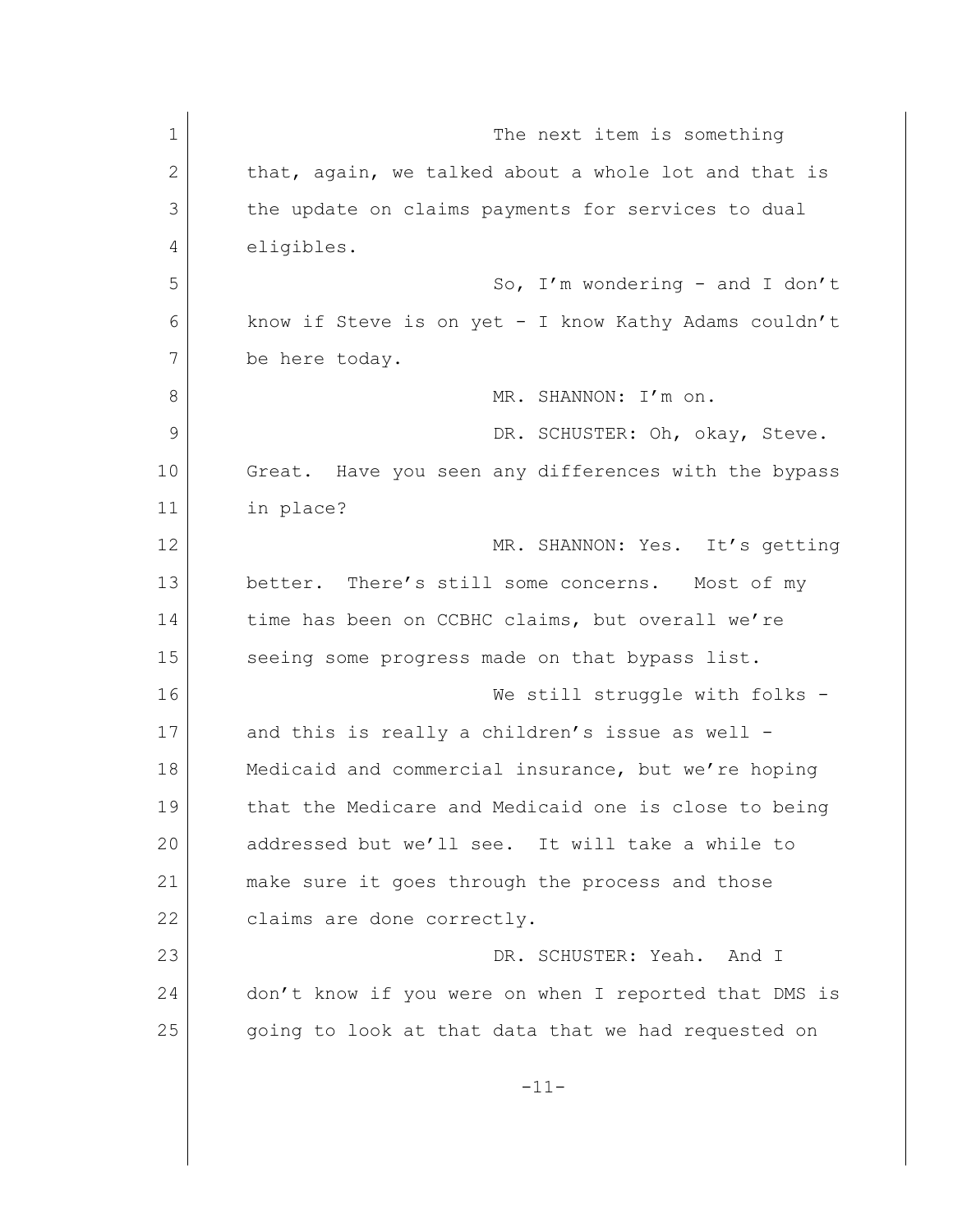1 our recommendation back in November. 2 And, again, I can't see who is 3 on from Medicaid. Does anybody have any idea about a 4 time frame to look at that data? 5 MS. HUGHES: Lee and Angie and I 6 think Deputy Commissioner Cecil. 7 MS. PARKER: This is Angie with 8 Medicaid. I did look at it briefly. I did pull it 9 up and kind of looked to see what the comparisons 10 were before and after CCM. I can't say that it was a 11 lot different. 12 DR. SCHUSTER: No. I'm asking, 13 Angie, about the time frame on this new request that 14 we have. 15 | MS. PARKER: Oh, I am so sorry. 16 DR. SCHUSTER: No problem. No 17 problem at all. We got the favorable response back 18 dated January  $4<sup>th</sup>$  from DMS that they would look at 19 that data on the claims, denied claims under third-20 party liability for the commercial insurers so that 21 we could start working on a bypass in that system as 22 well. 23 and I was just curious about the Manus of the Manus and I was just curious about 24 what our time frame out to be to look for some report 25 back on that data, and there may not be anybody on -12-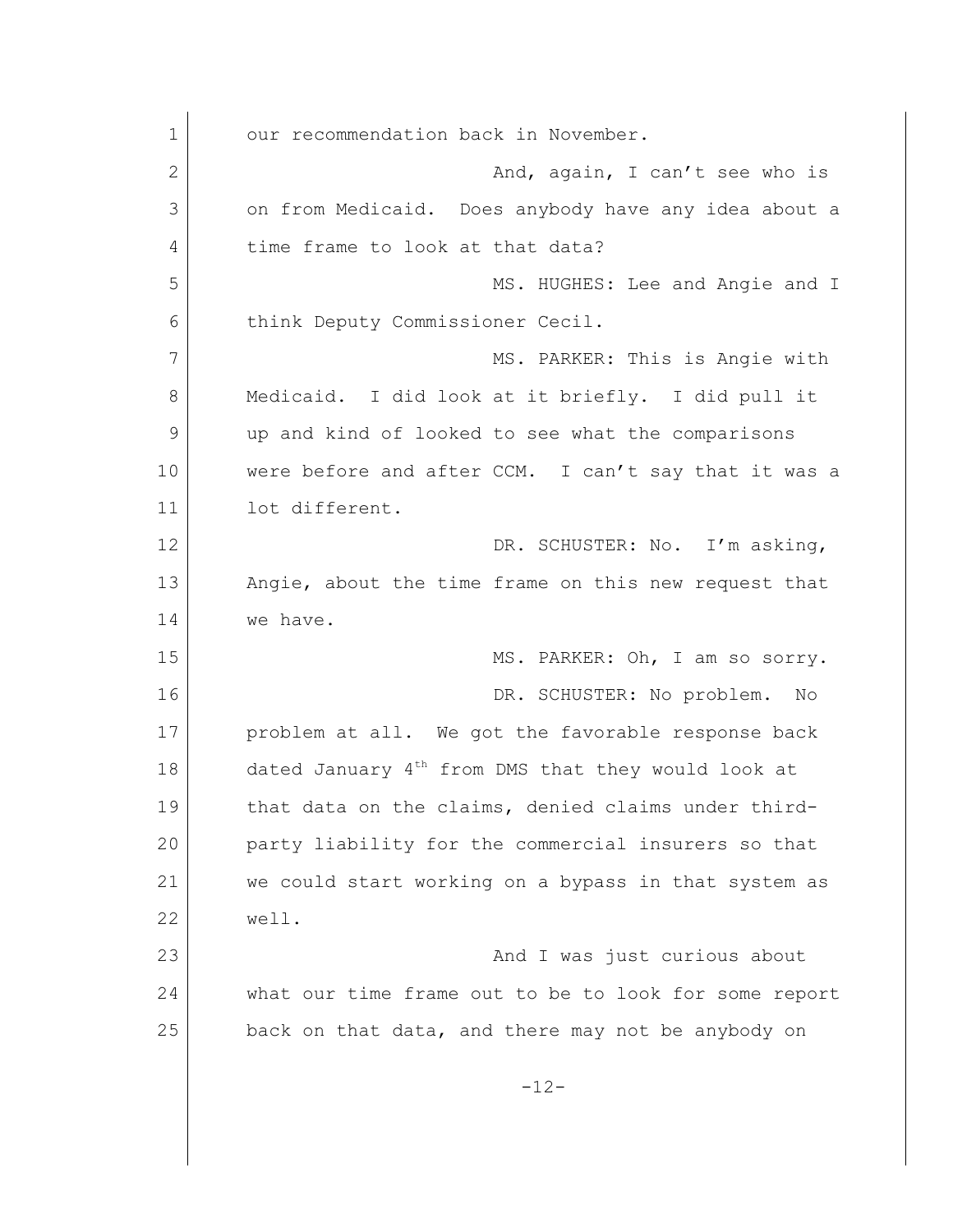| $\mathbf 1$ | who is in a position to respond to that.              |
|-------------|-------------------------------------------------------|
| 2           | MS. CECIL: Hi. It's Veronica                          |
| 3           | Cecil with Medicaid. I was also looking to see who    |
| 4           | might be working on that project.                     |
| 5           | MS. GUICE: I have nothing to                          |
| 6           | offer on this topic at this moment, and I just wanted |
| 7           | to say that to let you know that I am hearing you and |
| 8           | I hear the question. I will have to go back and take  |
| 9           | a look at some other information.                     |
| 10          | MS. CECIL: I do think, Dr.                            |
| 11          | Schuster, that the Commissioner actually is pulling   |
| 12          | the data.                                             |
| 13          | DR. SCHUSTER: Oh, okay. That's                        |
| 14          | impressive.                                           |
| 15          | MS. CECIL: This and the                               |
| 16          | targeted case management are important issues to her, |
| 17          | but we will go back and make sure that one of us are  |
| 18          | up to date on what's going on with it.                |
| 19          | I know the request has been                           |
| 20          | Generally, it can be thirty to sixty days,<br>made.   |
| 21          | depending on it is Session. And when we're pulling    |
| 22          | data, sometimes requests get pushed down the line     |
| 23          | based on priority, but we'll definitely report back   |
| 24          | to you on that.                                       |
| 25          | DR. SCHUSTER: Yeah. And maybe,                        |
|             | $-13-$                                                |
|             |                                                       |
|             |                                                       |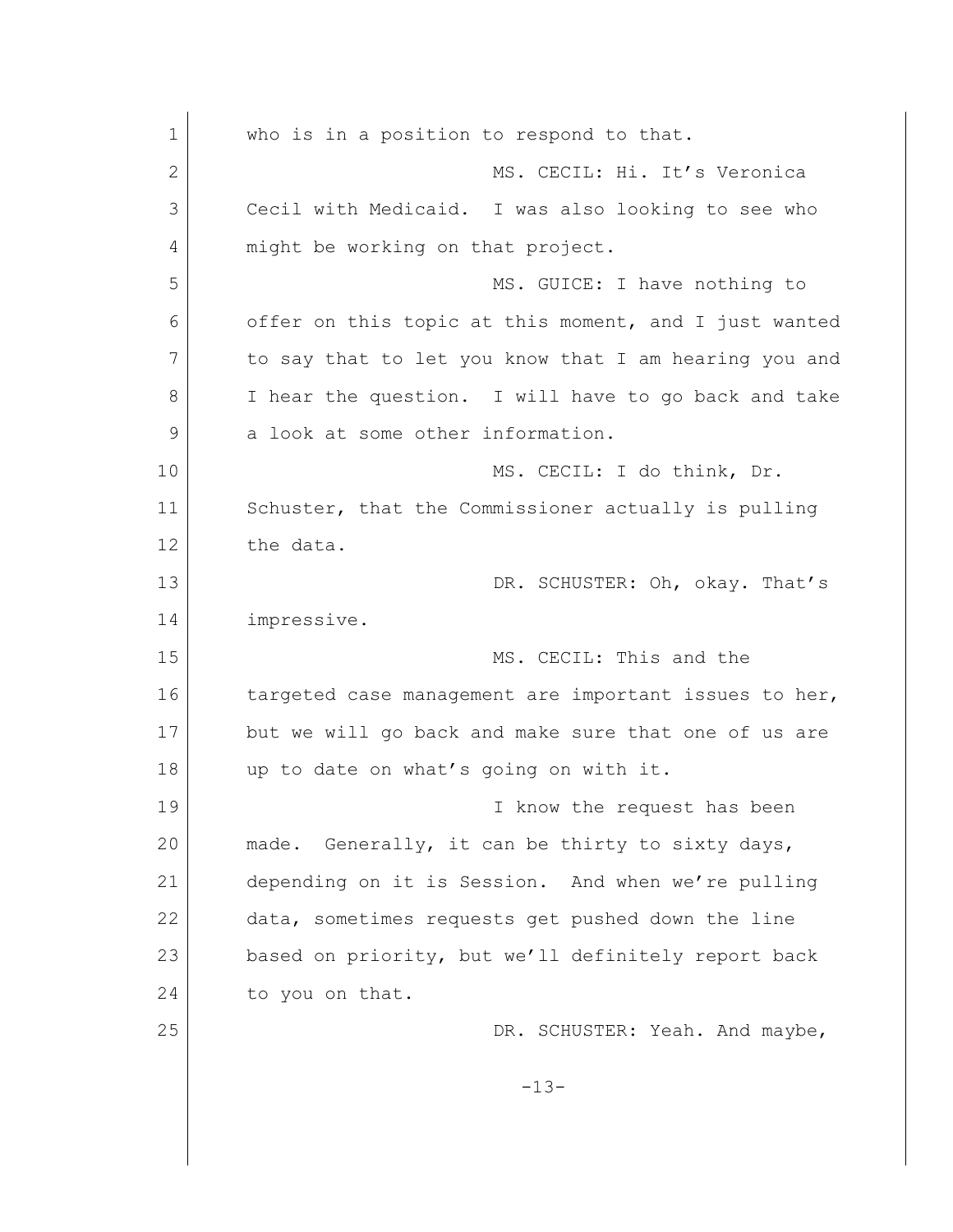1 Veronica, you and I could communicate six weeks from 2 now so I know whether to put it back on the agenda 3 for the March meeting or not, and that's really what 4 I'm looking at. And certainly the Commissioner is 5 looking at it and so forth. That's great. 6 MS. CECIL: I think that's a 7 good plan. 8 DR. SCHUSTER: Yeah. So, we 9 will definitely do that. And, again, we really do 10 appreciate that positive response and having the 11 data. So, thank you very much. 12 We're just zipping through this 13 agenda today. 14 So, the next is I think a 15 report from the MCOs on how the no-show data is being 16 used by the MCOs. We've had this - T.J., you are new 17 to this. 18 The Department has put out a 19 data-gathering reporting system for providers to 20 report when people miss their appointments, and we've 21 expressed some concerns about how that data would be 22 used, wanting to be sure that people aren't - and 23 this would be obviously an unintended consequence -24 but that people are not being stigmatized or seen 25 negatively because they're having problems getting to

 $-14-$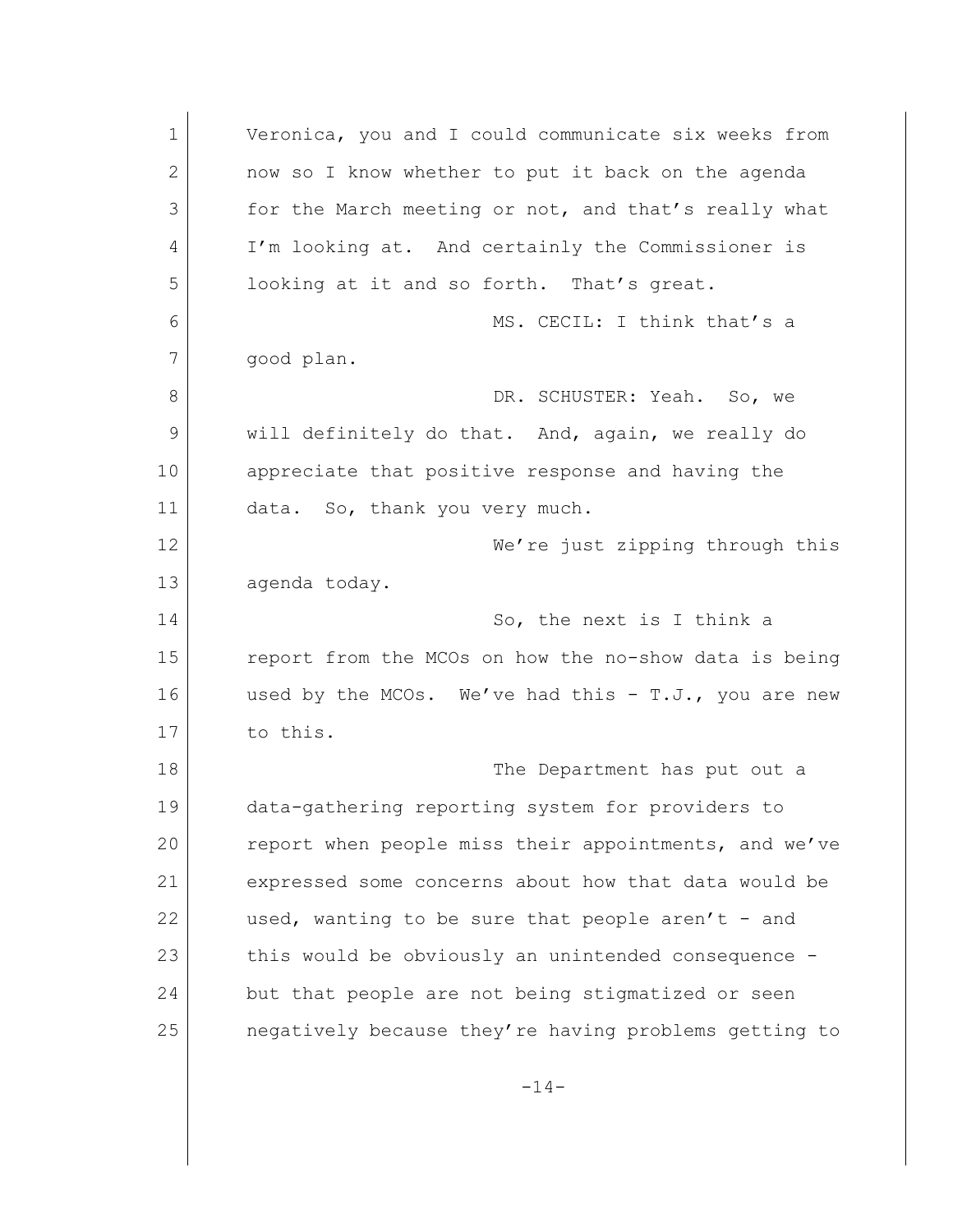1 appointments. 2 And, so, we understand that 3 that data has been shared with the MCOs. So, they're 4 being told who in their client caseload are having 5 trouble keeping their appointments and are doing some 6 outreach. So, that's what we're interested in 7 hearing from. 8 and I think, Veronica, you sent 9 that request out to the MCOs after you and I had some 10 back and forth about it, right? 11 MS. CECIL: Yes, that's correct. 12 So, each MCO should be prepared to discuss it. So, I 13 don't know if you want to go in any certain order. 14 DR. SCHUSTER: Well, we can 15 always go alphabetically or we could start in the 16 middle. We'll go alphabetically this time. So, I 17 don't know who is on from Aetna. 18 MS. JONES: This is Cat Jones 19 with Aetna. So, we do receive these reports and we 20 are in the process of figuring out a process for case 21 management outreach, but it has been a challenge to 22 get oriented and work through that process because 23 the report includes very limited information. 24 We have the member Medicaid Ids 25 but we don't have any information about the provider.  $-15-$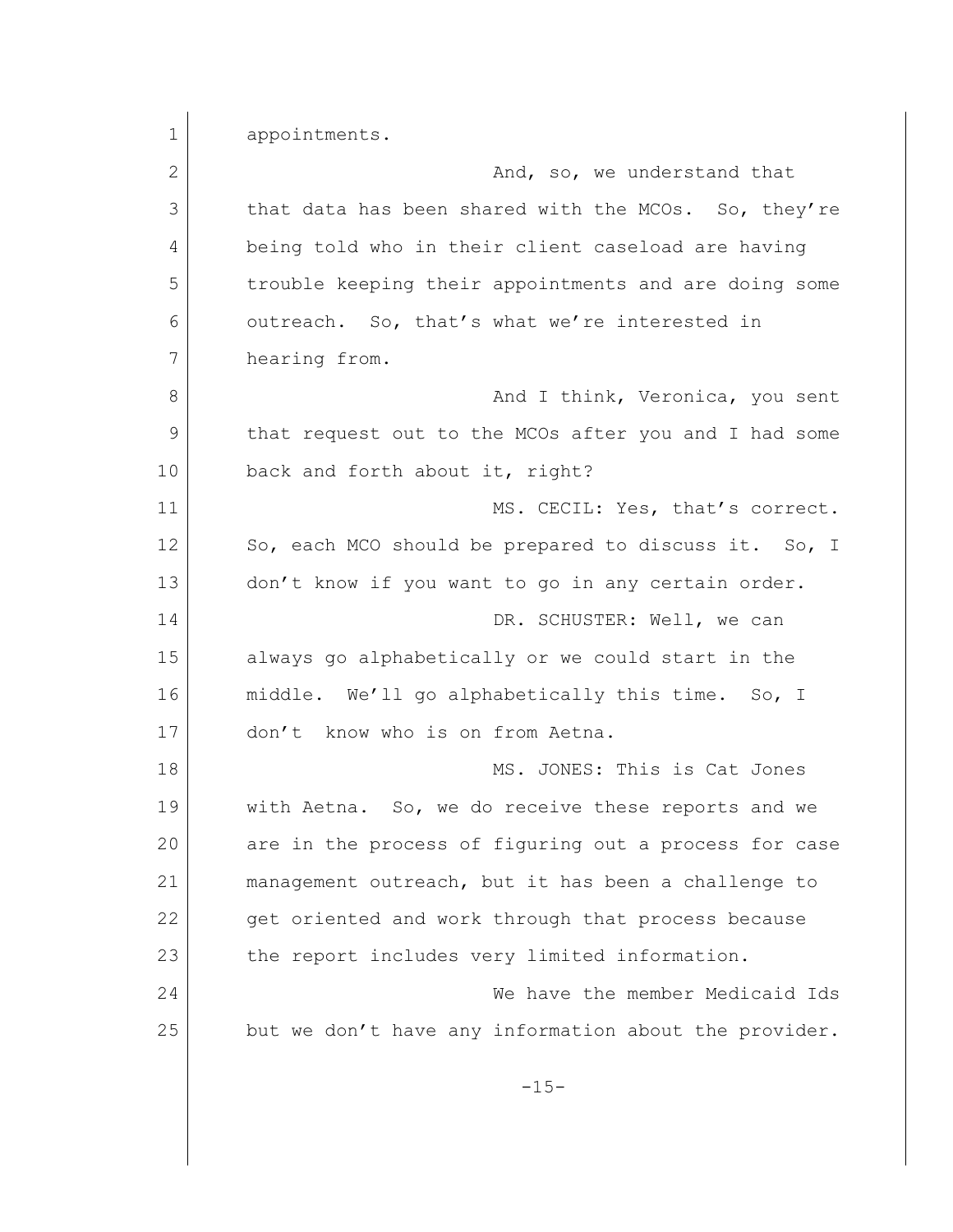| $\mathbf 1$ | And, so, it's a lengthy list and it's hard to                   |
|-------------|-----------------------------------------------------------------|
| 2           | determine how to prioritize maybe those members that            |
| 3           | need outreach maybe sooner than the others on the               |
| 4           | list.                                                           |
| 5           | For example, if we had the                                      |
| 6           | provider information, we might be able to tell, oh,             |
| 7           | this is a behavioral health and be able to look at              |
| 8           | that member and see, oh, they missed their                      |
| 9           | appointment after their hospitalization and can                 |
| 10          | prioritize our case management work.                            |
| 11          | So, we're trying to figure out                                  |
| 12          | how to make that report useful and how we can best -            |
| 13          | you know, maybe is there other information we can               |
| 14          | pull from our systems utilizing those member ID's               |
| 15          | make that list as useful as far as outreach as                  |
| 16          | possible. So, that's where we are at this time.                 |
| 17          | DR. SCHUSTER: Okay. And I                                       |
| 18          | don't remember that screen shot well enough.<br>SO <sub>1</sub> |
| 19          | Lee, let me turn to you because I know that you're              |
| 20          | the one that has reported on this or given us the               |
| 21          | information.                                                    |
| 22          | MS. GUICE: Dr. Schuster, I'm                                    |
| 23          | looking for - we just got those reports. What I                 |
| 24          | believe is that perhaps Cat hasn't seen all of them.            |
| 25          | There are two different sets of                                 |
|             |                                                                 |
|             | $-16-$                                                          |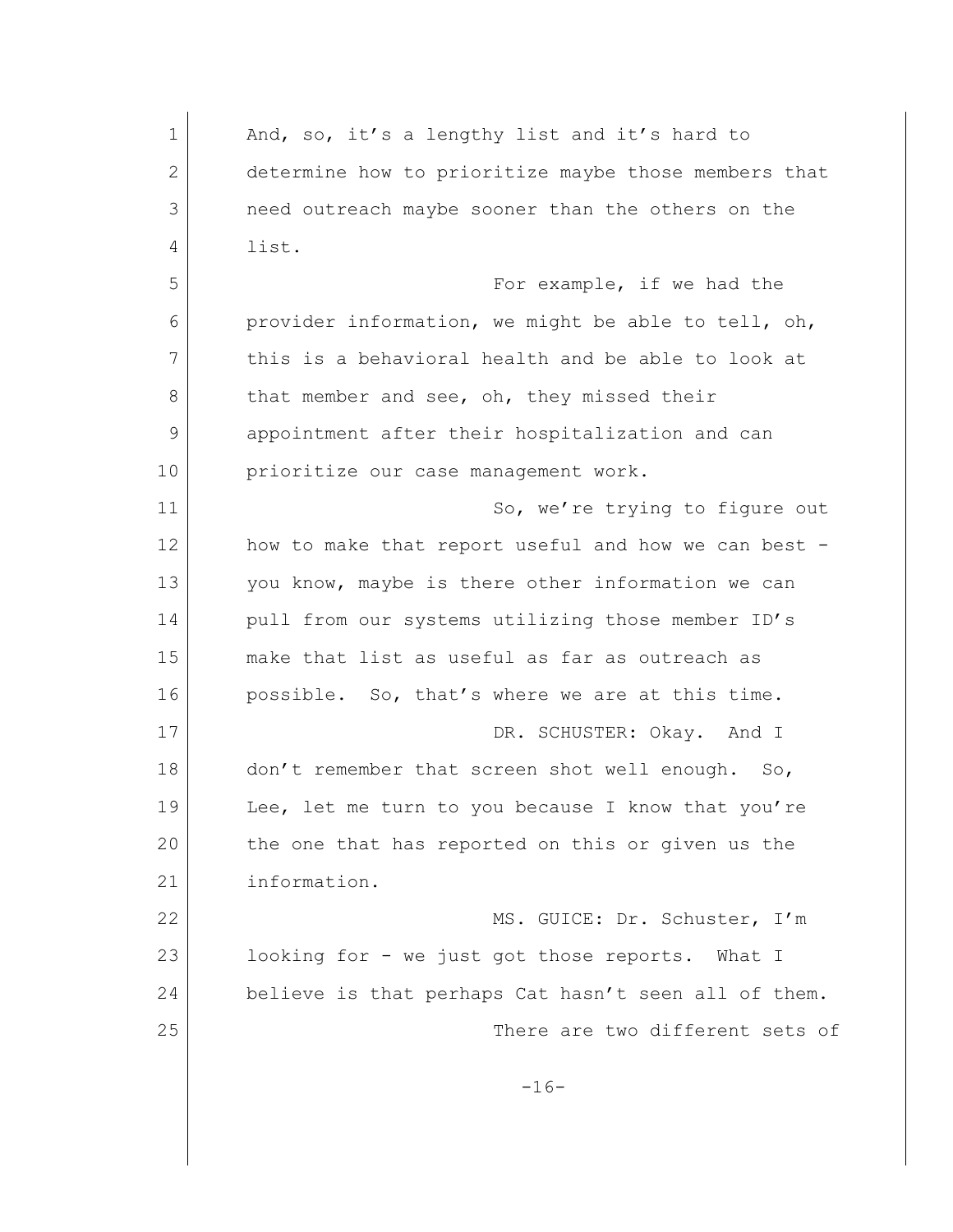1 **b** reports that go to the MCOs and I believe one of them 2 has the provider on it; but if you would go ahead and 3 let me find them in my emails, I can speak more 4 definitively on this. 5 DR. SCHUSTER: Okay. All right. 6 MR. OWEN: This is Stuart Owen 7 with WellCare. Sorry to cut in. So, on that topic, 8 we emailed DMS a couple of weeks ago and said that we 9 really need the provider name and we need the date of 10 service. 11 and DMS responded back quickly 12 that beginning with the February report, they will 13 list the provider name and date of service on the 14 report. So, all MCOs should be getting that 15 beginning in February, but Cat is exactly right. All 16 we have right now is member ID and that's it. Sorry 17 to jump ahead. 18 DR. SCHUSTER: That's helpful to 19 know. So, this initial reports that went out gave 20 you a long list of your members but the information 21 that they had missed appointments but that was it. 22 MR. OWEN: Right. It didn't say 23 when, didn't say who the provider was. So, if you 24 call, you say we understand you missed an 25 appointment. Who? We don't know. When? I don't  $-17-$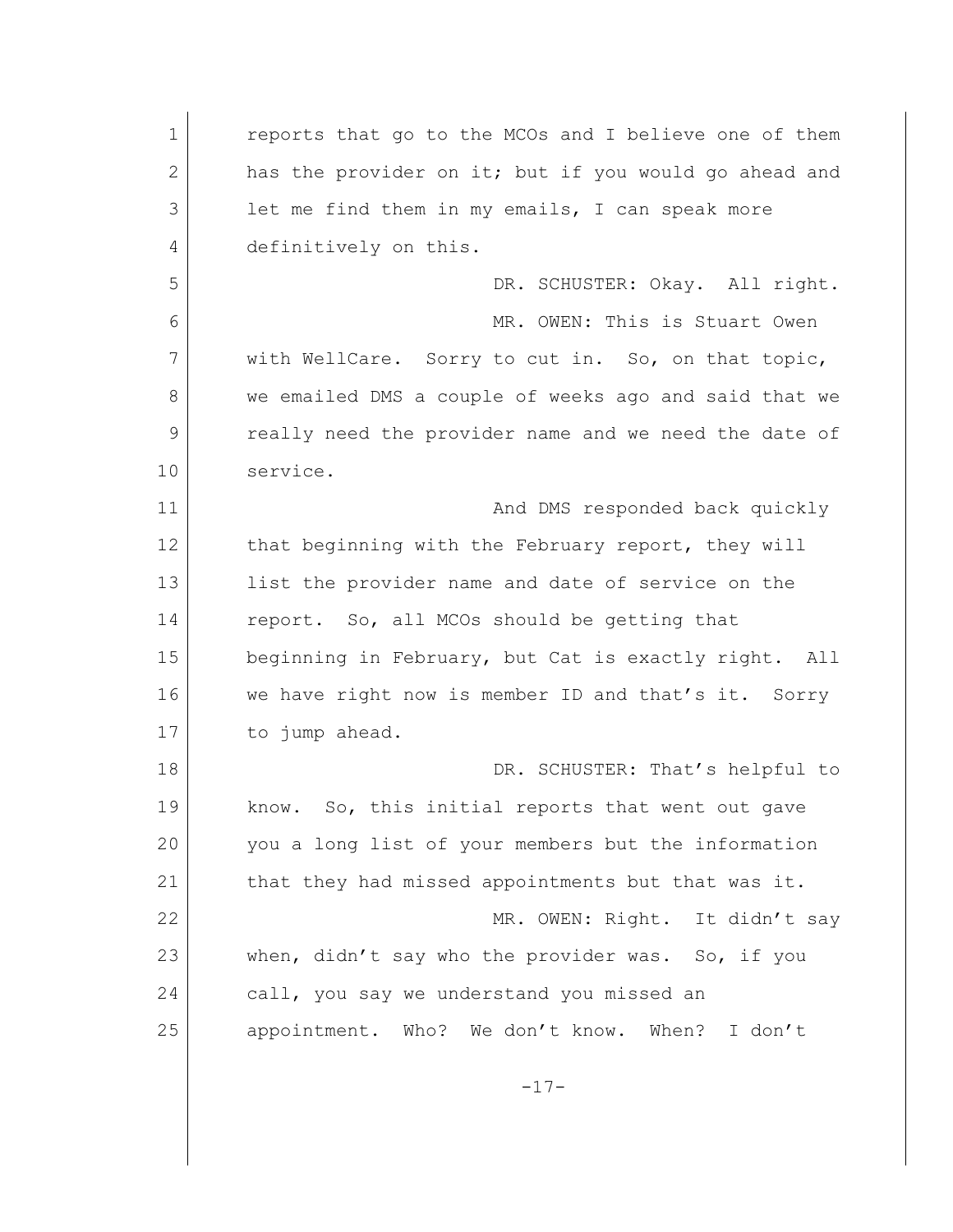1 know. But, anyway, beginning in February, we 2 understand that's going to be included on the report. 3 DR. SCHUSTER: Okay. Stuart, 4 did it give the number of times, number of missed 5 appointments for each person? 6 MR. OWEN: Yes. So, DMS sends 7 us a monthly report and, then, they sent us an 8 accumulative one maybe a couple of weeks ago or so. 9 I think this began in July. And, so, that one shows 10 for that period the frequency, how many times each 11 member missed. 12 | DR. SCHUSTER: Okay, but I think 13 the example that Cat gave is that if you've got 14 Somebody who has missed behavioral health 15 appointments and has a primary mental health 16 diagnosis, that would kind of red flag that - maybe 17 that's a bad term because red flags mean other things 18 in legislation and so forth - but, anyway, that would 19 flag for you that that might be a higher priority. 20 MR. OWEN: Exactly. And along 21 those lines, I don't know if you want me to wait for 22 the "W" at the end. 23 DR. SCHUSTER: We'll go back and 24 forth. Go ahead. Thank you. 25 MR. OWEN: So, we were curious -18-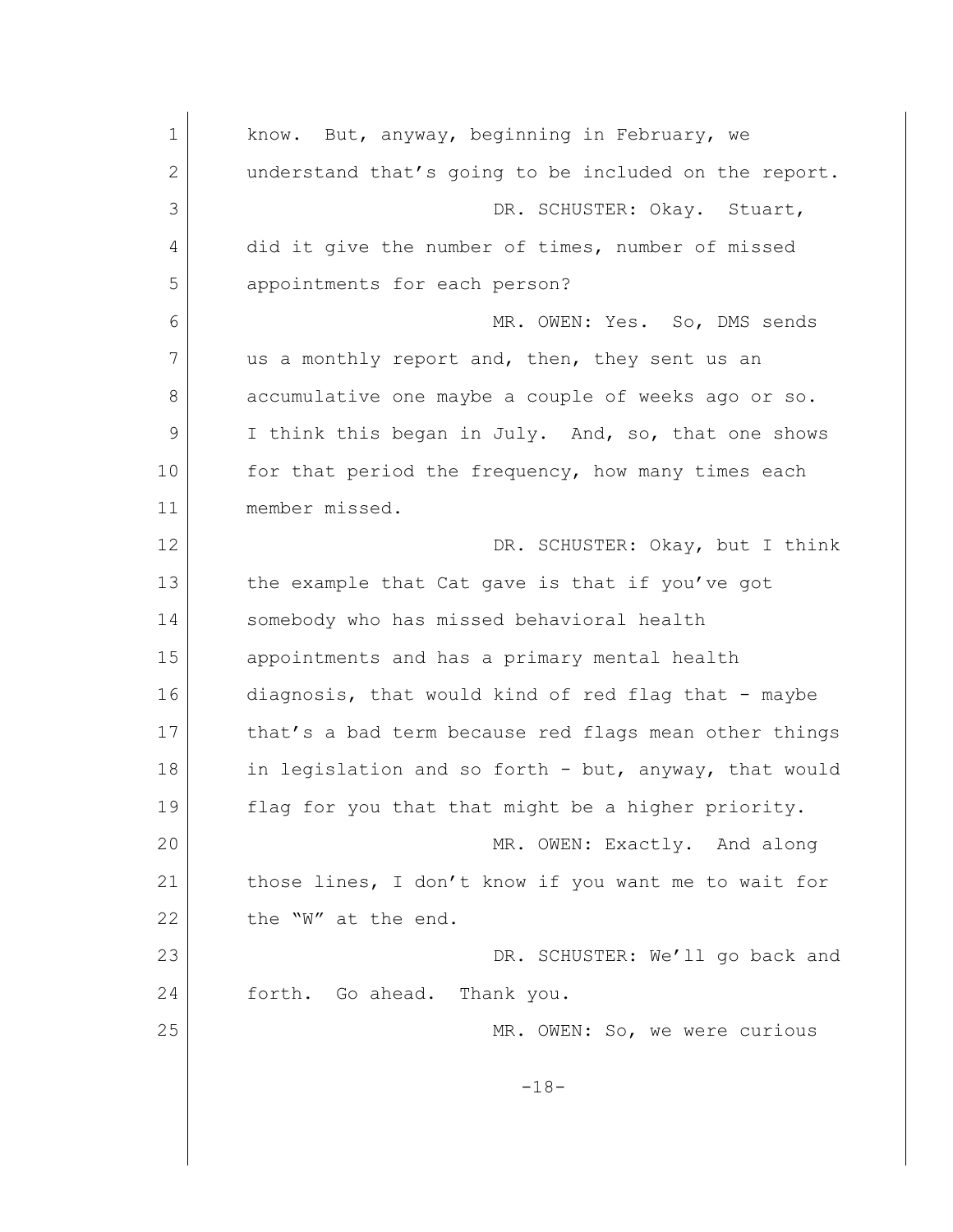1 about how many had a behavioral health diagnosis. 2 And, so, because we have the member ID, we can pull 3 that and we can run the claims, and we found out -4 and I guess this was for - well, this would have been 5 probably for the whole calendar year - but 22% of 6 those that missed appointments had a severe mental 7 illness, compared to the "average" population of 9% 8 that had an SMI, the Medicaid population. 9 Twelve percent had a serious 10 emotional disability compared to 6% average, so, 11 that's more than double. We were curious about ER 12 visits. Ninety-three percent of those with missed 13 appointments during that time period had an ER visit 14 within the past year which is about twice, and also 15 5% had a behavioral health admission. So, that's 16 over three times the average, maybe three and a 17 quarter times the average for the general population. 18 So, obviously, there's a high 19 prevalence of behavioral health diagnoses among 20 those that are missing appointments. 21 DR. SCHUSTER: Right. 22 MR. COOK: This is Dr. Cook from 23 United Healthcare, and I thank you for sharing that, 24 Stuart. 25 I think the other thing that  $-19-$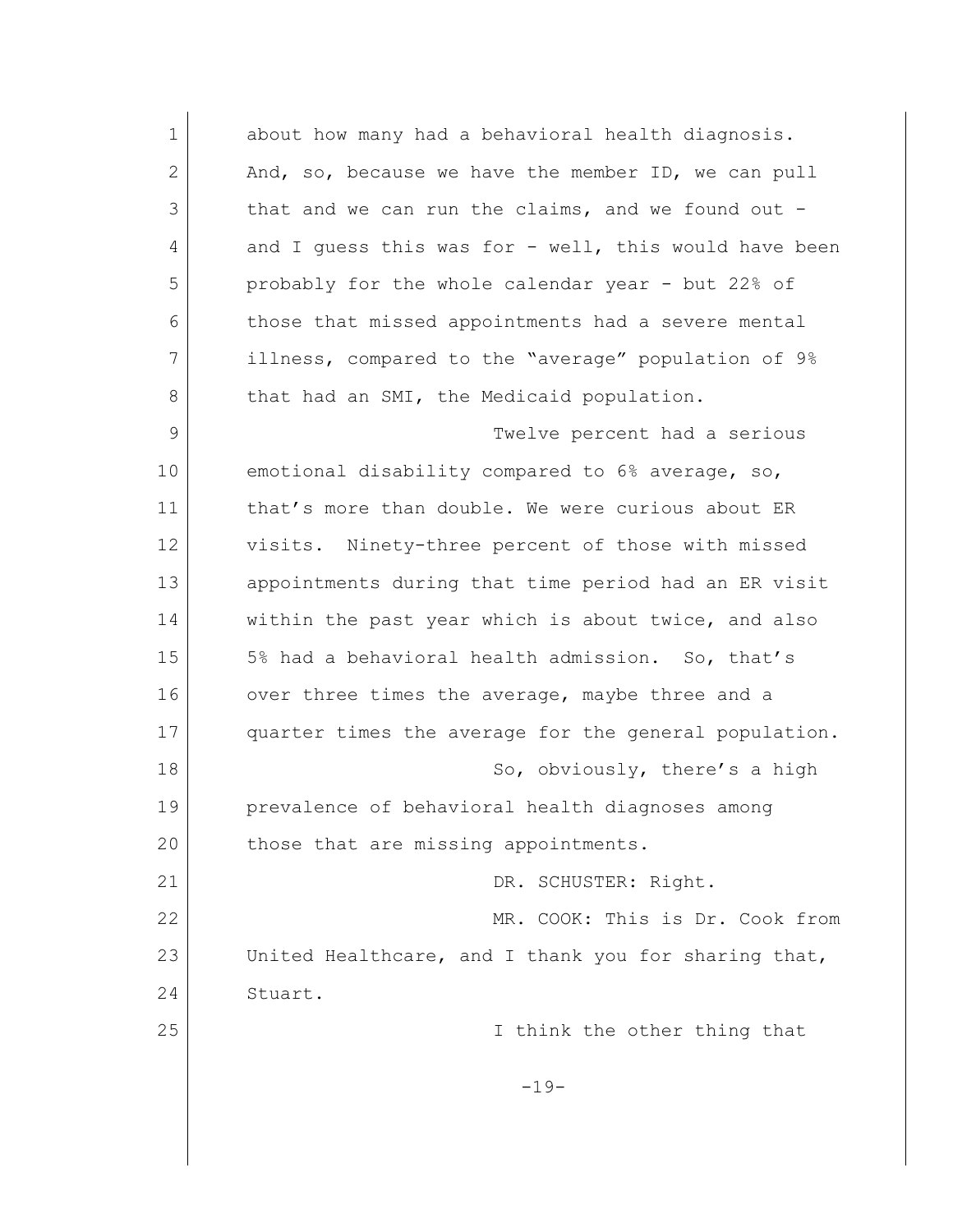1 we're looking for with that report is, as we're 2 looking at where the members are missing appointments 3 at, like, the providers, not necessarily in a 4 punitive way but looking at how can we then reach out 5 to the providers and support them in this process as 6 well when we see those missed appointments from the 7 members. 8 So, that extra detail that I 9 understand - I was on a call earlier today - that 10 will come in the February report will really be 11 helpful for us to see trends as well and how we can 12 then work with the providers and the members to try 13 to build around getting those appointments made for 14 the members. So, I just wanted to add that as well. 15 DR. SCHUSTER: Steve, could you 16 take over and chair the meeting for a minute. I've 17 | got to take an emergency call here. 18 MR. SHANNON: Sure. What about 19 Anthem? 20 MR. CROWLEY: This is David 21 Crowley, Director of Behavioral Health for Anthem. 22 So, Anthem uses this report and merges it onto one of 23 our internal clinical risk indicator reports. That 24 way we flag the most medically fragile members from 25 our internal data that includes all claims and  $-20-$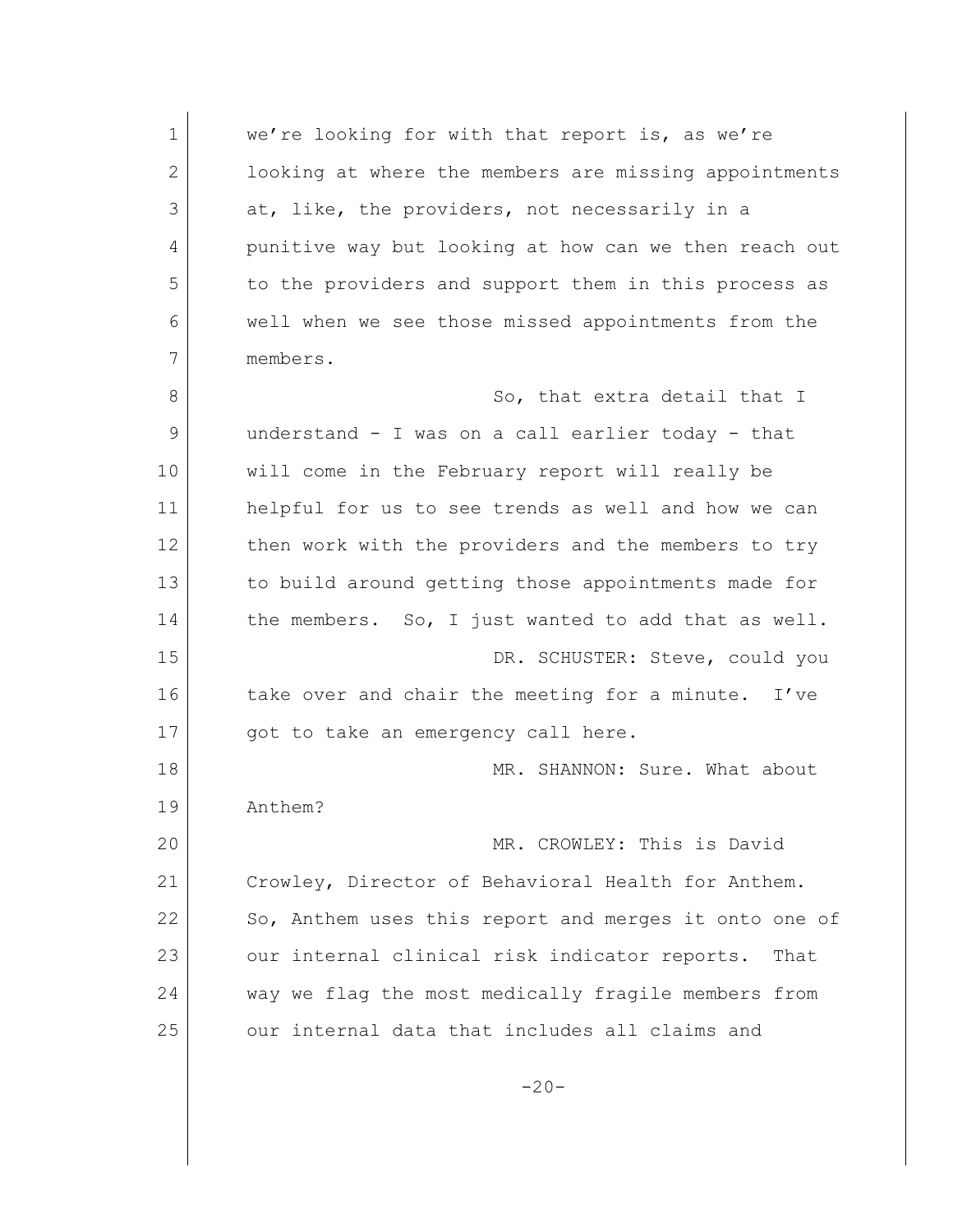| 1  | utilization trends.                                     |
|----|---------------------------------------------------------|
| 2  | Once we have those members                              |
| 3  | flagged that are in the highest groups, Groups 3 and    |
| 4  | 4, those are, then, cued for our highest level of       |
| 5  | intensive case management outreach.                     |
| 6  | And, then, for the members that                         |
| 7  | don't fall into the highest clinical risk indicators,   |
| 8  | we, then, kind of filter it down to those members       |
| 9  | that have missed three or more appointments.            |
| 10 | And although they might be                              |
| 11 | lower risk overall, we engage those members with our    |
| 12 | community engagement navigators because mor than        |
| 13 | likely it could be an aspect of social determinants     |
| 14 | of health that we could try and troubleshoot within     |
| 15 | our community resources.                                |
| 16 | But it will be really                                   |
| 17 | significant in that February report like others have    |
| 18 | noted whenever we start receiving with the provider     |
| 19 | that made the report of the missed appointment.<br>That |
| 20 | way we can work kind of more collaboratively with       |
| 21 | those members and providers that have a missed          |
| 22 | appointment.                                            |
| 23 | MR. SHANNON: Any questions for                          |
| 24 | Anthem? Thanks, David. What about Humana?               |
| 25 | MS. STEARMAN: Hi. Good                                  |
|    |                                                         |
|    | $-21-$                                                  |
|    |                                                         |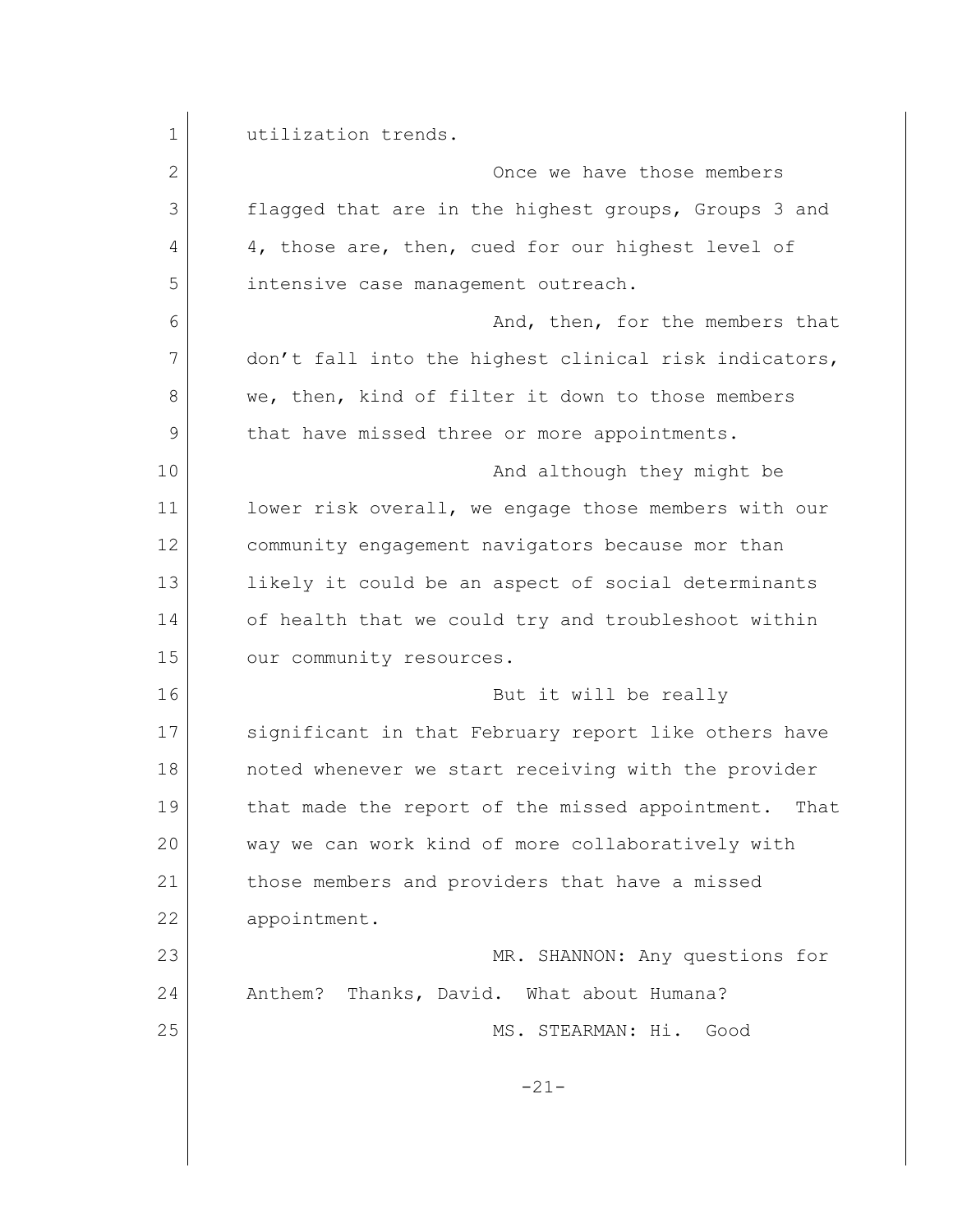1 afternoon. It's Liz Stearman from Humana Healthy 2 Horizons of Kentucky. 3 as far as how we are utilizing 4 this report, every single one of our members that is 5 populated on the report will be receiving a letter in 6 the mail detailing the importance of attending 7 appointments, notifying providers if they miss 8 appointments, as well as including the case 9 management phone number and email address to assist 10 in finding a provider, if they need help rescheduling 11 or removing barriers so that if they are receiving 12 that letter, they will have that easy, quick way to 13 connect with our team. 14 Additionally, if we have 15 identified a member on that report that is already 16 engaged in care management, the care manager will do 17 a one-to-one outreach to help them identify if there 18 are any barriers that need removal, if they need to 19 find a new provider, reschedule. 20 additionally, we have been 21 filtering for some of those FQH barriers that I know 22 Anthem was just mentioning as well so if we see - 23 there is actually like a reason that the providers 24 are able to notate on that report of why the 25 appointment was missed if they know it.

-22-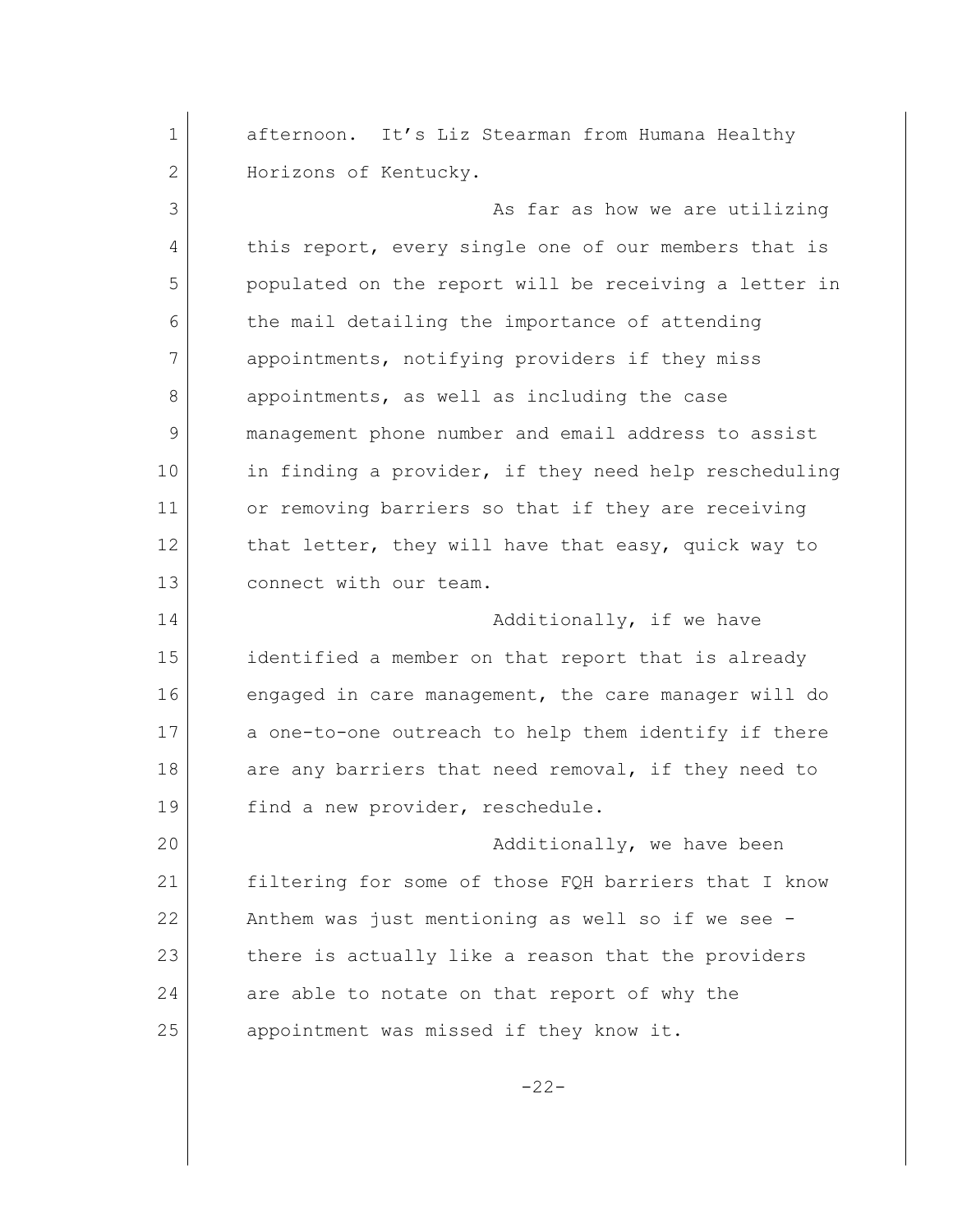1 and, so, if it's indicated on 2 the report that either child care or transportation 3 were the barriers that caused them to miss the 4 appointment, a member of our population health team, 5 so, a community health worker, FQH coordinator, care 6 coach, someone will reach out to them specifically 7 around that issue to try and assist with any kind of 8 resources. 9 and, then, lastly, if an 10 enrollee appears to have a recurring issue with more 11 than three missed appointments, they will also get 12 individual outreach. 13 all of those things are put in 14 place because, as was also said, we're working with a 15 little bit of an information vacuum. And when we 16 have those provider ID's, our intention is to be able 17 to also apply sort of a provider specialty filter to 18 that to be able to triage for those, like you guys 19 have said, that have either a behavioral health 20 appointment or another critical appointment. 21 We're looking at our high-risk 22 OB members. If they are missing their OB 23 appointments, obviously those move up to the top of 24 the list and doing some triage there as well. 25 I know Dr. Schuster has -23-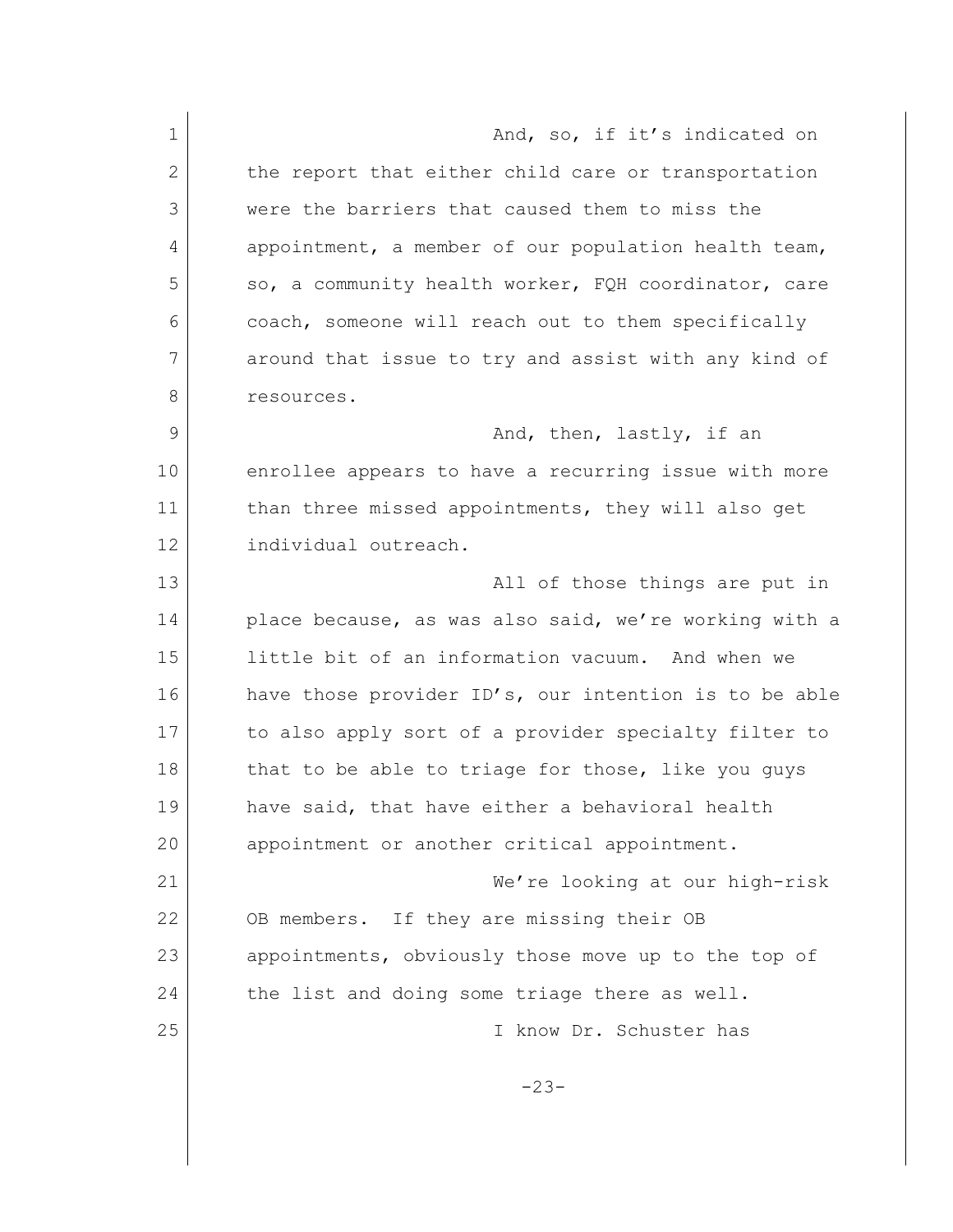1 mentioned several times that the concern was being 2 able to use it in a punitive way. I think we're all 3 taking that approach that this is an opportunity for 4 us to get our members that need access to care a much 5 closer tie to those providers. 6 MR. SHANNON: And you guys send 7 a letter. A lot of those folks that we serve at 8 CMHC's, I mean, the mail is necessarily or always the 9 best approach. 10 **Is there a secondary strategy.** 11 | A lot of them don't get mail or don't look at their 12 mail or are reluctant to open mail, especially from 13 an insurer maybe. 14 MS. STEARMAN: Yeah. We are 15 doing that as our baseline. When we get the 16 information and all we have is that provider ID, 17 again - I think someone else talked about the volume 18 of people on the list - we don't want to have to do a 19 phone call to every single person. It's similar to 20 not opening mail. A lot of folks either don't have a 21 good phone number or are not going to answer the call 22 from the insurance company. 23 So, that's just sort of that -24 that's the bottom-tier approach and that's why those 25 additional calls and identifying the members who  $-24-$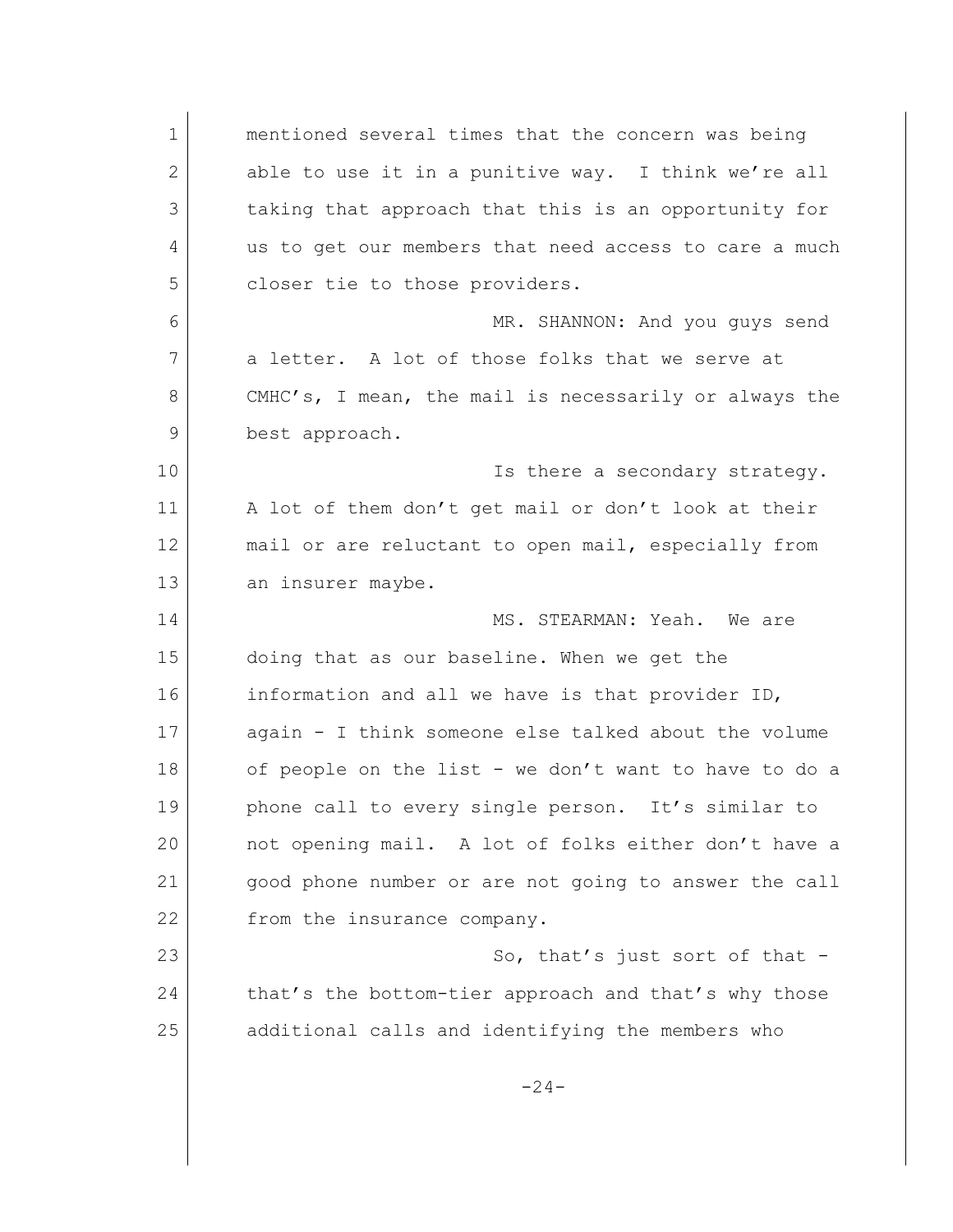1 already have an established relationship with a care 2 manager are going to get that additional outreach. 3 MR. SHANNON: All right. 4 MS. JONES: This is Cat at Aetna 5 again. So, building off of that, we're looking at 6 text messaging campaigns. As soon as we can get the 7 more detailed information, the more targeted that we 8 can be. A lot of times that communication by text is 9 more effective than a letter or even a phone call. 10 So, that's another option that we're exploring in 11 trying to build into using this report. 12 MR. SHANNON: All right. Great. 13 Anybody else? Passport. 14 MS. GUICE: I'm sorry. I 15 thought you were finished with the MCOs. Go ahead. 16 MR. SHANNON: Passport. 17 DR. McKUNE: Good afternoon. 18 This is Liz McKune. I'm the AVP of Population and 19 Behavior Health Strategy at Passport by Molina. 20 and the strategies that we have 21 in place are fairly similar to what others have at 22 this point. The first thing we do when the list 23 comes in is we attach the assigned PCP because we 24 have that in our data files. Since we didn't have 25 the providers on there, we're attempting to try to  $-25-$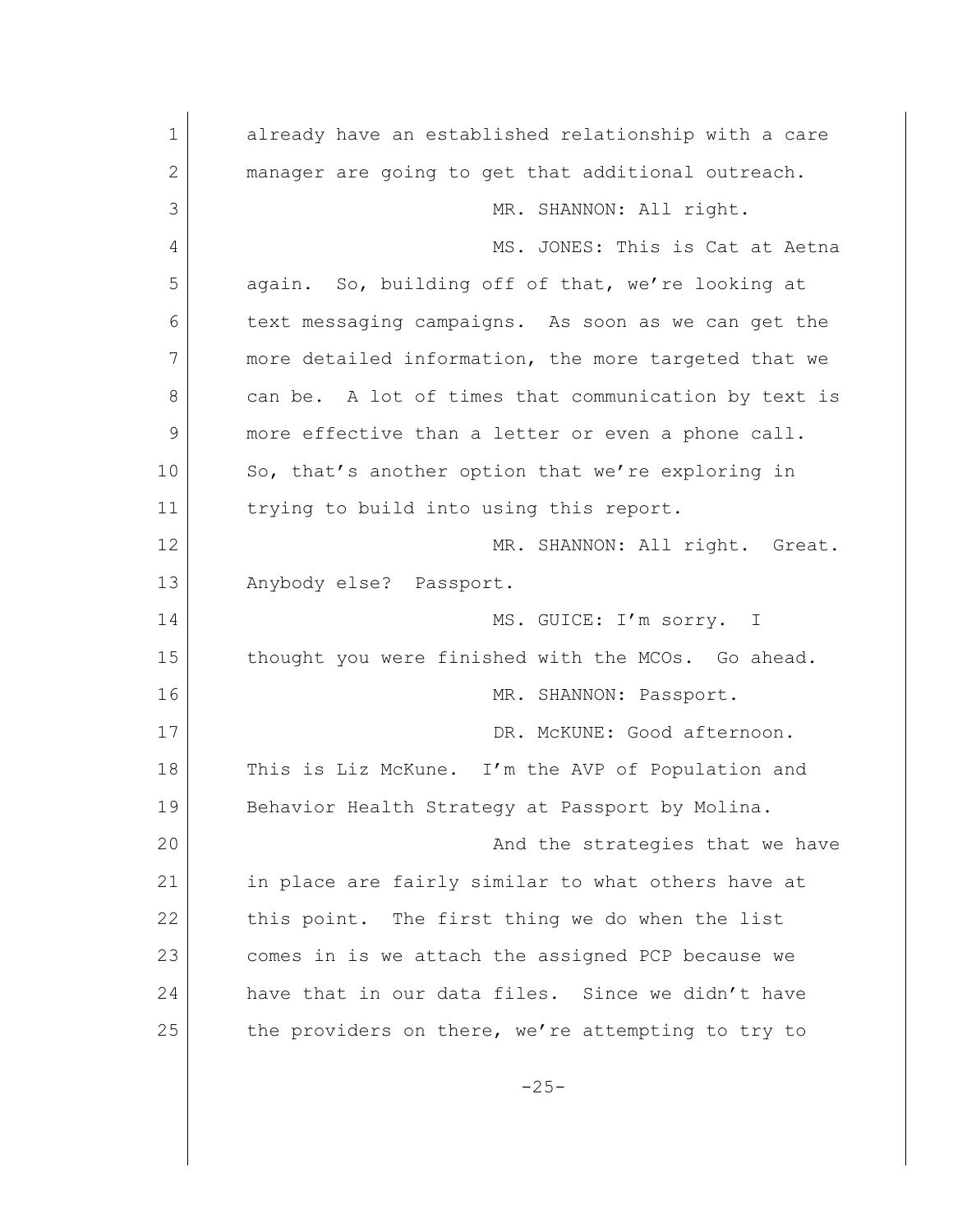1 figure out who is this person that needs engaging in 2 Some way with. 3 And, then, we are going through 4 and looking for those members that are already 5 engaged in case management. We are having a task put 6 into our record file so that the next time that the 7 case manager goes in, they will see for their 8 **particular member that an outreach needs to be done** 9 to find out what happened and why they might have not 10 shown up for an appointment. 11 If the members aren't in case 12 management, we're stratifying that data. And if they 13 missed for an SDOH reason, for a social determinants 14 of health reason, if that's documented, we're having 15 our community kynectors reach out to try to figure 16 out what happened and, again, connect them to 17 resources in the community to help them to fully get 18 to an appointment. 19 and if they missed more than 20 three appointments, we are also assigning them to a 21 community kynector and those would be people that we 22 might not know why they have missed because it didn't 23 have that it was an SDOH need so that we are doing 24 some outreach. 25 We also have a group that has  $-26-$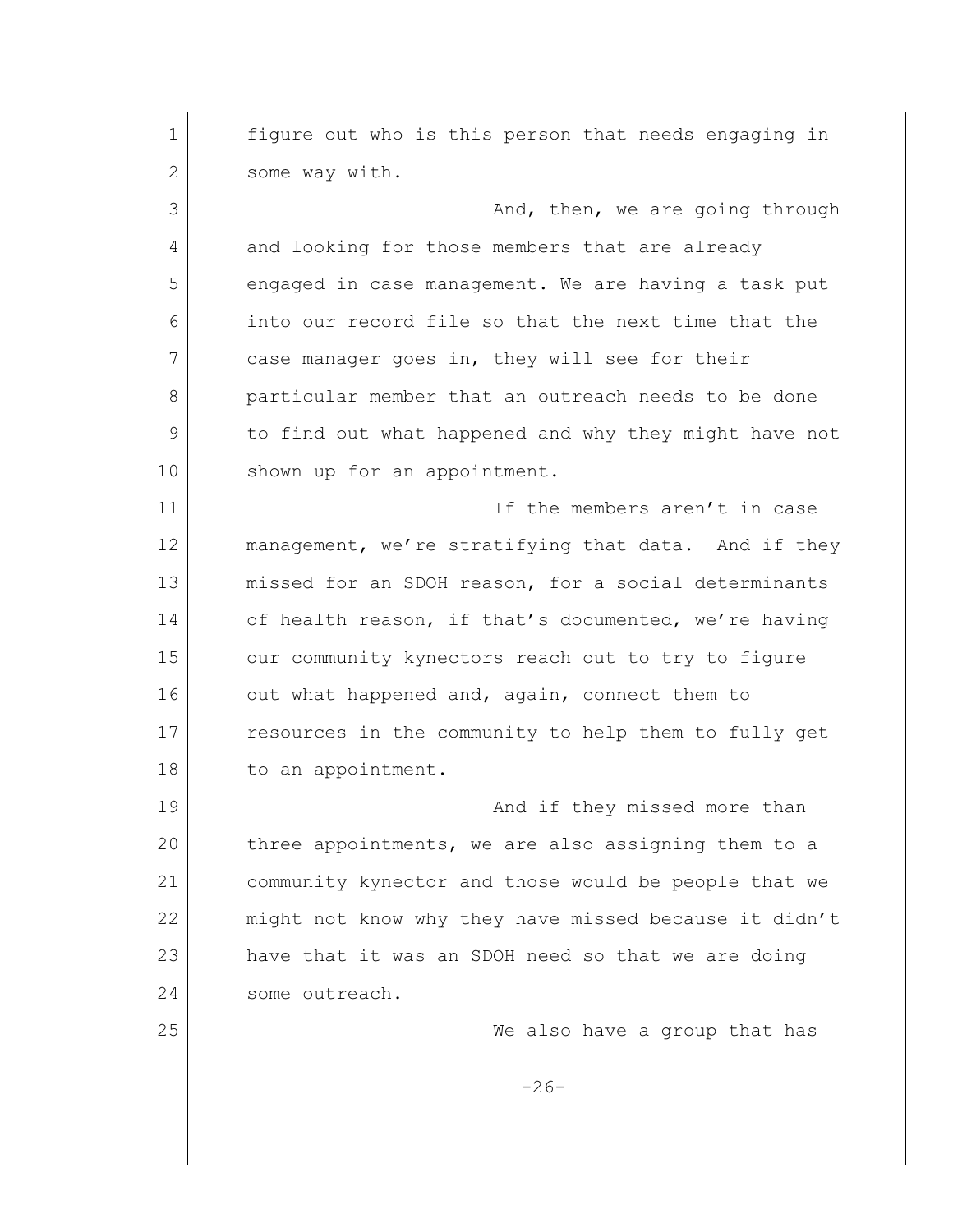| $\mathbf 1$  | been meeting that is working on drafting a            |
|--------------|-------------------------------------------------------|
| $\mathbf{2}$ | communication where we were going to send out a       |
| 3            | letter to all members that were appearing on the list |
| 4            | so that there was at least some sort of outreach and  |
| 5            | contact to every person because the list is rather    |
| 6            | long.                                                 |
| 7            | We're looking forward to having                       |
| 8            | more information about them, including the provider   |
| 9            | on that February file.                                |
| 10           | MR. SHANNON: Thanks, Liz. Any                         |
| 11           | questions from Passport by Molina? All right. Any     |
| 12           | questions about this issue at all?                    |
| 13           | MS. MUDD:: Just on a personal                         |
| 14           | note with my own provider, what my provider says is   |
| 15           | that after three missed visits, they call for a       |
| 16           | welfare check. So, that's what happens with me        |
| 17           | personally.                                           |
| 18           | MR. SHANNON: You haven't missed                       |
| 19           | three, have you, Val, to see what that's like?        |
| 20           | MS. MUDD: No.                                         |
| 21           | MR. SHANNON: I just want to                           |
| 22           | know what happens at a welfare check. I'm not         |
| 23           | questioning you.                                      |
| 24           | MS. GUICE: The police come and                        |
| 25           | knock on the door.                                    |
|              | $-27-$                                                |
|              |                                                       |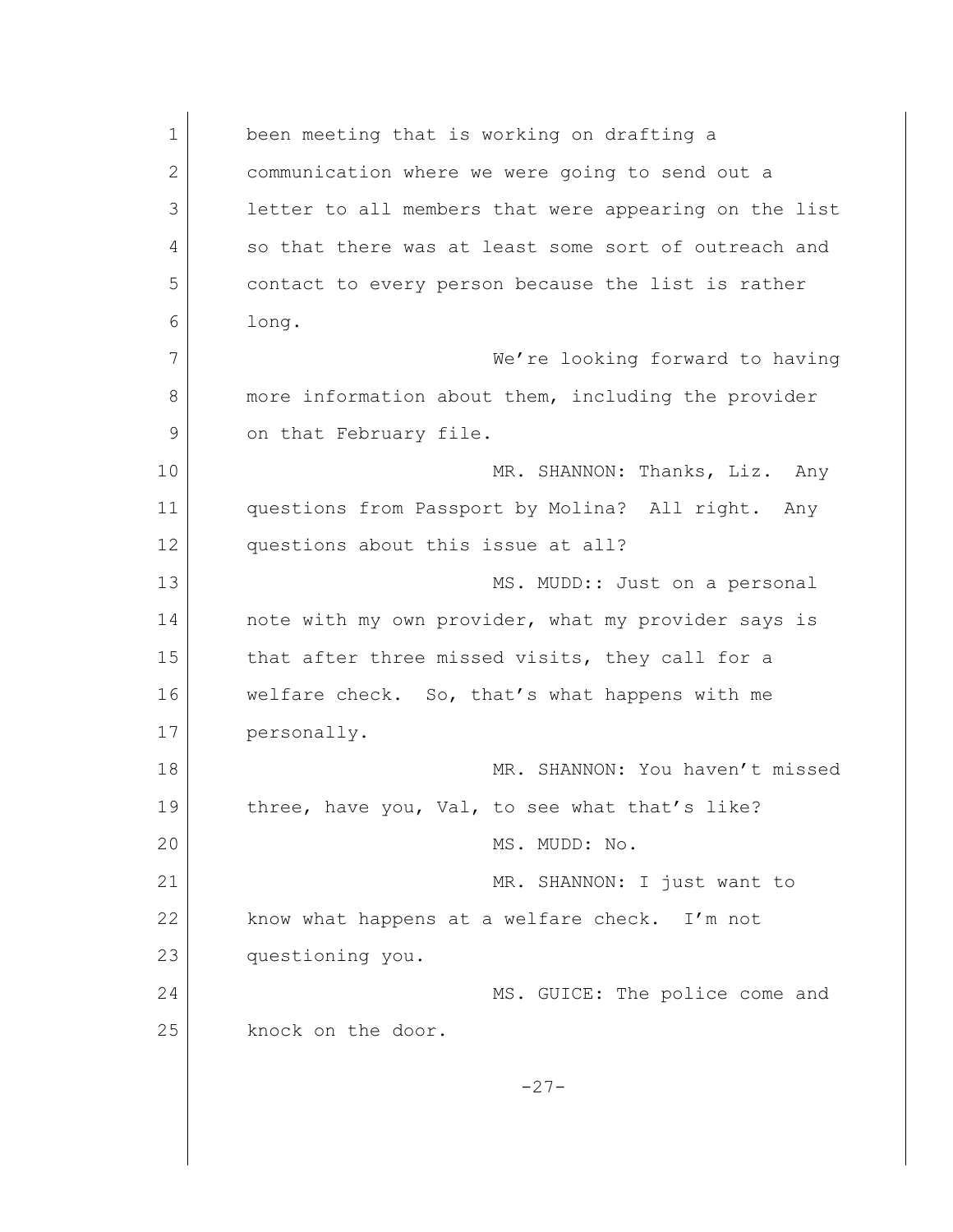| $\mathbf 1$ | MR. SHANNON: That's what I was                        |
|-------------|-------------------------------------------------------|
| 2           | afraid of.                                            |
| 3           | MS. GUICE: Yes. You'd think                           |
| 4           | it's a scary thing.                                   |
| 5           | MR. SHANNON: I hope that's not                        |
| 6           | what it is.                                           |
| 7           | MS. GUICE: Well, sometimes it's                       |
| 8           | the Fire Department that does it every once in a      |
| 9           | while. This is Lee Guice again. I apologize. I        |
| 10          | didn't announce who I was.                            |
| 11          | I knew there were two reports                         |
| 12          | that went to the MCOs. I'm thankful that Stuart was   |
| 13          | on the phone and on the call and in the meeting and   |
| 14          | has already made the request to have that report      |
| 15          | updated.                                              |
| 16          | The second report is the reason                       |
| 17          | that the patients/members have given for missing      |
| 18          | their appointments. And, so, that's where I was       |
| 19          | confused because I knew there were two separate ones, |
| 20          | one with the member's name - identifying information, |
| 21          | not the name but their Medicaid number.               |
| 22          | So, I just wanted to clear that                       |
| 23          | up, and I'm glad we were able to modify the report    |
| 24          | for February so it's more useful.                     |
| 25          | MR. SHANNON: And I was serious.                       |
|             | $-28-$                                                |
|             |                                                       |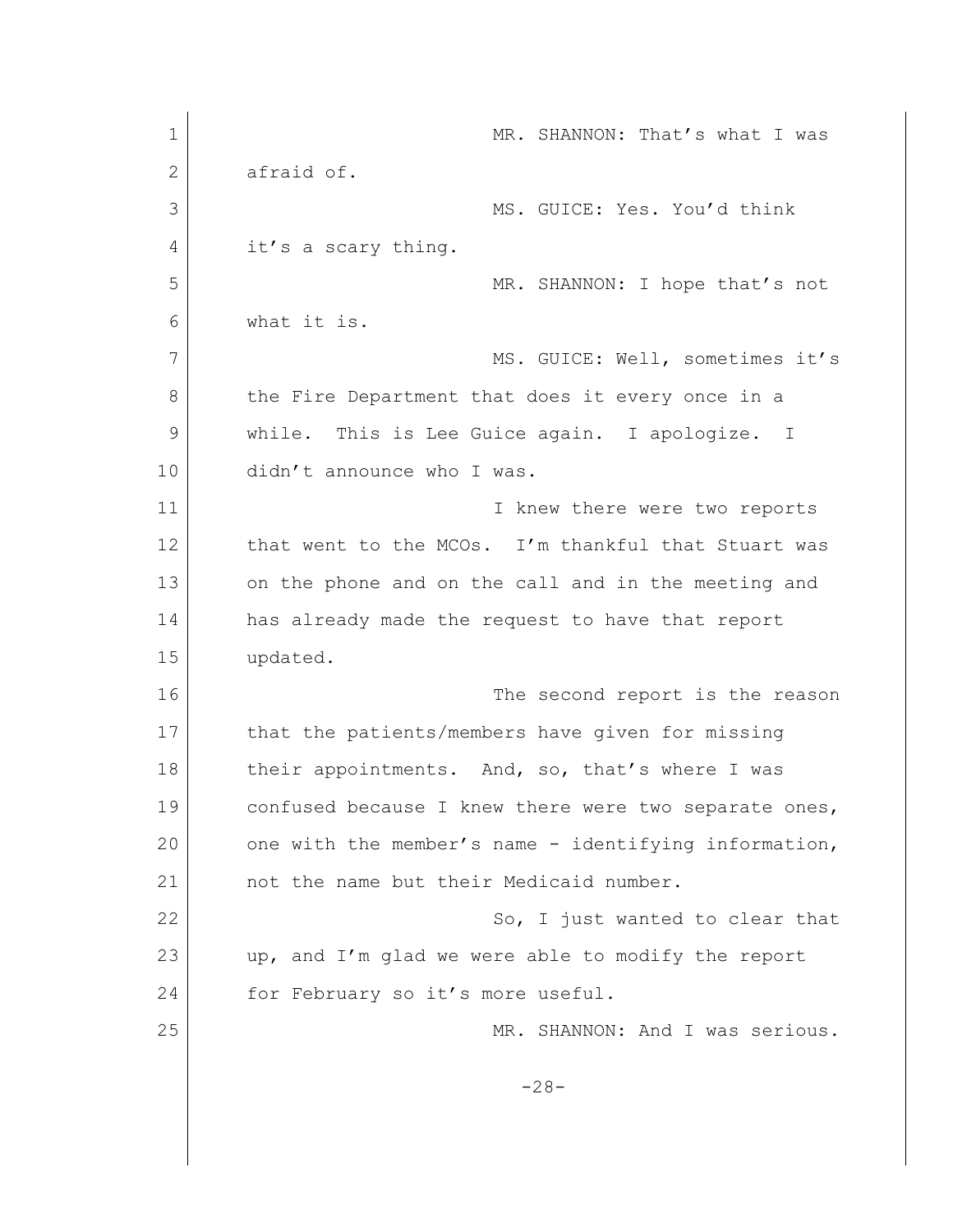1 I would hate to think the police show up, and I know 2 that's a welfare check but I hope there's a different 3 strategy for insurers because that's going to I think 4 chase a lot of people away from services, not to 5 services which isn't the objective of this data, 6 right? 7 MS. HUGHES: I think in the case 8 of what Val was saying is that her doctor doesn't -9 if she doesn't see her doctor, if she misses three, 10 that they call a well check. I'm pretty sure those 11 are either police or firefighters that come out. You 12 don't know when they're coming or why they're coming 13 but they basically just knock on your door. 14 I've not had one but I do know 15 Somebody that has had one. They just came to their 16 door and just said that someone had called them and 17 was concerned about their welfare and just wanted 18 them to check. 19 MR. SHANNON: Okay. Still a 20 concern. A lot of folks who are really mentally ill 21 are not going to respond well to that if that's the 22 approach, right, Val? I would suspect to hear that 23 at Participation Station. 24 MS. MUDD: Absolutely. 25 Absolutely.  $-29-$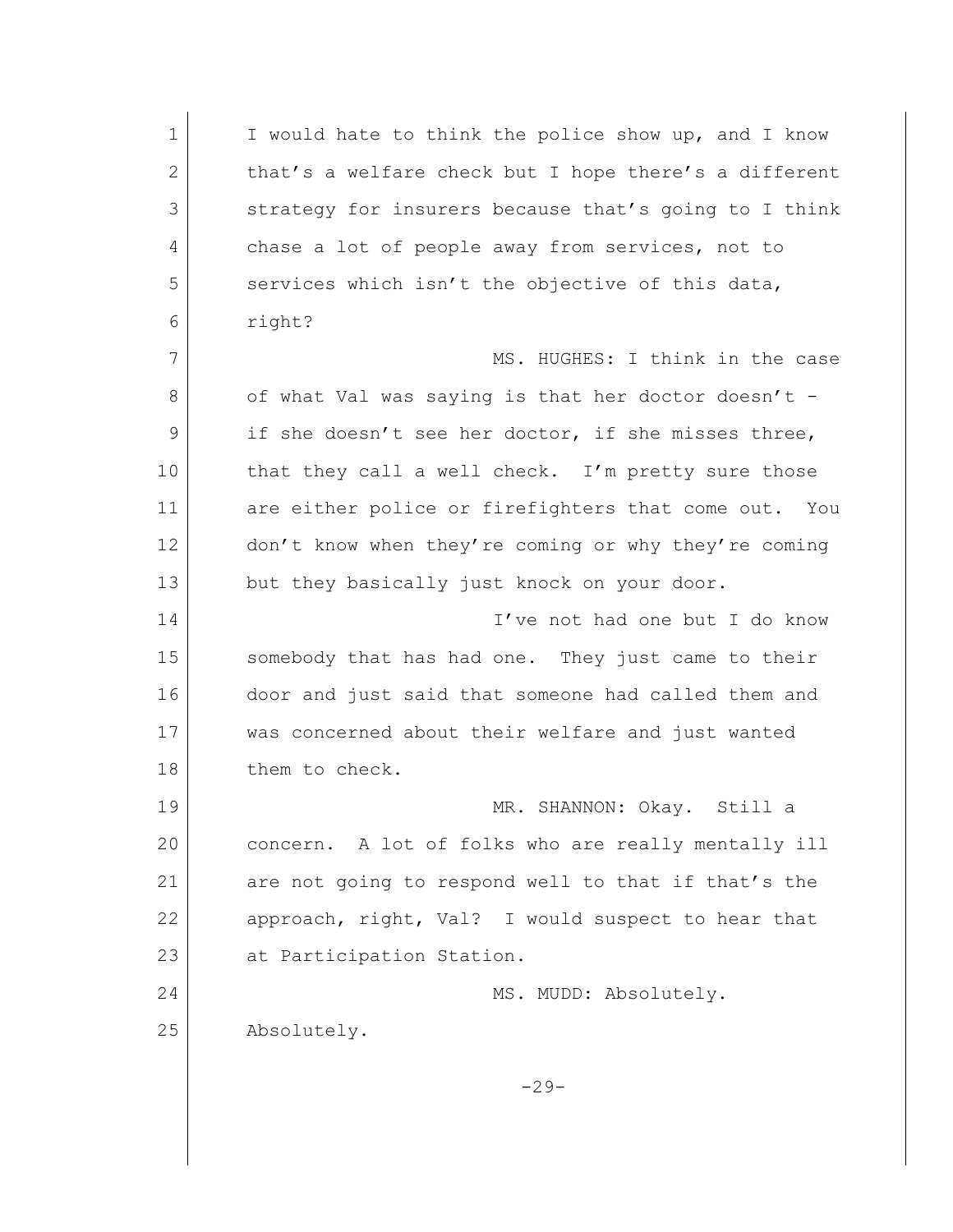1 MR. SHANNON: And I'm sure Kelly 2 Gunning has heard the same story. 3 MS. GUNNING: It's really hard 4 for people that suffer from paranoia and that's most 5 likely - I'm sorry to generalize - but oftentimes 6 those are the individuals that miss appointments due 7 to symptom load. So, that would be a pretty scary 8 thing to do. 9 MR. SHANNON: Yes. All right. 10 Dr. Schuster is back. We got the updates on the data 11 on the missed appointment stuff. 12 The last conversation was 13 Valerie Mudd shared with us, Sheila, that if she 14 misses three, there's a welfare check and we've 15 expressed concerns about for some folks if police or 16 fire show up for missed appointments. 17 DR. SCHUSTER: Does it make 18 | sense to keep this on the agenda for March because 19 you all will have the new data sets in February. So, 20 let's revisit this in March. So, you all will have a 21 more finer-tuned - I love the data that - I mean, I 22 | don't love the content of it but I love the idea, 23 Stuart, of what WellCare has done in terms of 24 analyzing that data and comparing it to kind of more 25 the typical population to see what we're finding

-30-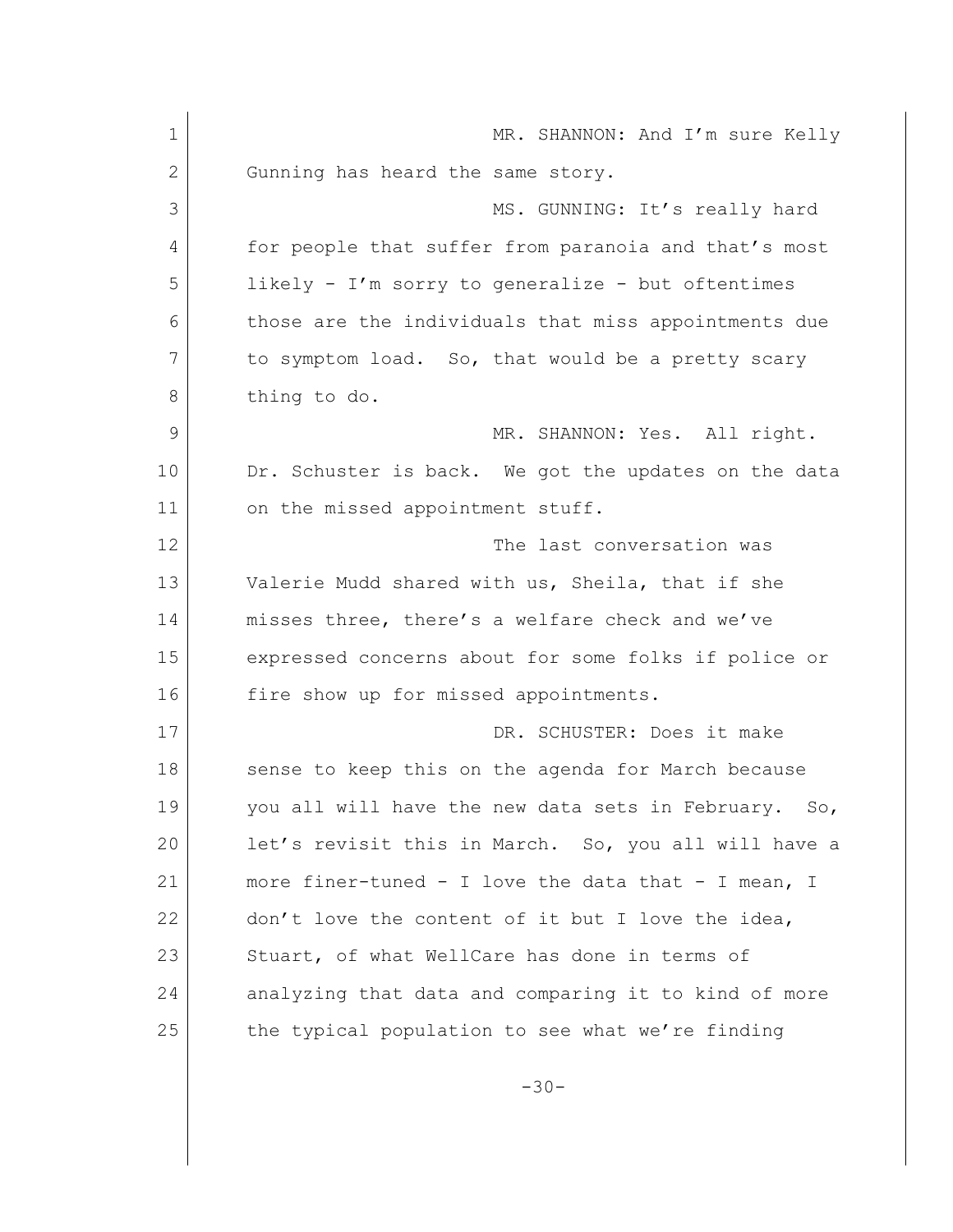| $\mathbf 1$  | because that's some other pieces that we could look   |
|--------------|-------------------------------------------------------|
| $\mathbf{2}$ | at there.                                             |
| 3            | So, I appreciate you all, and                         |
| 4            | we'll bring that back. I also appreciate Medicaid     |
| 5            | refining that data reporting so that you have the     |
| 6            | information that you need to make this really useful. |
| 7            | Val, you're in a position and                         |
| 8            | some of our CMHC's may be in a position to hear from  |
| 9            | people if they have had a missed appointment and,     |
| 10           | then, when you next see them on the provider side to  |
| 11           | see if they did get some reach-out and how that was   |
| 12           | perceived.                                            |
| 13           | But, Val, you're in a position,                       |
| 14           | I think, with your consumers at Participation Station |
| 15           | to kind of hear what the scuttlebutt is on that from  |
| 16           | their perspective. That would be really helpful.      |
| 17           | Kelly?                                                |
| 18           | MS. GUNNING: Sheila, what we                          |
| 19           | hear a lot of times, and I'm sure Valerie can         |
| 20           | validate this, is there does seem to be a punitive    |
| 21           | type of response too often where if you miss your     |
| 22           | appointment, well, it's going to be six to eight      |
| 23           | weeks before we can get you another appointment,      |
| 24           | sometimes even longer.                                |
| 25           | And that just seems ridiculous                        |
|              | $-31-$                                                |
|              |                                                       |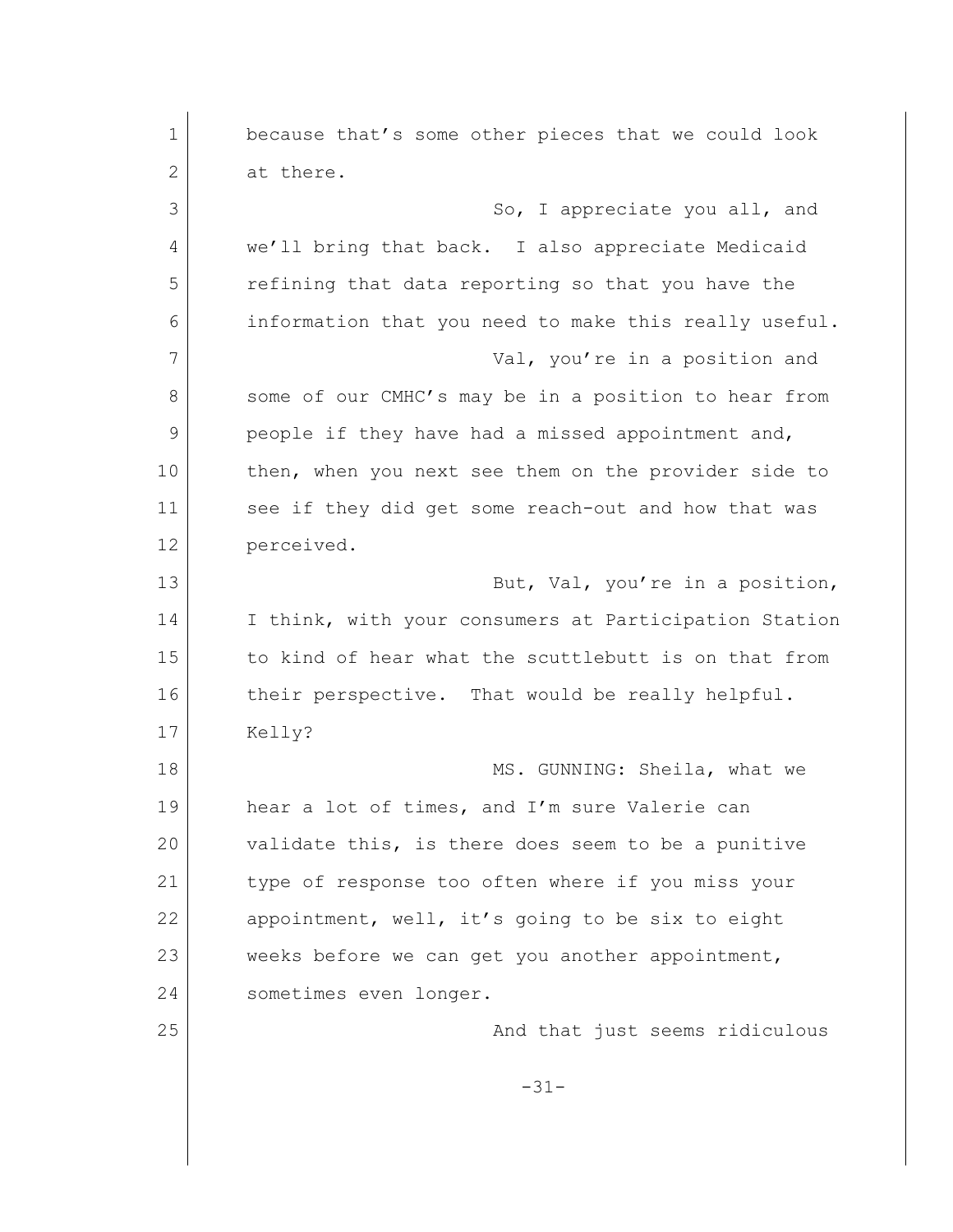| $\mathbf{1}$ | because sometimes there's no way to get there.        |
|--------------|-------------------------------------------------------|
| $\mathbf{2}$ | There's no transportation. It is those social         |
| 3            | determinants of health that keep them from making the |
| 4            | appointment to begin with or it's symptom load.       |
| 5            | So, more often than not,                              |
| 6            | Valerie, if this was the case before the new year,    |
| 7            | I'm sure not much has changed, if anything, and with  |
| 8            | COVID raging, it seems to be even more prominent.     |
| 9            | But everybody is dealing with                         |
| 10           | staff shortages and those things, too, but I hope     |
| 11           | there's a better way that we can do it besides really |
| 12           | putting off appointments for people that have already |
| 13           | missed appointments. That's a recipe for disaster.    |
| 14           | DR. SCHUSTER: Well, I quess the                       |
| 15           | other piece of this, Lee, when you all get that data  |
| 16           | - and, again, I can't remember - but the providers    |
| 17           | that are putting that data in, do they indicate       |
| 18           | whether that was an in-person visit or a telehealth   |
| 19           | visit?                                                |
| 20           | MS. CECIL: Dr. Schuster, I                            |
| 21           | think Lee had to drop off for another meeting, but    |
| 22           | I'm pretty certain it does not capture that.          |
| 23           | DR. SCHUSTER: It seems to me                          |
| 24           | that that would be a really important thing to        |
| 25           | capture. Certainly we have so many more telehealth,   |
|              | $-32-$                                                |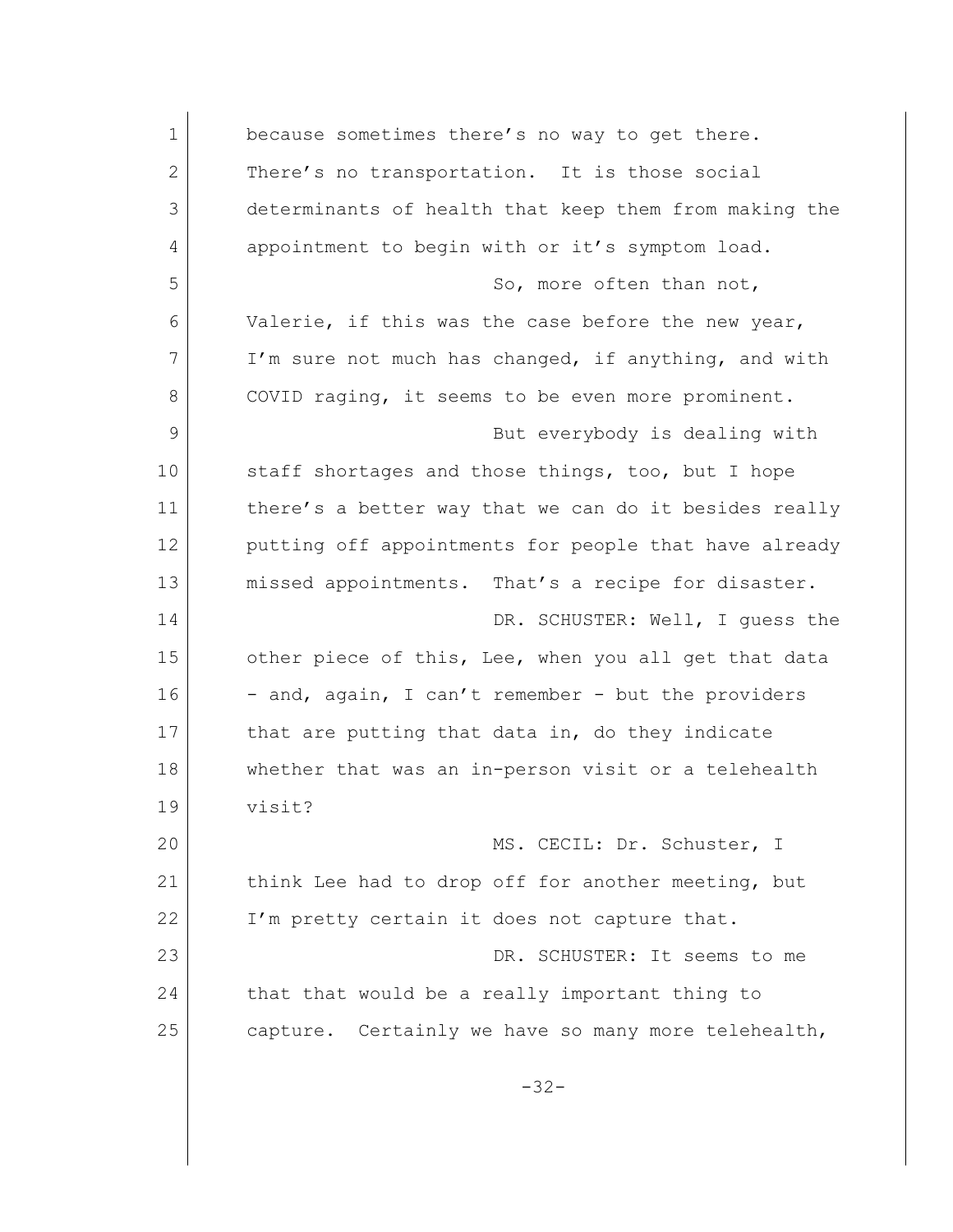1 and I quess we're assuming that people are not 2 missing their telehealth appointments but I wonder if 3 that's the case. 4 MS. GUNNING: They are missing 5 them, Sheila. I can only speak for our group that 6 we're in regular interaction with. And, Valerie, 7 would you say that's the case? 8 MS. MUDD: Yes, I would. Well, 9 besides the fact that people don't like the whole 10 Zoom environment to begin with. With the paranoia 11 issues and all that kind of stuff, that adds to 12 missing the appointments as well. 13 MS. CECIL: I think we would be 14 concerned if they're missing an appointment 15 regardless if it's telehealth or in person. So, I 16 think capturing the fact they missed it prompts, as 17 we've heard from the MCOs which was the expectation, 18 prompts some additional follow-up. 19 and, then, at that time, they 20 can determine is it transportation, if they have an 21 opportunity to actually outreach to the member and/or 22 the provider to see is it a technology issue, is it 23 transportation. 24 We're still digging into non-25 emergency transportation and why folks don't access -33-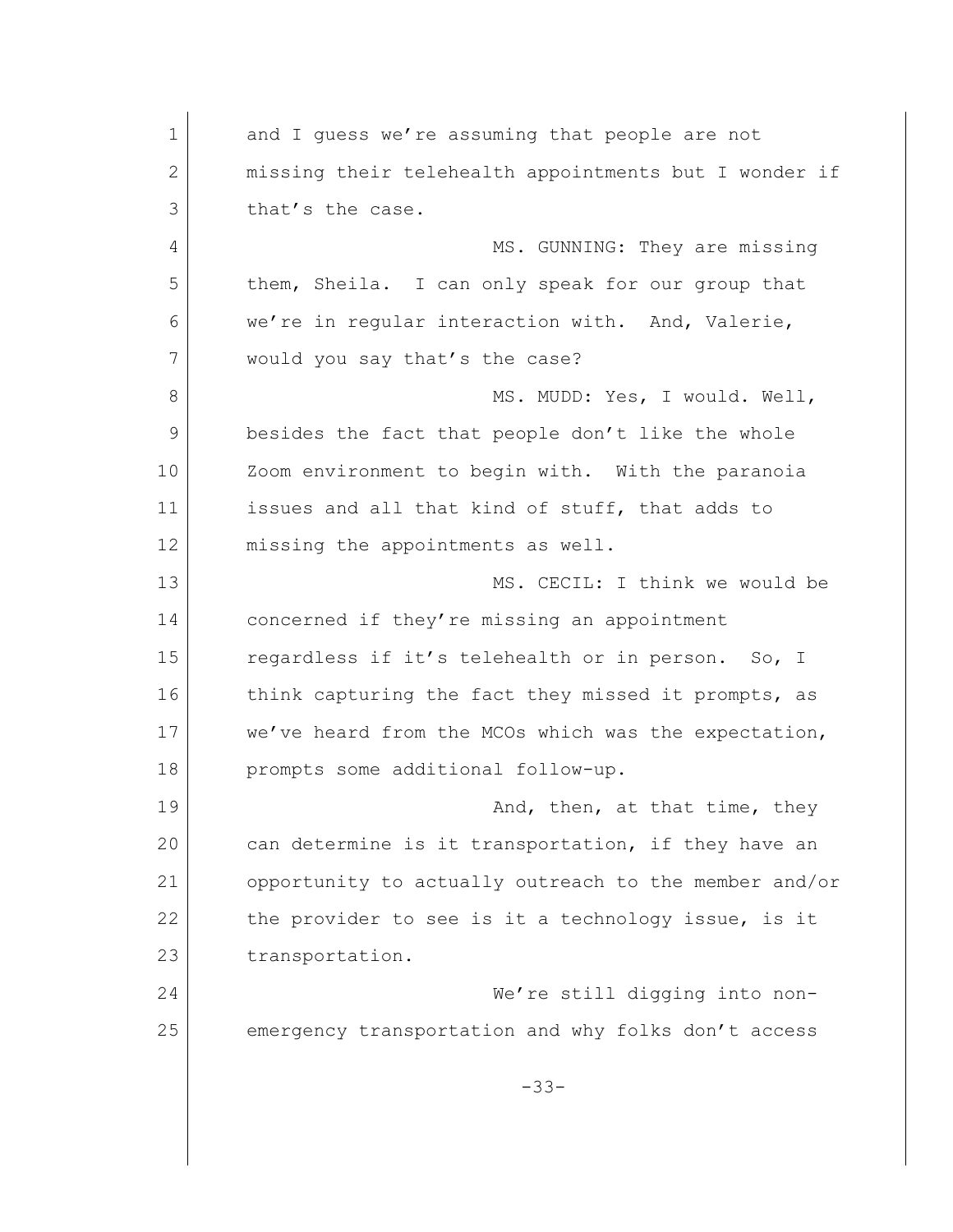| $\mathbf 1$ | it and what can we do to make it more accessible.     |
|-------------|-------------------------------------------------------|
| 2           | That's another area the Commissioner is very          |
| 3           | interested in is we've got this benefit and why       |
| 4           | aren't members taking more advantage of it, and are   |
| 5           | there barriers that are standing in the way of its    |
| 6           | use?                                                  |
| 7           | And, again, the take-back from                        |
| 8           | all this is that we hope there is further             |
| 9           | conversations through the MCOs about what are they    |
| 10          | finding and what can we do to make changes to help to |
| 11          | reduce any barriers.                                  |
| 12          | DR. SCHUSTER: The non-emergency                       |
| 13          | medical transportation has been a bugaboo for years   |
| 14          | and years.                                            |
| 15          | MR. SHANNON: A long time.                             |
| 16          | DR. SCHUSTER: A long time and                         |
| 17          | it works in some places and not in others and, then,  |
| 18          | it works with some transporter and not with others,   |
| 19          | but I wonder if our behavioral health folks or folks  |
| 20          | with a behavioral health diagnosis have more          |
| 21          | reluctance of more difficulty doing non-emergency     |
| 22          | transportation. Do you think so, Kelly?               |
| 23          | MS. GUNNING: Our folks - and I                        |
| 24          | think, again, Valerie could vouch for this - it's     |
| 25          | very difficult because you have to call so far ahead  |
|             | $-34-$                                                |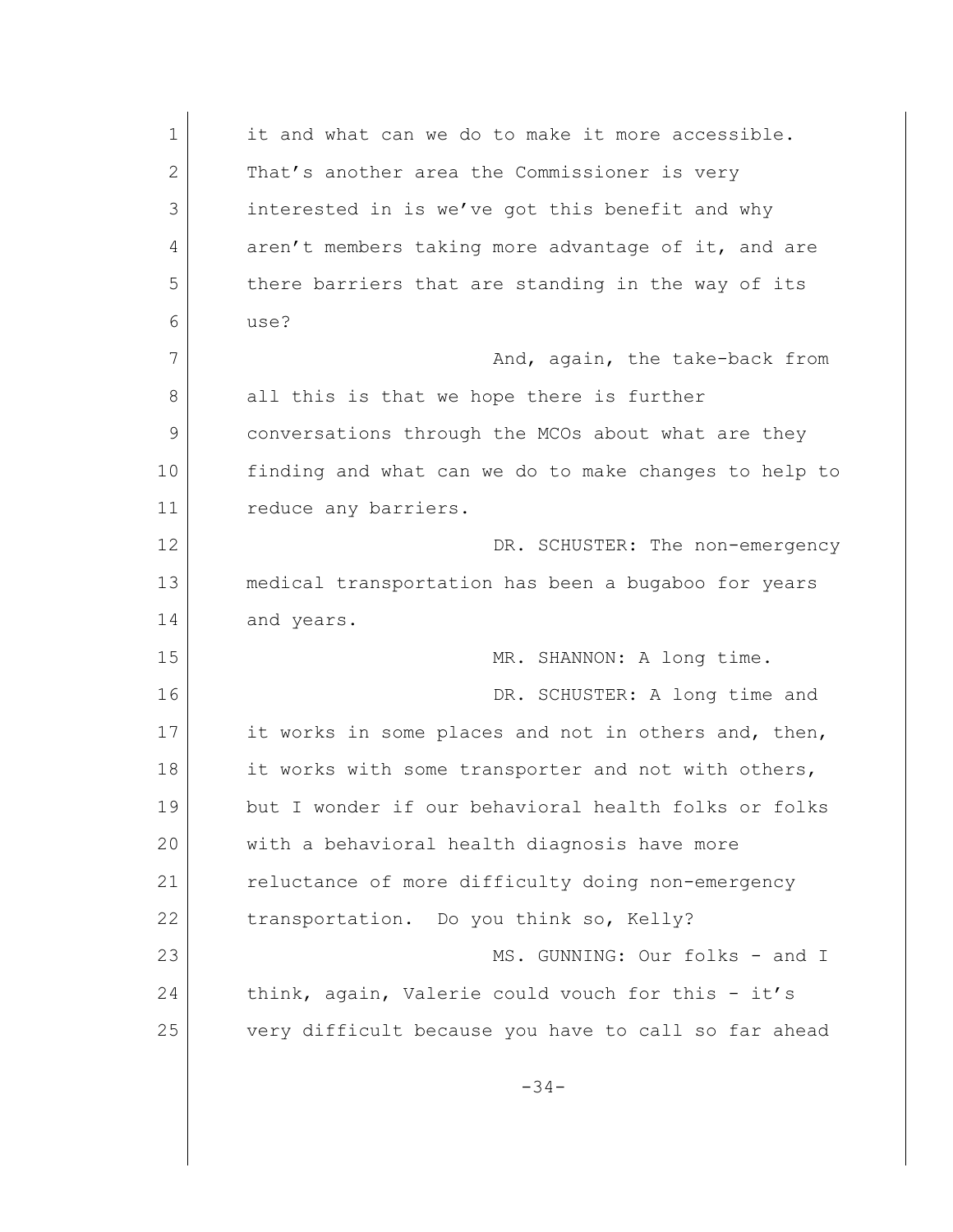1 of time. Then, there's no quarantee you're going to 2 get to your appointment on time. The public 3 transportation in Lexington and Fayette County in 4 particular is very daunting to navigate. 5 We actually have people that 6 that's their job is to teach people how to use the 7 bus and it's not easy and the timing is terrible for 8 a lot of these things and routes and what if your 9 appointment isn't in the schedule of the bus and the 10 Wheels' people didn't show up on time. There's just 11 all kinds of issues that we face with that. 12 MS. MUDD: With Wheels, you have 13 to give a 24-hour notice before you can get somewhere 14 and sometimes that's hard to do. And, again, they 15 may have to stop and pick somebody else up on the way 16 and they may be late for their appointment or 17 whatever. So, it's a difficult situation. 18 DR. SCHUSTER: Somebody was 19 **wanting to add something.** 20 MR. STUART: This is me, Stuart 21 again with WellCare. That was definitely something 22 we were curious about with telehealth, the expansion 23 of telehealth because of COVID. 24 Even before COVID, we were 25 wondering especially if transportation is an issue, -35-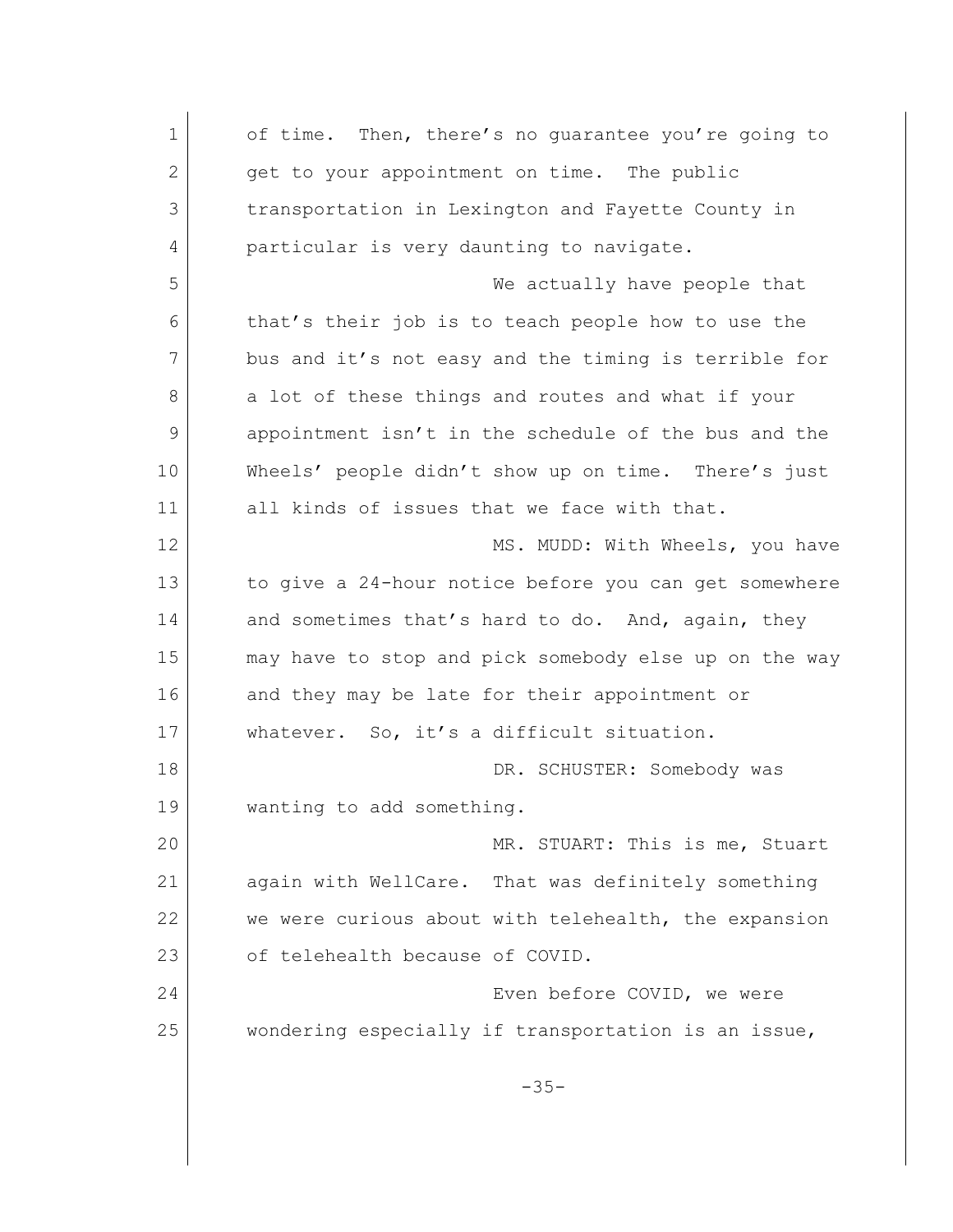1 we figured probably a lot of providers are offering 2 services through telehealth now and we were curious 3 about that because that would eliminate that barrier. 4 So, I was just kind of curious. Among you all, are 5 you aware of telehealth being pretty commonly 6 offered? 7 This is just the Behavioral 8 Health TAC, but would you say, do you have any kind 9 of estimate, 50% are offering it or any kind of idea? 10 DR. SCHUSTER: Steve, do you 11 have an idea? I would guess it's upwards of 50%. 12 MR. SHANNON: I know that all of 13 the CMHC's are. They have made it available, even to 14 the extent some actually have an office in person. 15 If the person shows up, they go to an office and 16 there's a person in the building seeing them and 17 everything to make sure there's no exposure, six feet 18 apart and all that stuff, and that really - if 19 there's an upside to COVID which seems unlikely, it's 20 telehealth. 21 | Thas really changed the 22 dynamics and it has forced the CMHC's for sure and 23 other providers to ramp up and provide those 24 services, and the allowances that the Cabinet has 25 made in the utilization of telehealth has been a game -36-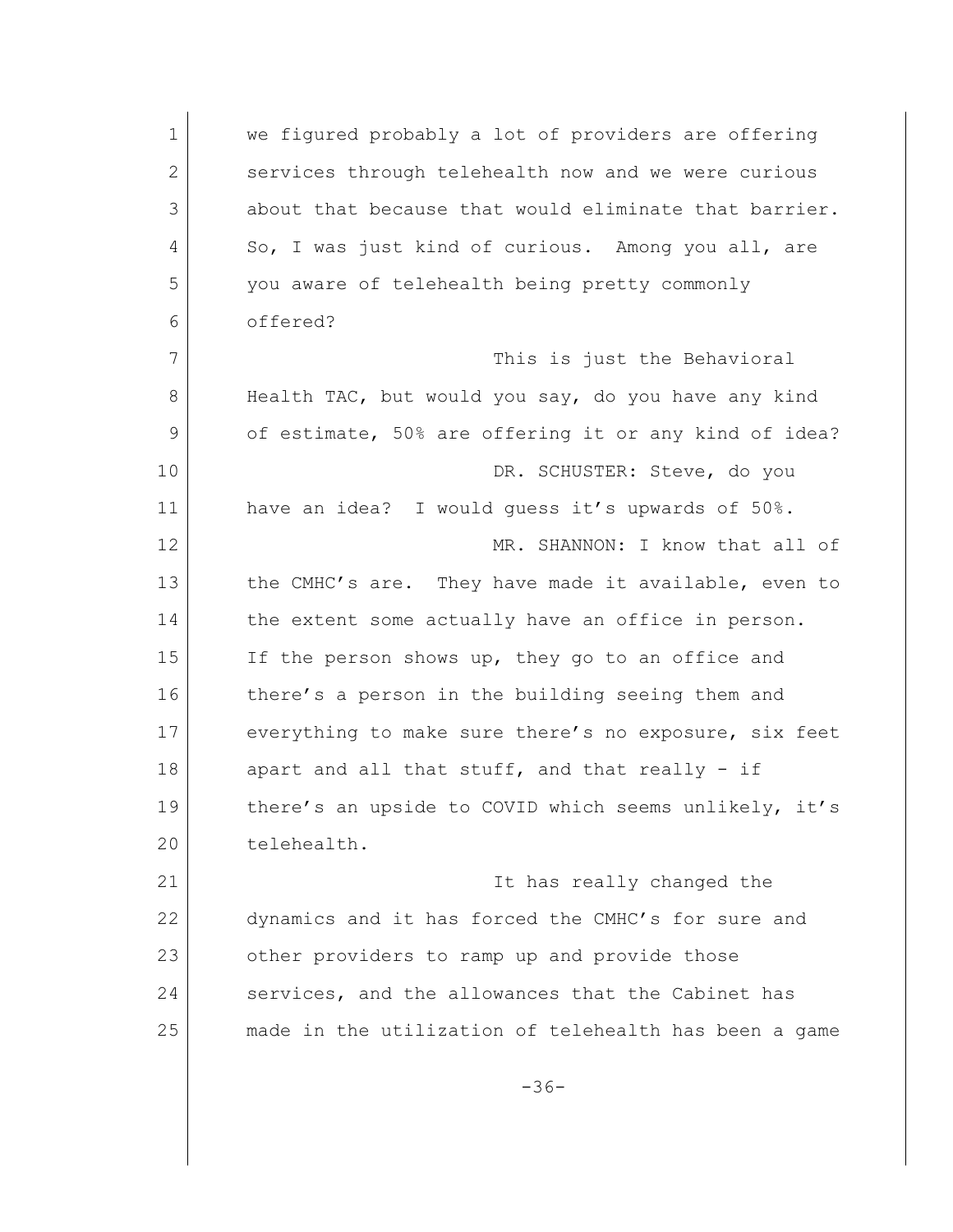1 changer as well. So, we're very active in it. 2 We're trying to figure out what 3 the future looks like and the extent of telehealth 4 and how much we're doing and who works well and who 5 doesn't work well. I asked Sheila at one time, or Dr. 6 Schuster contacted folks. Adolescent males really 7 like it. They're comfortable with it and we can go 8 on from there. 9 So, I think it's something 10 we're going to keep doing. We hope to become better 11 at it, and really the challenge now is to match who 12 is really good at providing the services and what 13 groups of folks are good at receiving it and works 14 well and go on to that place and become more 15 Strategic in our utilization but right now it's the 16 first choice for a lot of people. 17 DR. SCHUSTER: Stuart, I did a 18 Survey, an informal survey, calling people, called 19 the CMHC's, called folks like the NAMI outfits like 20 Kelly and Val and so forth to get some feedback on 21 telehealth. 22 And one of the things that so 23 many of the providers reported was a sharp decline in 24 missed appointments and a sharp decline in no-shows 25 and so forth which was very encouraging. Now, that -37-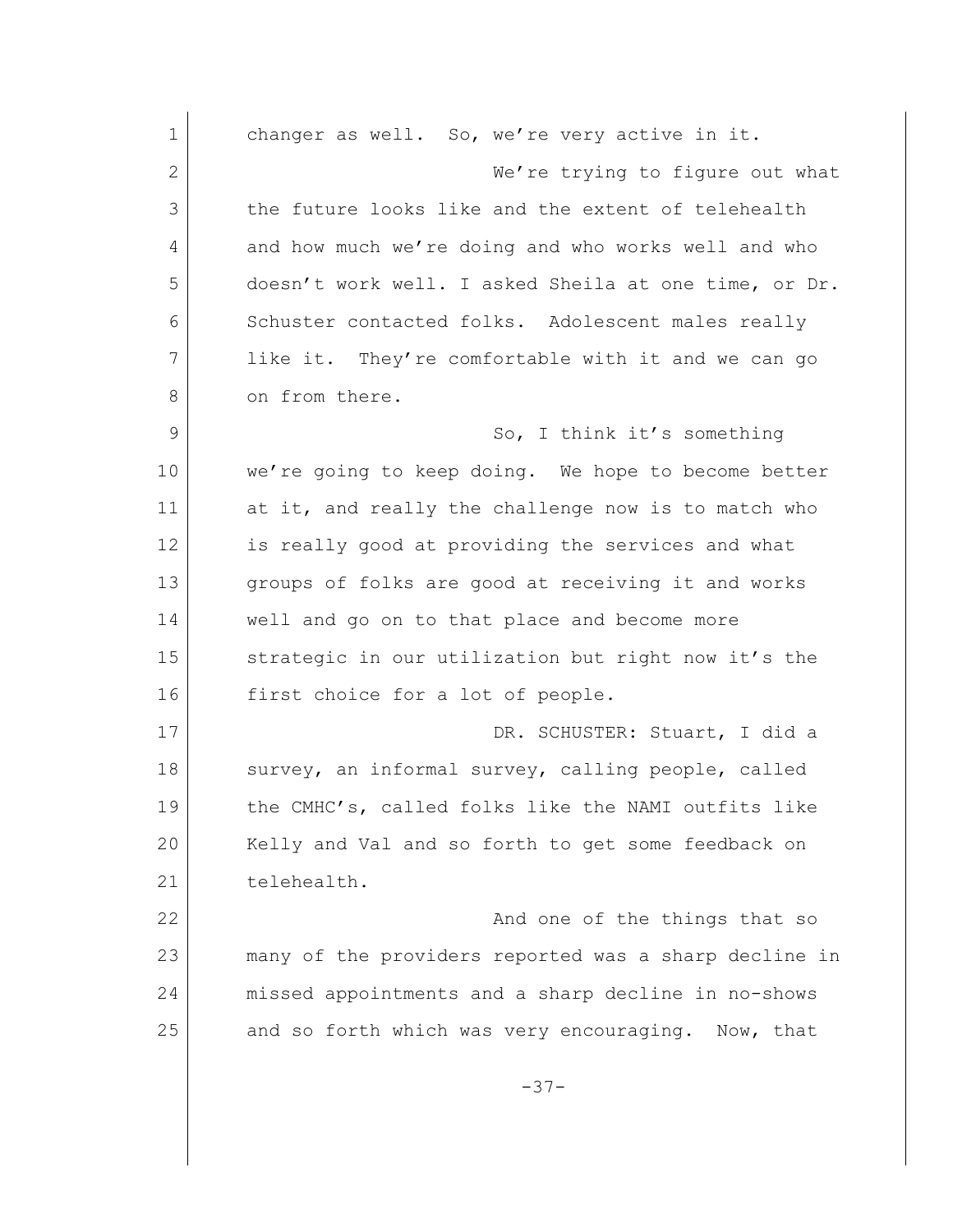1 was from the provider's standpoint. Again, I think 2 there are some people for whom it doesn't work. I 3 think there are some people that are older, less 4 familiar with and less comfortable with the computer 5 and so forth. I think children on the autism or 6 teenagers on the autism spectrum have a hard time. 7 Kids with ADHD, you have a hard time keeping them 8 engaged. 9 and I think the security issues 10 came up a lot. You have an adolescent and you have a 11 kid and they're in their living room with family 12 members coming and going and so forth, and we heard 13 from kids that they were locking themselves in the 14 bathroom so that they could get some privacy while 15 they were having a session. So, there's some down 16 sides to it, too, obviously. 17 MS. MUDD: If they're anything 18 like me, I'm on Medicare and I do telehealth. I've 19 been doing telehealth with my med manager and it's 20 totally free. I'm like, well, heck, I'm not going to 21 get in my car and get dressed and spend an hour to 22 get there or whatever. It's totally free. There you 23 | qo. 24 DR. SCHUSTER: Well, an ongoing 25 conversation. It looks like we're going to be in the -38-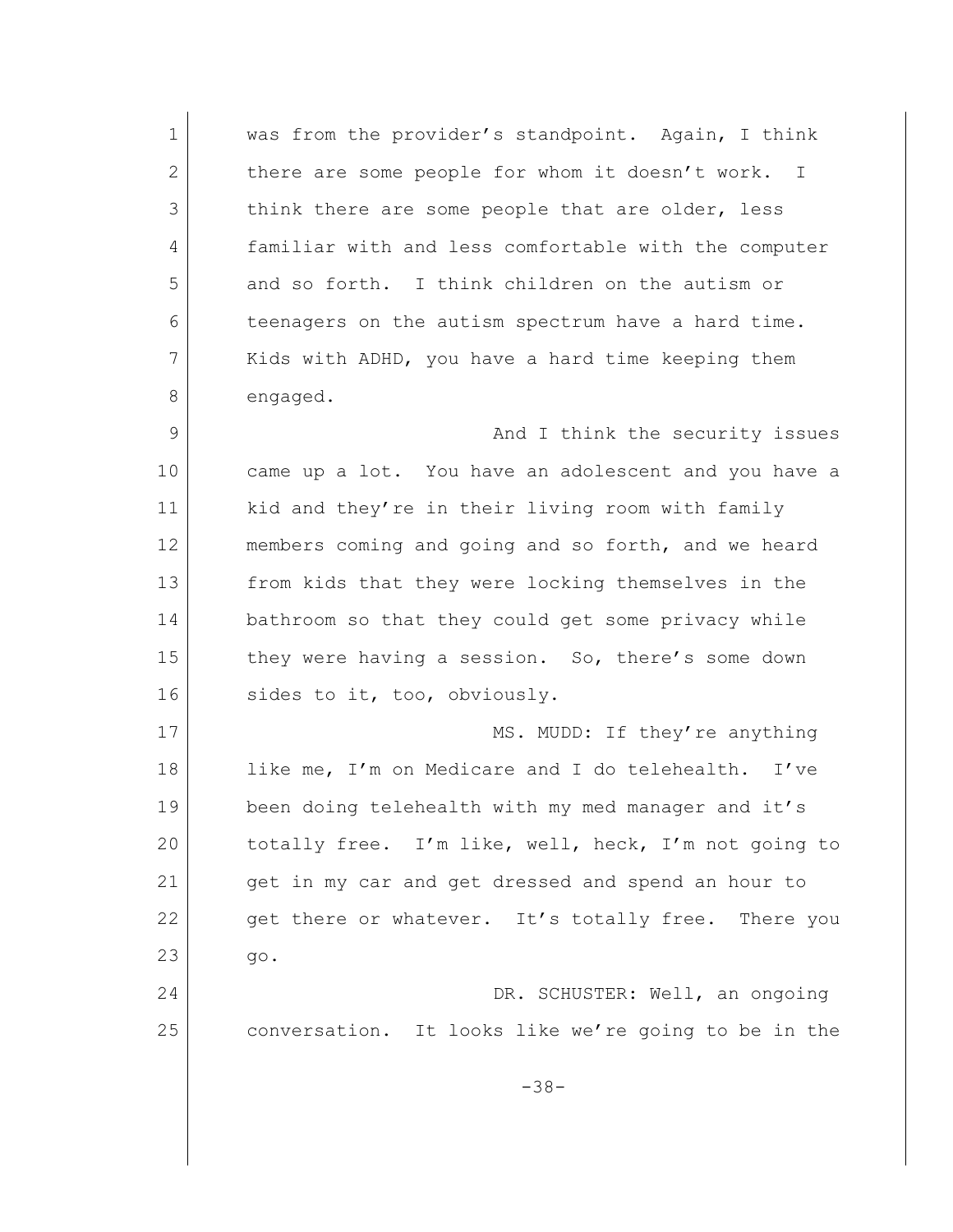| $\mathbf 1$ | world of telehealth for quite a while here if you     |
|-------------|-------------------------------------------------------|
| 2           | look at the COVID numbers and so forth.               |
| 3           | MR. SHANNON: Kelly has a                              |
| 4           | question, Sheila.                                     |
| 5           | MS. GUNNING: Sheila, I just                           |
| 6           | want to say maybe a more targeted approach would be   |
| 7           | to look at the people that aren't engaging in         |
| 8           | telehealth. The ones that are, that's great, but      |
| 9           | it's these cohorts that you just mentioned that       |
| 10          | aren't prone to engaging in telehealth. So, what are  |
| 11          | the options there because I think that's going to be  |
| 12          | smaller cohorts of people, like you said, elderly     |
| 13          | people and just the populations you just mentioned.   |
| 14          | So, it's coming up with a                             |
| 15          | strategy for outreach to those groups.                |
| 16          | DR. SCHUSTER: Yes, I think                            |
| 17          | absolutely and I think there continue to be providers |
| 18          | that really are struggling with doing their work via  |
| 19          | telehealth, depending on the kind of therapy that     |
| 20          | they're offering and so forth. So, it goes, I think,  |
| 21          | both ways.                                            |
| 22          | MS. GUNNING: In rural areas,                          |
| 23          | there's the issue of bandwidth for even having the    |
| 24          | ability to connect. So, those are huge issues in      |
| 25          | those areas as well.                                  |
|             | $-39-$                                                |
|             |                                                       |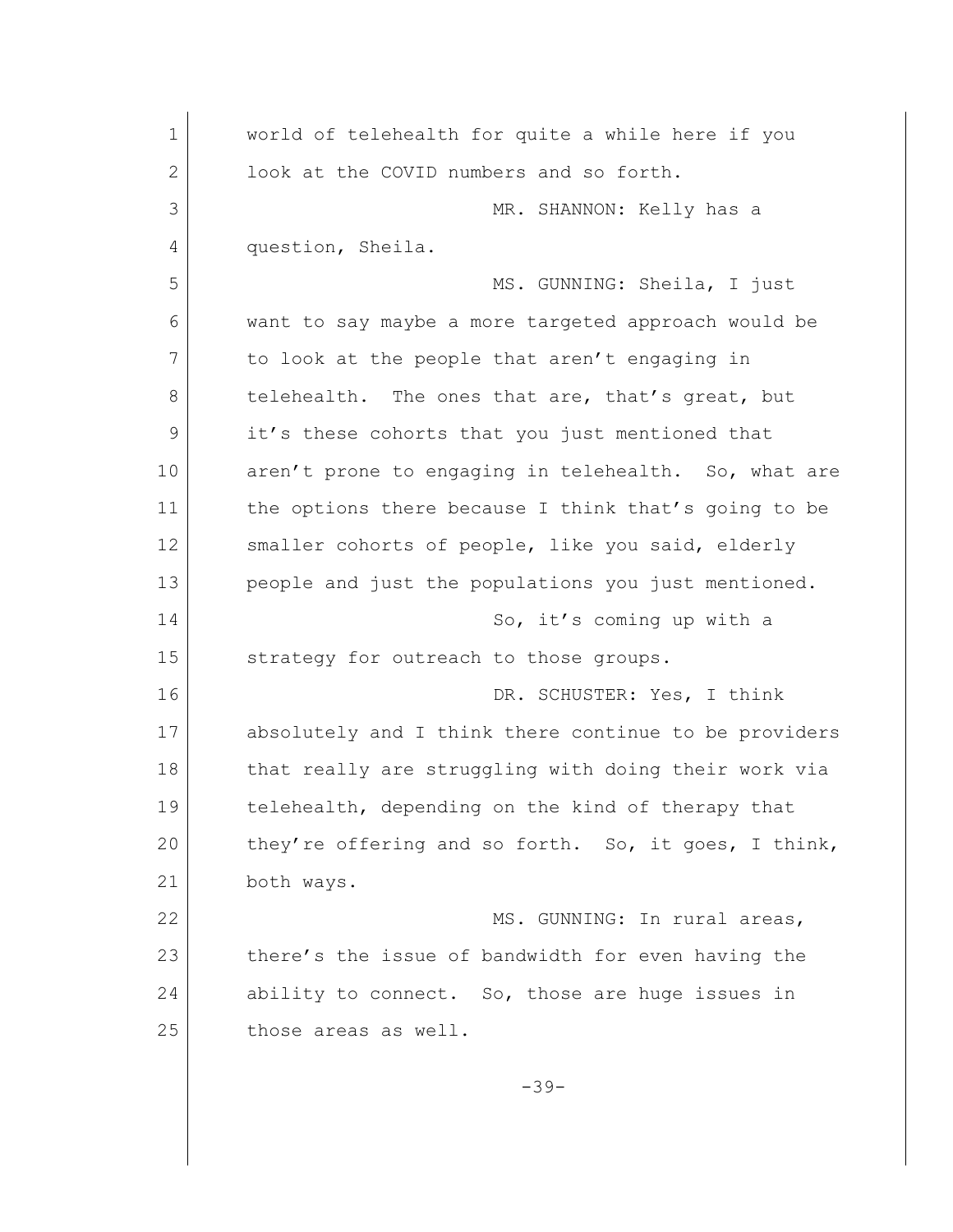| $\mathbf 1$ | DR. SCHUSTER: Yes, and I think                        |
|-------------|-------------------------------------------------------|
| 2           | once you get real disjointed communication, it makes  |
| 3           | a therapy session open to possible real hard to       |
| 4           | establish rapport and so forth with that going on.    |
| 5           | I would think that the MCOs                           |
| 6           | when they follow up with people are going to be       |
| 7           | asking those questions in terms of whether this was a |
| 8           | telehealth visit or a physical health visit. Val.     |
| 9           | MS. MUDD: I'll be honest.<br>When                     |
| 10          | I first started doing telehealth, I mean, I had the   |
| 11          | paranoia feelings about, okay, where is this person   |
| 12          | sitting, can other people hear my conversations, all  |
| 13          | that kind of stuff, and I can probably name, I don't  |
| 14          | know, five people right off the bat that I know do    |
| 15          | not do telehealth because they don't like the camera  |
| 16          | and the paranoia is seriously there.                  |
| 17          | DR. SCHUSTER: Good feedback,                          |
| 18          | good discussion.<br>Thank you.                        |
| 19          | I keep putting on the issue of                        |
| 20          | EMS transportation of individuals with behavioral     |
| 21          | health issues.                                        |
| 22          | I will tell you that the                              |
| 23          | Hospital Association has been working with me, with   |
| 24          | the Mental Health Coalition, with the nursing homes,  |
| 25          | with hospice to come together behind a bill, and I    |
|             | $-40-$                                                |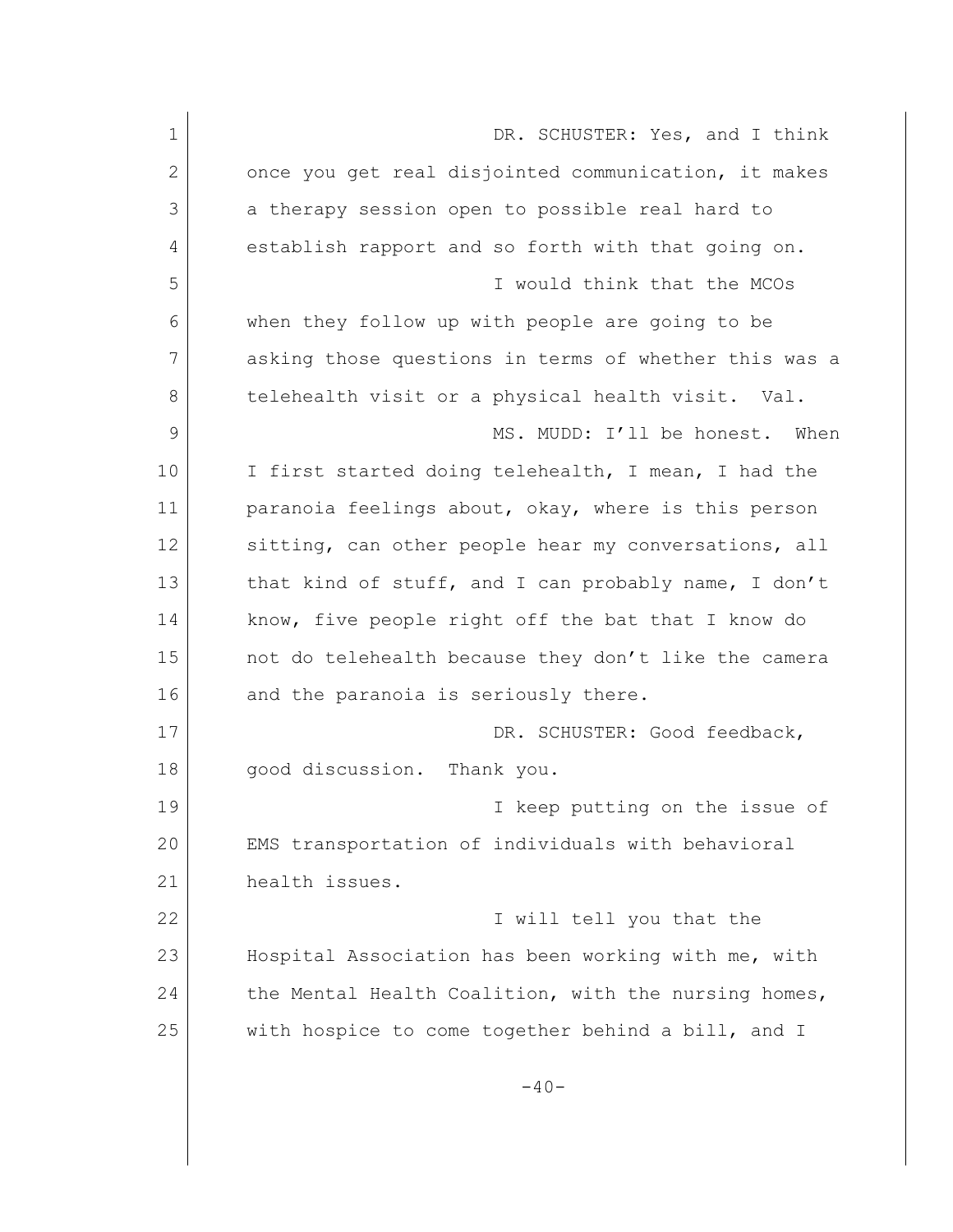1 think we're going to see that filed maybe this coming 2 week by Representative Ken Fleming who is a Republican from Jefferson County, and it's going to look at creating kind of a workgroup actually to talk about these transportation problems which stems back to years.

7 This came up three years ago, 8 four years ago as BH TAC recommendations. We were 9 hearing and at first we thought it was just a rural 10 issue and now we realize that it's certainly an urban 11 issue and it started with ambulance drivers saying, 12 well, we don't have to transport crazy people or we 13 don't have to transport people that have a behavioral 14 health issue and actually is widespread now hospital 15 to hospital. We're finding it from hospital to 16 step-down services.

17 We've heard stories from 18 hospice about patients who were supposed to be picked 19 up at the hospital and taken to a palliative care 20 center or taken home so they can have hospice 21 Services available to them before they died and there 22 have been some horrible stories of people that have 23 actually died during this 24-hour waiting period 24 while they were waiting to be transported, that we're 25 that close to the end of life and never got home to

-41-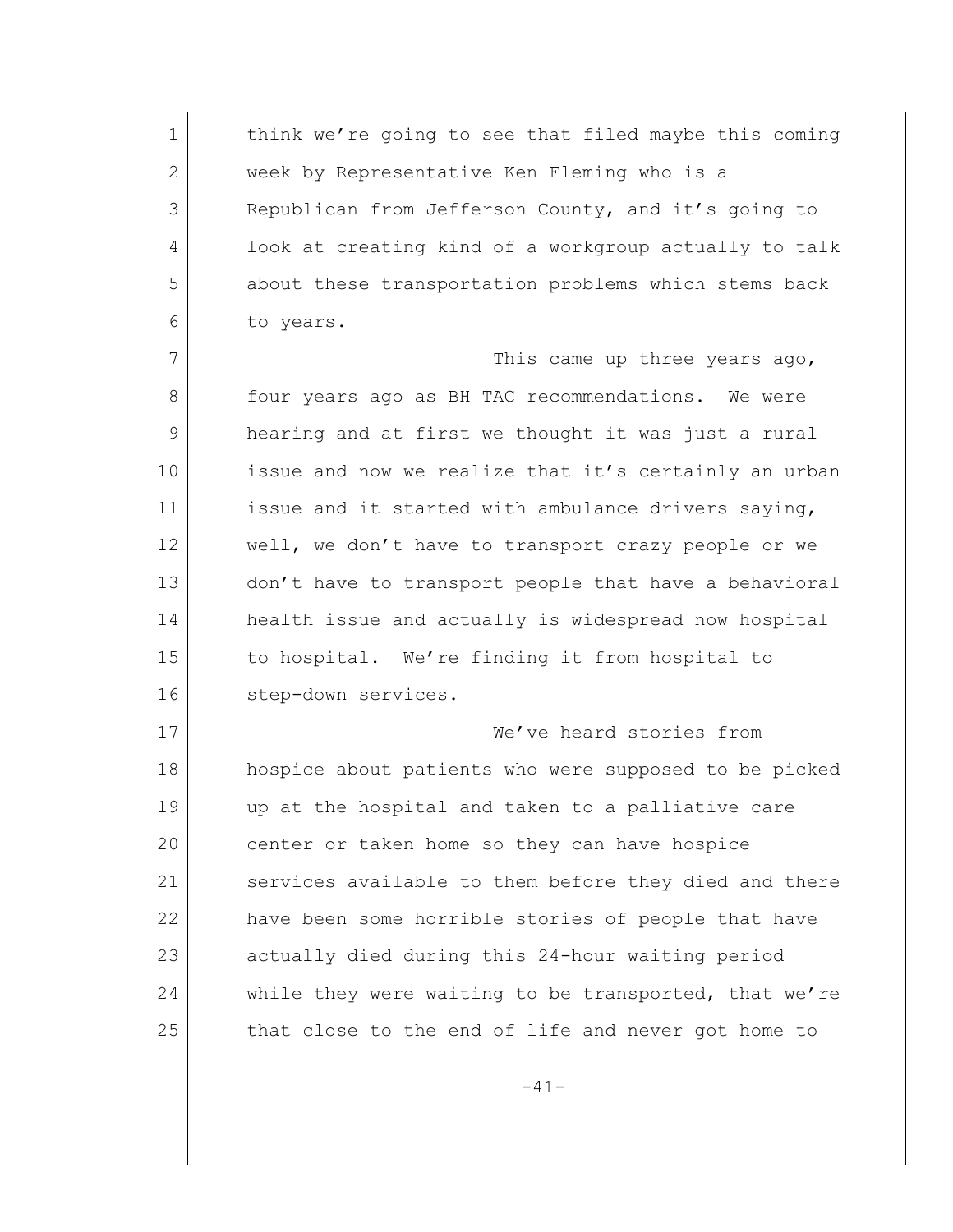| 1  | have hospice services. So, it has really gotten way           |
|----|---------------------------------------------------------------|
| 2  | out of hand.                                                  |
| 3  | So, there's all kinds of issues                               |
| 4  | around the way that the ambulance providers are               |
| 5  | licensed and so forth. So, I will keep you updated            |
| 6  | about that legislation.                                       |
| 7  | And, Steve, do you want to talk                               |
| 8  | a little bit about the 202A transportation issues?            |
| 9  | MR. SHANNON: Yes. It started,                                 |
| 10 | I guess, October, November, and Representative                |
| 11 | Heavrin and Representative Bray raised the issue that         |
| 12 | they've had some concerns, heard concerns about               |
| 13 | transportation 202A about hospitals' wait times for           |
| 14 | people primarily, stories where folks are actually            |
| 15 | waiting in the ER for twelve, fourteen, sixteen hours         |
| 16 | to be transported to one of the four state                    |
| 17 | psychiatric hospitals, whether it's Western State,            |
| 18 | Central State, Eastern State or Appalachian Regional          |
| 19 | Hospital.                                                     |
| 20 | And they met with several                                     |
| 21 | groups. They brought people in. I have not seen a             |
| 22 | bill. I haven't heard back. They wanted feedback              |
| 23 | from a variety of groups by December 15 <sup>th</sup> , and I |
| 24 | think the Hospital Association submitted stuff,               |
| 25 | (inaudible) submitted stuff, I submitted information          |
|    | $-42-$                                                        |
|    |                                                               |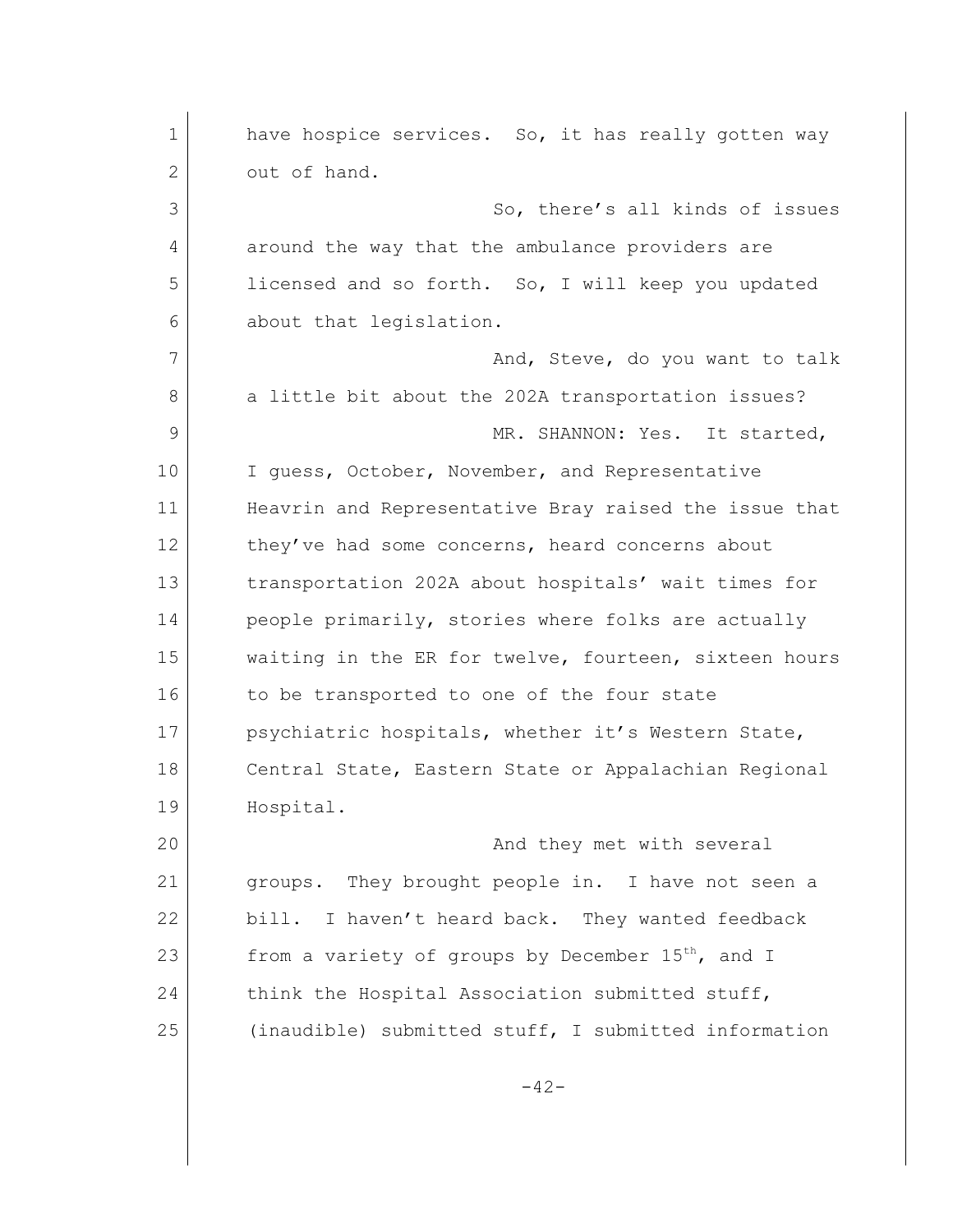1 on behalf of KARP member CMHC's. I know the 2 advocates submitted information as well, and they're 3 trying to figure out what's the best approach to make 4 sure people aren't waiting to go. 5 Representative Bray clearly 6 stated at one meeting, he didn't understand why 7 someone is waiting sixteen hours for a seventy-two-8 hour hold. Why is that taking place? 9 Representative Heavrin just 10 wants a solution to this problem. She wants people 11 to get to the hospital as quickly as they can, and 12 their approach was going to be legislative. 13 **I** haven't seen a draft yet. 14 So, we will get that out to people when it's 15 available; but what is the best way to get people to 16 the state psychiatric hospitals. It's the DeShares 17 that do that. DeShares will tell you they have no 18 training. They have no expertise. 19 I think part has kind of peeled 20 it back. It's a judicial action and DeShares 21 transport people for judges. I think that's how we 22 ended up there. 23 We stated that we understand 24 why. As we all have said many times, mental health 25 | is part of health, and the ambulance transports to -43-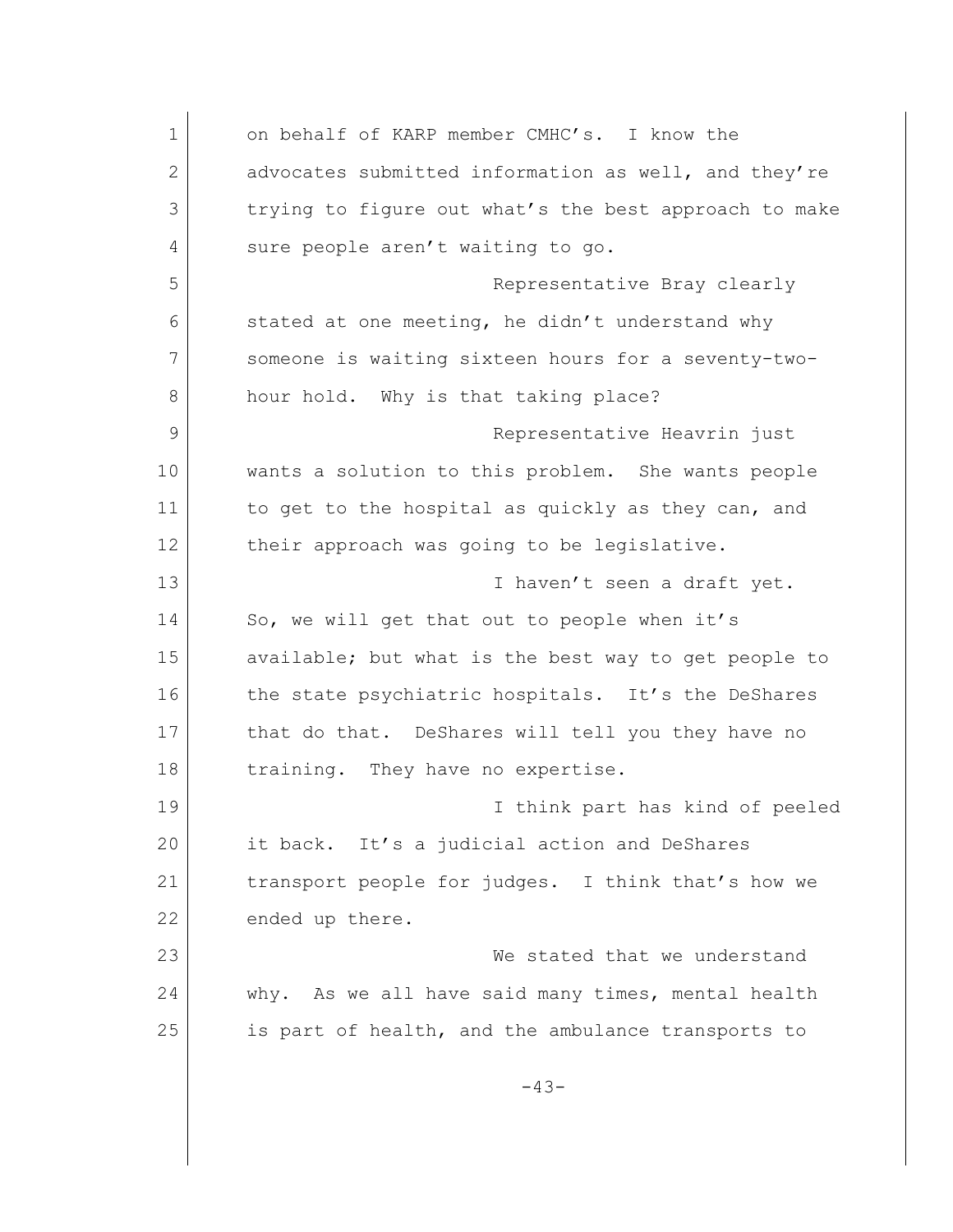| $\mathbf{1}$   | hospitals, why would this be any different? So, that   |
|----------------|--------------------------------------------------------|
| $\overline{2}$ | was our first statement to go forward and I think a    |
| 3              | lot of folks expressed that same sentiment as well     |
| 4              | but I don't think there is a great answer before us    |
| 5              | right yet but hopefully we'll move towards getting,    |
| 6              | one, prompt care for people who need it - that's a     |
| 7              | priority - and transportation that's not               |
| 8              | stigmatizing.                                          |
| 9              | DR. SCHUSTER: Well, and you all                        |
| 10             | remember when we were working so hard on Tim's Law,    |
| 11             | Faye Martin telling her story about thirty-plus times  |
| 12             | seeing her son who was never a danger to anyone but    |
| 13             | himself being taken off in handcuffs in the back of    |
| 14             | the Sheriff's car thirty-four or thirty-seven times -  |
| 15             | just awful.                                            |
| 16             | So, we did make a strong                               |
| 17             | statement and I know, Steve, your group did as well.   |
| 18             | So, we'll see about that.                              |
| 19             | The original draft legislation                         |
| 20             | that they shared with us we think would be             |
| 21             | detrimental to the system. It simply said that they    |
| 22             | could just go to any hospital and drop them off.<br>It |
| 23             | didn't even say it had to be a hospital with a psych   |
| 24             | It didn't say that it had to be a hospital<br>unit.    |
| 25             | that was trained to take people who were there         |
|                |                                                        |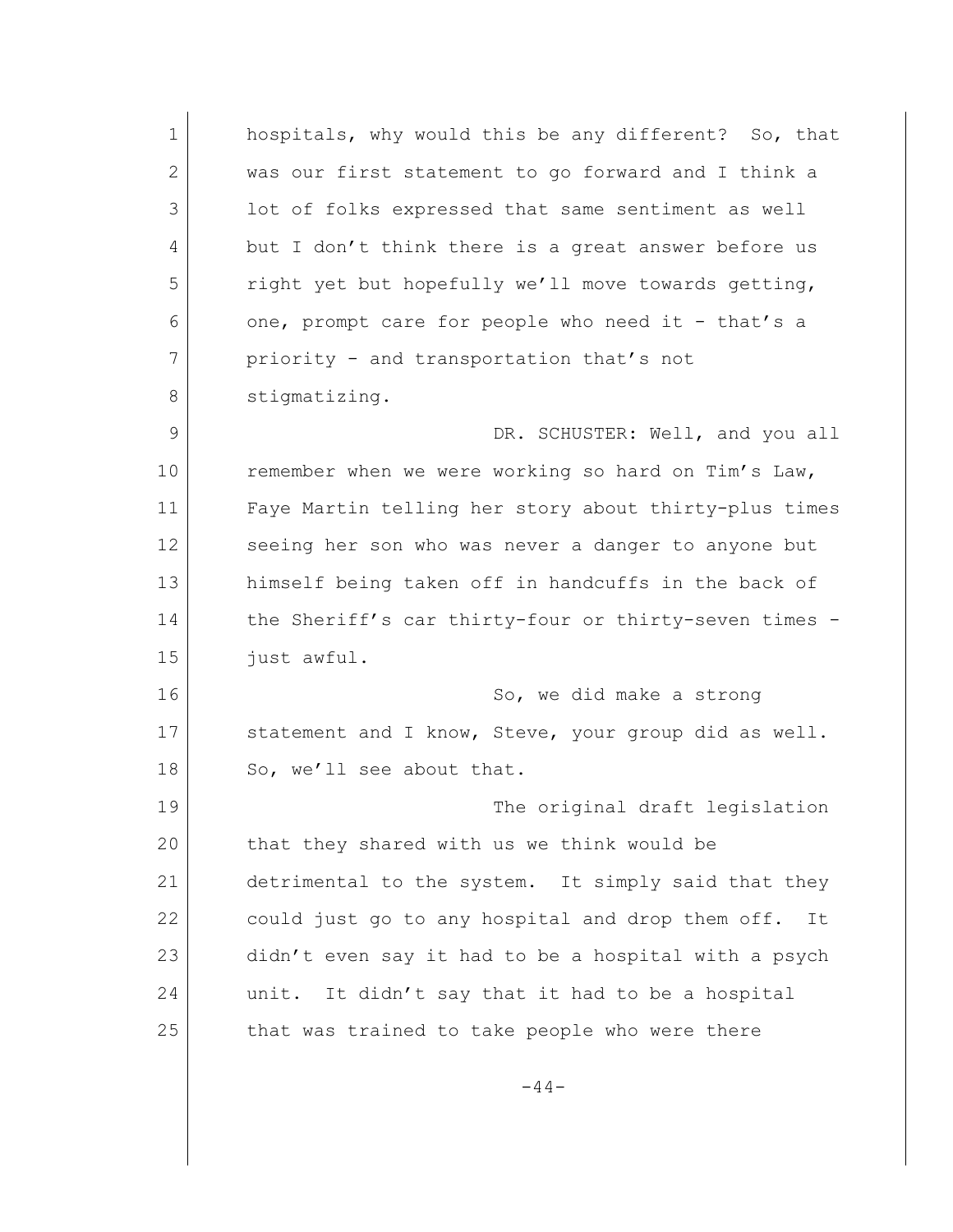| $\mathbf 1$ | involuntarily which we know is a very different       |
|-------------|-------------------------------------------------------|
| 2           | (inaudible) than people who are walking in and asking |
| 3           | for treatment for their mental illness.               |
| 4           | MR. SHANNON: And I think they                         |
| 5           | heard that message, right, Sheila?                    |
| 6           | DR. SCHUSTER: Yes, I think they                       |
| 7           | did. So, we'll see. I think they're finding out how   |
| 8           | really complex this is. Kelly.                        |
| $\mathsf 9$ | MS. GUNNING: I just wanted to                         |
| 10          | share with you that I've been researching some        |
| 11          | communities that are doing really good things.        |
| 12          | And, unfortunately, last                              |
| 13          | evening, my husband and I had the experience of       |
| 14          | having to be on the phone while our adolescent        |
| 15          | grandson was committed involuntarily to a hospital in |
| 16          | North Carolina.                                       |
| 17          | And when they got the                                 |
| 18          | magistrate to sign the order, immediately a crisis    |
| 19          | intervention team was notified and they were given    |
| 20          | the choice for the crisis intervention team to come   |
| 21          | with an ambulance or to send police officers with a   |
| 22          | cruiser. And, of course, they chose the ambulance.    |
| 23          | So, there was a crisis team                           |
| 24          | officer, a CIT-trained officer with a paramedic and a |
| 25          | social worker that came in an EMS vehicle to their    |
|             | $-45-$                                                |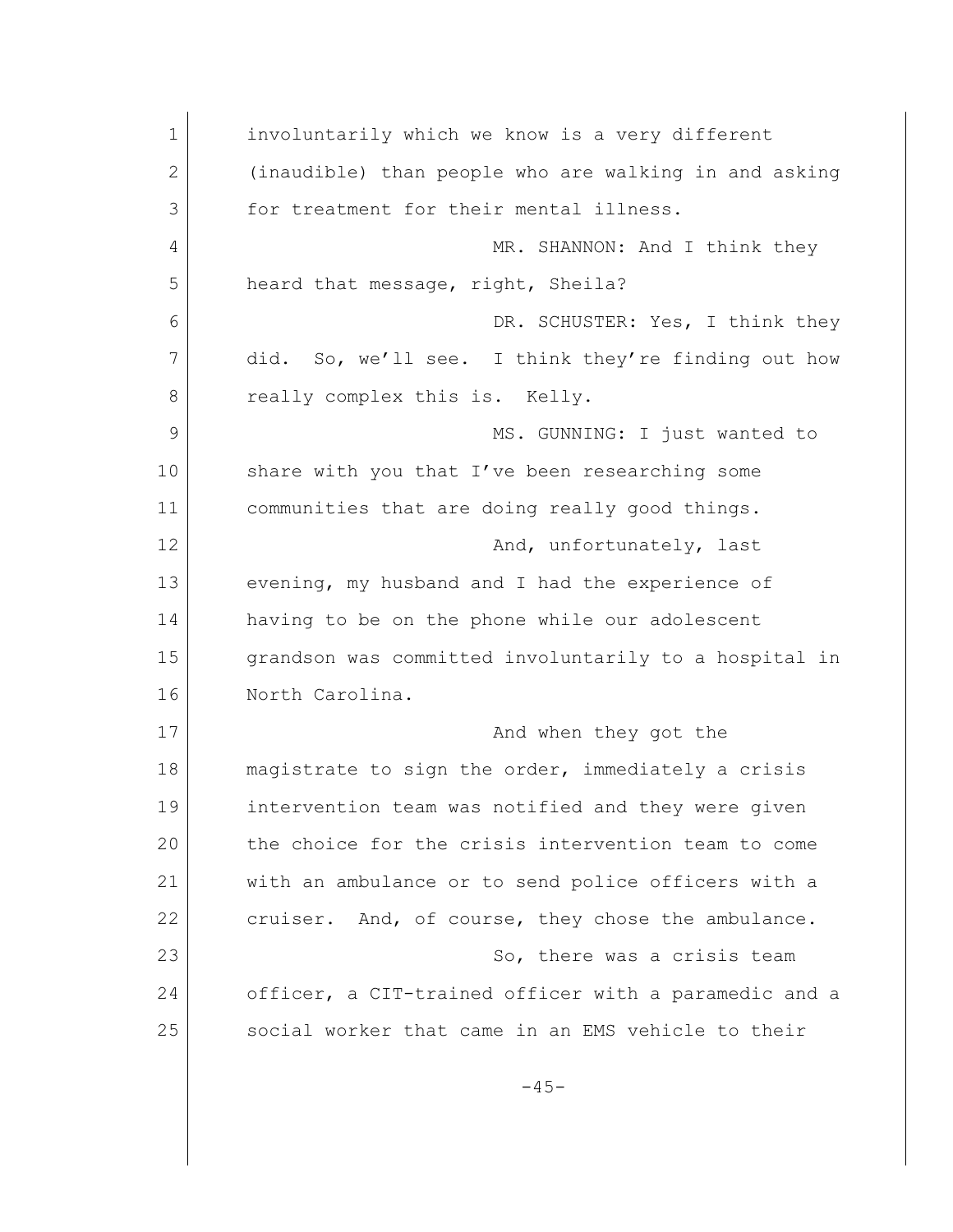| $\mathbf 1$  | home instead of a police cruiser which would have     |
|--------------|-------------------------------------------------------|
| $\mathbf{2}$ | ignited the neighbors.                                |
| 3            | So, there are communities that                        |
| 4            | have mobile outreach teams that are doing this very   |
| 5            | well.                                                 |
| 6            | DR. SCHUSTER: And that was for                        |
| 7            | a youth.                                              |
| 8            | MS. GUNNING: Yes. This is for                         |
| 9            | an adolescent, sixteen years old.                     |
| 10           | MS. CECIL: Let me add.                                |
| 11           | Medicaid just got the mobile crisis planning grant    |
| 12           | and these are some of the issues that we definitely   |
| 13           | are going to be considering and hopefully developing  |
| 14           | solutions for as part of that planning grant.         |
| 15           | DR. SCHUSTER: We had heard, I                         |
| 16           | guess, from a briefing that Steve and I had with      |
| 17           | Leslie Hoffmann and some other folks, Veronica, about |
| 18           | that grant coming in.                                 |
| 19           | Is there opportunity for public                       |
| 20           | input on that or at least a select group of people?   |
| 21           | I mean, obviously, you're hearing a lot now but it's  |
| 22           | the tip of the iceberg in terms of the people that    |
| 23           | are on the ground experiencing these things being     |
| 24           | able to give their feedback. So, I hope that will be  |
| 25           | the case.                                             |
|              |                                                       |

-46-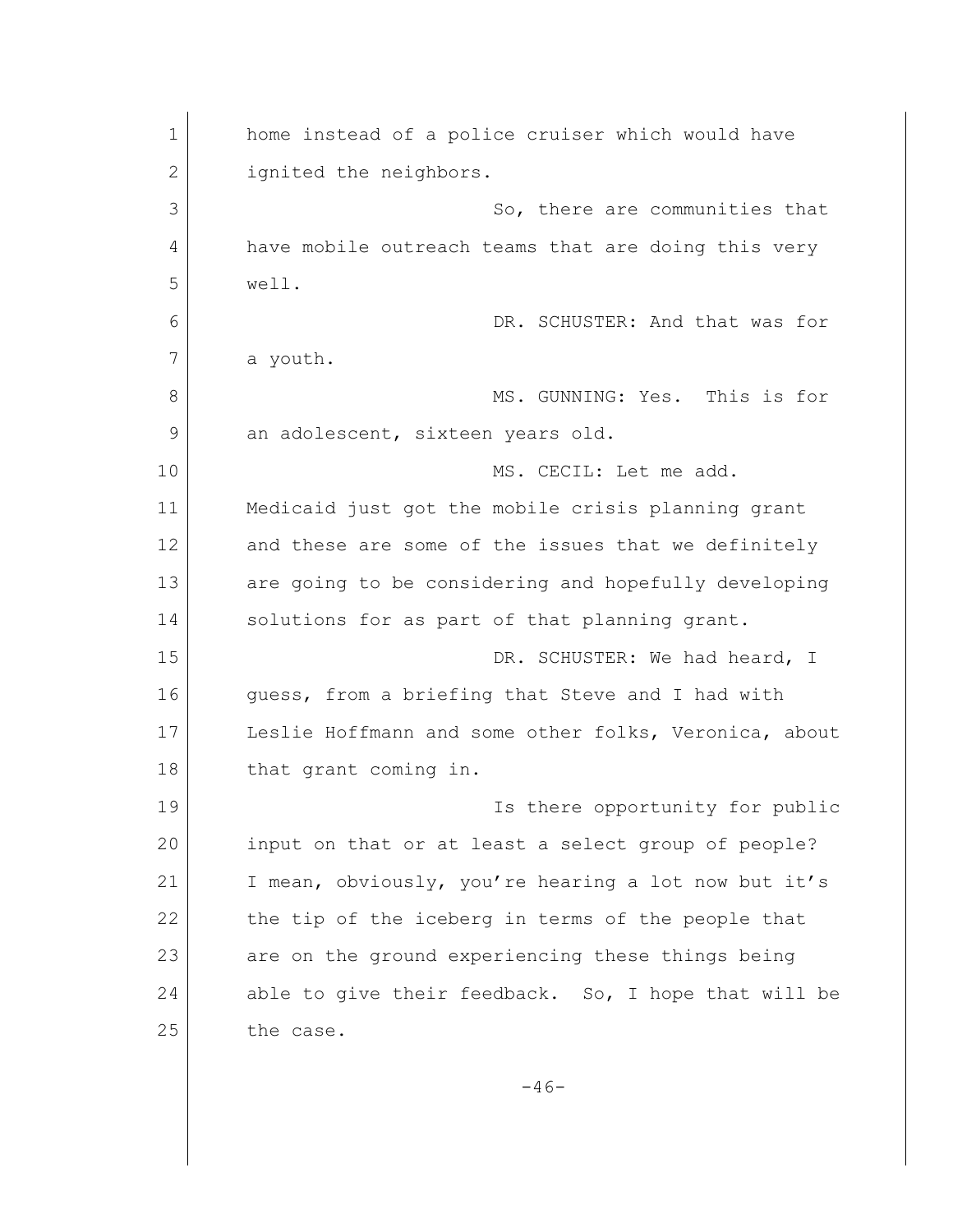1 MS. CECIL: Yes. There will be 2 a lot of stakeholder engagement as part of that 3 because the solution is in the community and we need 4 to know what's going on in the communities and we 5 want to look at this more broadly across this is law 6 enforcement. 7 I mean, we're going to need to 8 get a very comprehensive approach and all the 9 different sectors that touch this in order to develop 10 a really good program for Kentucky, and we are 11 looking at other states and what they've done in 12 other communities and what's going on with them 13 because we're trying to learn those lessons, too. 14 DR. SCHUSTER: Great. Maybe 15 Kelly could send you her research, particularly with 16 her family's recent brush up against the system, but 17 I'm really glad to hear that. 18 **I** do think that the mobile 19 crisis units, mobile response, crisis response is so 20 much a part of what needs to be happening, whether 21 it's Tim's Law or it's 202A or if legislation goes 22 forward on the crisis aversion and rights retention 23 which is remove a gun in the midst of a crisis if a 24 person is in danger of hurting themselves or a 25 suicide or hurting somebody else. I mean, there's so

 $-47-$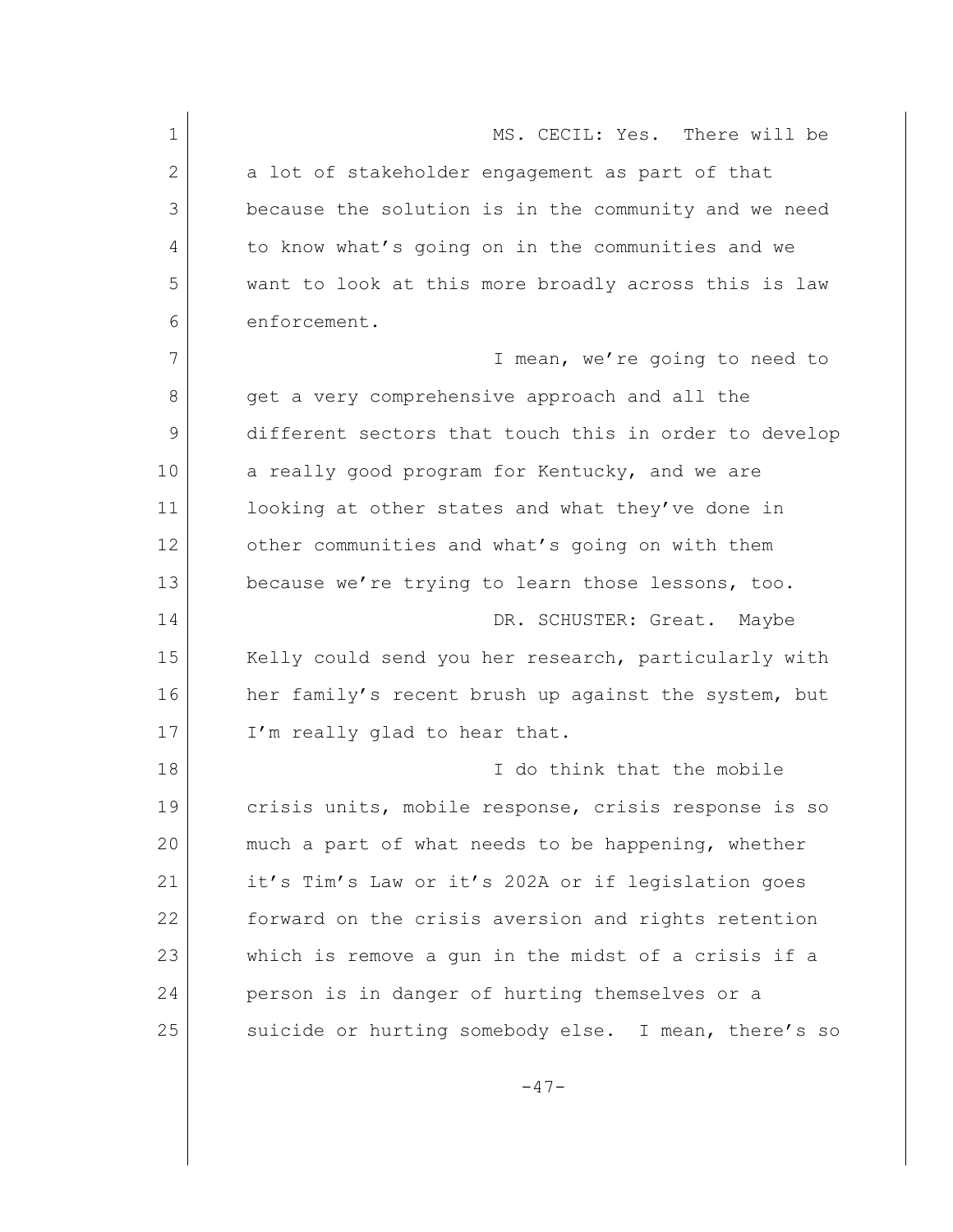1 many places where we really need to have that up and 2 running and very functional. So, it's exciting. 3 Thank you for sharing that. 4 MS. HUGHES: Can I interrupt 5 **just** one second? 6 DR. SCHUSTER: Sure. 7 MS. HUGHES: Leigh Ann just sent 8 me a note that she has to drop off early for a 3:30 9 meeting and she is giving the update on the SUD 10 services to incarcerated persons. Could she go next 11 on your agenda? 12 DR. SCHUSTER: Yes, absolutely. 13 Thank you, Sharley. Thanks, Leigh Ann, for being on. 14 I didn't see Leslie on. 15 MS. FITZPATRICK: Leslie is not 16 feeling well, so, I will be doing it. 17 One thing on the mobile crisis 18 planning grant, I am working on that, and tomorrow we 19 should be sending out our survey to our stakeholder 20 members. And, then, we are working on our community 21 stakeholders. 22 I'm going to put my email in 23 the Chat, and if you would like to be a part of the 24 community stakeholders, just send me an email and I 25 will be glad to add you on that.  $-48-$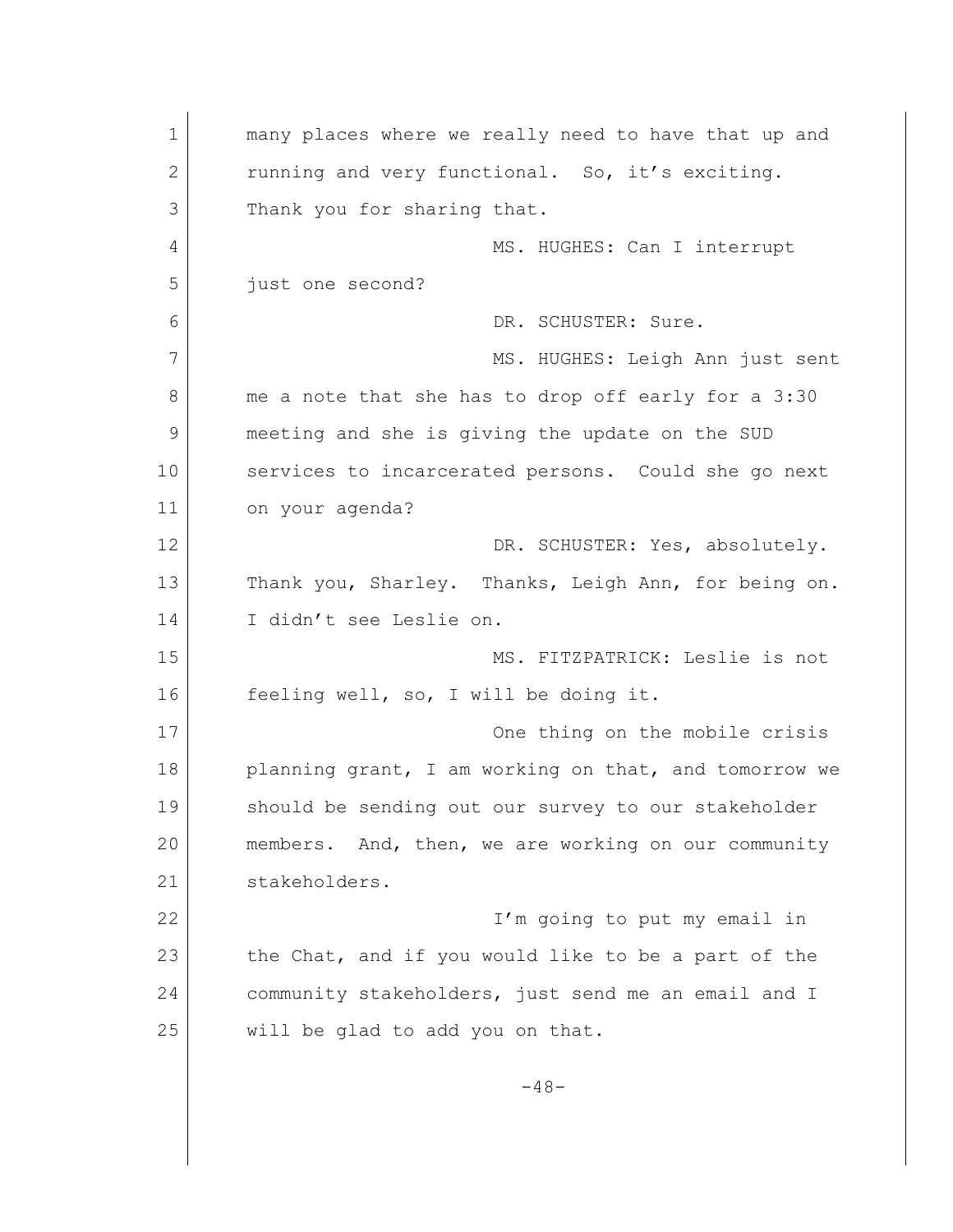1 We're looking for a couple of 2 weeks out on that because we just finished the state 3 information and we'll get on our community providers' 4 lived experience as well. 5 DR. SCHUSTER: Wonderful. Thank 6 you. 7 MS. FITZPATRICK: And on our 8 1115 SUD incarceration amendment, things are moving 9 along. CMS has asked several questions about our 10 budget neutrality and we're working on that. It's a 11 heavy lift; but with them asking questions, it's 12 looking positive. 13 We did meet with CMS earlier 14 this week. They're still not sure of policies and 15 procedures around what we're asking for. We're 16 asking for Medicaid to pay for services behind the 17 wall. 18 Currently, our DOC program, 19 Department of Corrections, they offer SAP AND SOAR 20 SUD treatment to those inmates which, of course, 21 federal states that we cannot offer any services and 22 pay for benefits for someone who is incarcerated. 23 So, we're asking for that rule to be taken away. 24 And, then, we're also asking 25 for an average of thirty days post-release that we  $-49-$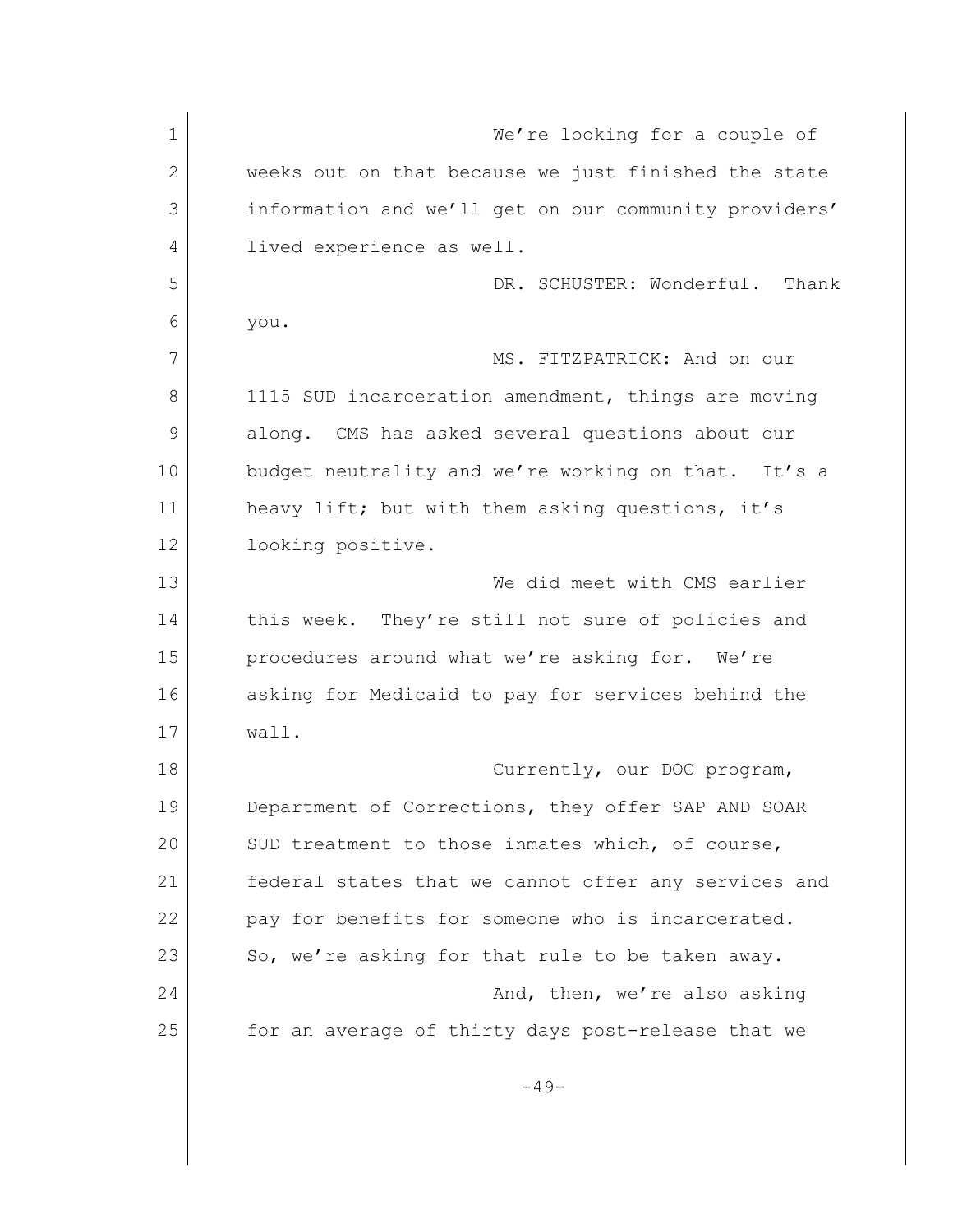1 can get that inmate to their MCO of their choice and 2 work on setting up appointments, whatever needs they 3 might have. 4 There have been several states 5 that have turned in an 1115 for that portion, for the 6 thirty days prior to release to get hooked up with 7 the MCO and have the benefits turned on so that they 8 can go and do their assessments and what they need to 9 help them get back in to the community after they are 10 released. That MCO worker would work with that 11 individual for twelve months post-release as well. 12 So, questions are being asked. 13 It is moving a little slowly but we're getting a 14 little bit of progress, a little bit here and there. 15 Does anybody have any questions? 16 DR. SCHUSTER: I was pleased to 17 hear from Leslie on another call I was on with her 18 | that you all have actually heard back from CMS and 19 asked questions because we have had this on our 20 agenda to ask about for, I don't know, for a year, 21 however long it's been. 22 MS. FITZPATRICK: Correct. 23 DR. SCHUSTER: It seems like 24 every two months, you all are saying, no, they're 25 still encouraging but no movement. So, it's got  $-50-$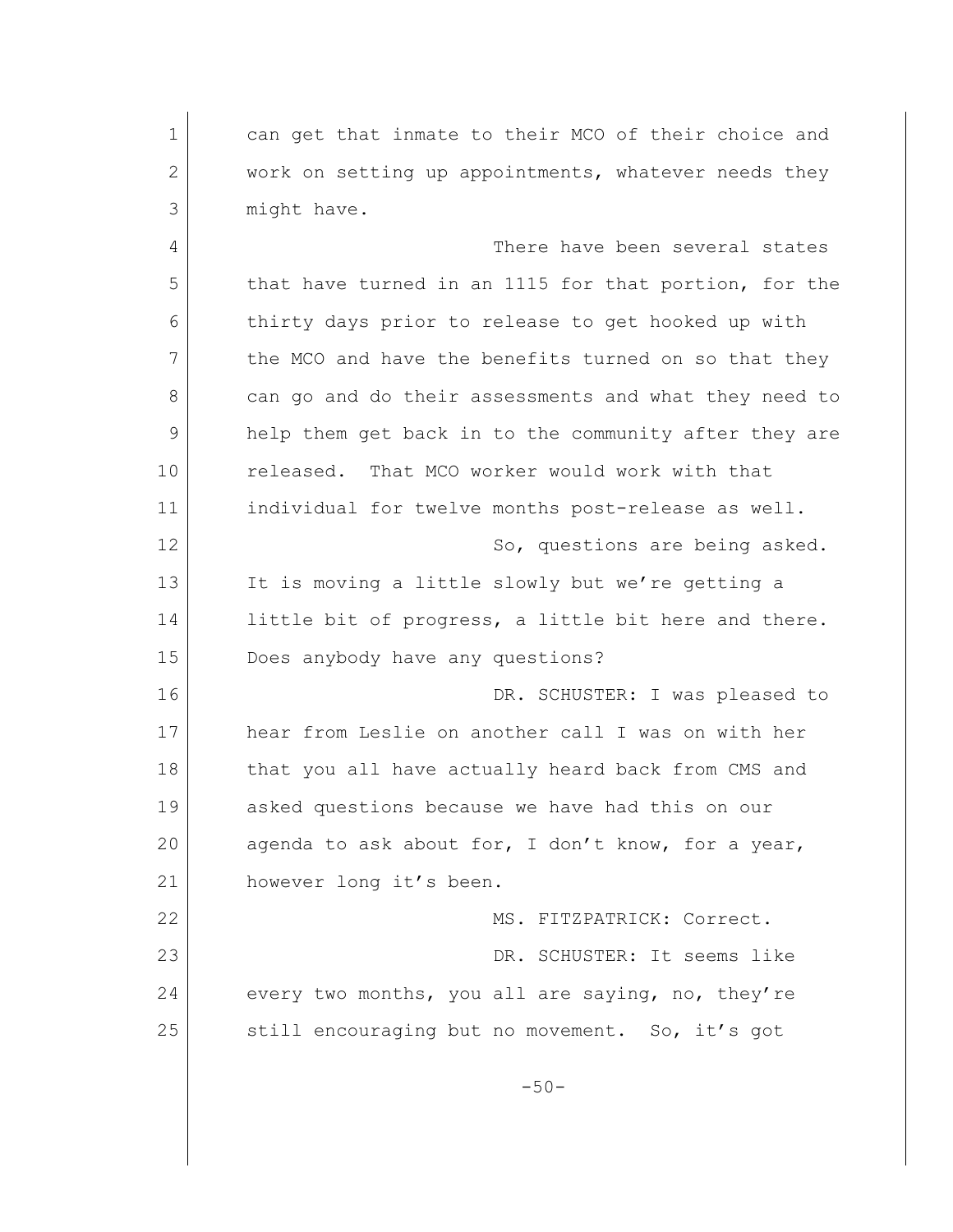1 movement. It's got to feel good that they're at 2 least coming back and asking about it. And I'm sure 3 that the budget neutrality is a tough piece. That's 4 a tough barrier to get over. 5 MS. FITZPATRICK: Right. Yes, it 6 is. We're working on it. 7 DR. SCHUSTER: Okay. Any 8 questions for Leigh Ann? 9 MR. SHANNON: We appreciate the 10 movement, Leigh Ann. Thank you for that. 11 MS. FITZPATRICK: You're very 12 welcome. Thank you. 13 DR. SCHUSTER: Sorry that Leslie 14 is not feeling good and sorry that she couldn't 15 report that good news to us. I'm sorry. Did 16 somebody else have a question or a comment? 17 MS. HUGHES: No. This is 18 Sharley. Thanks for letting her go ahead and 19 present. 20 DR. SCHUSTER: And I see that 21 Leigh Ann has put her email in the Chat. So, please 22 email her if you would like to be a part of the 23 community stakeholder group that would be involved in 24 the mobile crisis grant. 25 MS. FITZPATRICK: We also have -51-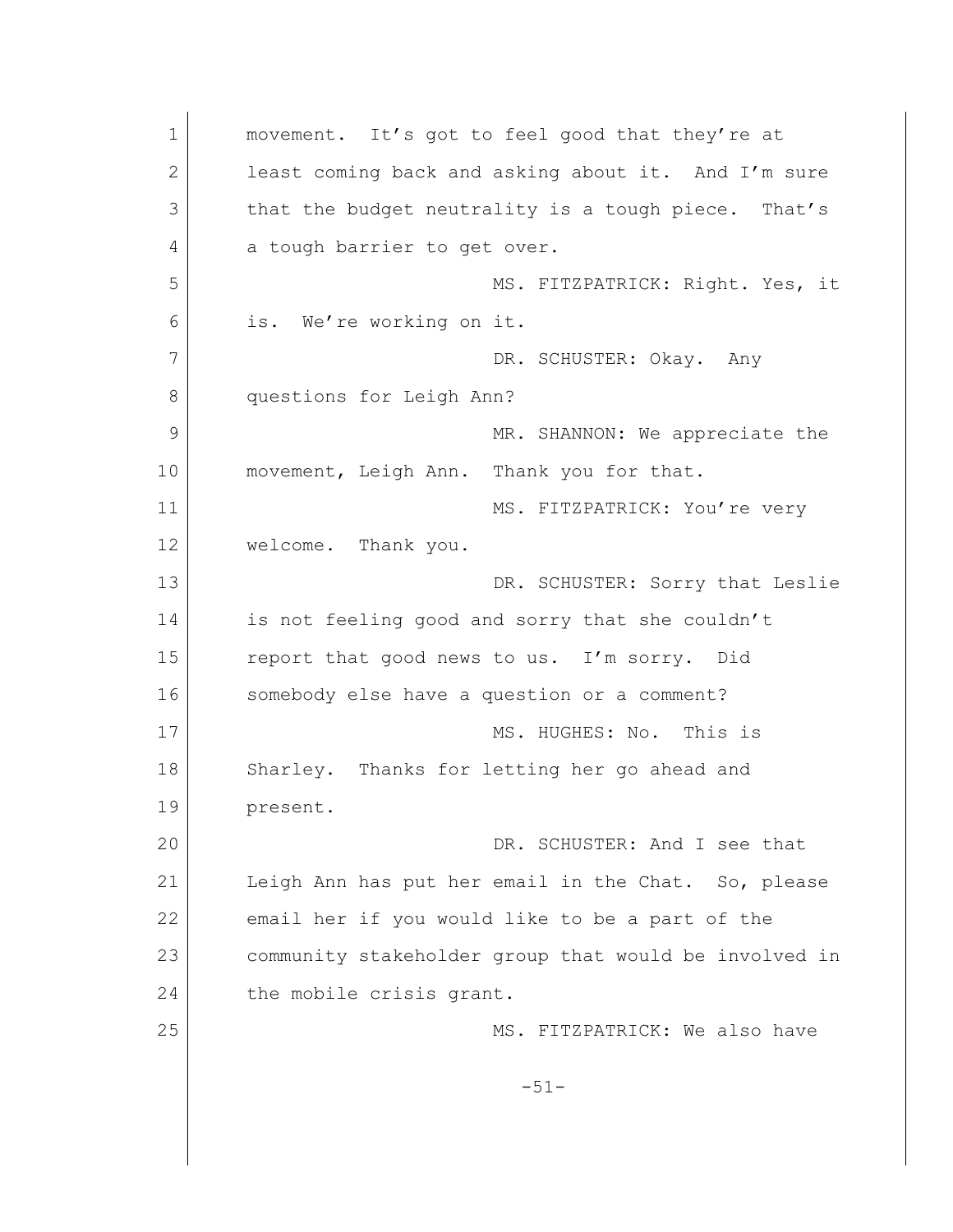| $\mathbf 1$  | an email box set up, too. So, I'll give you both of   |
|--------------|-------------------------------------------------------|
| $\mathbf{2}$ | those.                                                |
| 3            | DR. SCHUSTER: Okay. Thank you                         |
| 4            | so much, and tell Leslie that we are hopeful that     |
| 5            | it's not COVID and that she feels better. Thanks.     |
| 6            | I think that we are at Number 8                       |
| 7            | which is our update on any changes in Medicaid single |
| 8            | Medicaid Formulary, and I don't know if we have       |
| 9            | anybody on from that part of Medicaid.                |
| 10           | DR. ALI: Hi, Sheila. This is                          |
| 11           | Fatima Ali.                                           |
| 12           | DR. SCHUSTER: Hi, Fatima.                             |
| 13           | Thank you very much for being on. Do you have any     |
| 14           | update to report to us, anything new and different or |
| 15           | going on, any problems, any good things?              |
| 16           | DR. ALI: I do have one change                         |
| 17           | to report and that is the antidepressants' cost. So,  |
| 18           | with September P&T changes, we went ahead and moved   |
| 19           | brand Wellbutrin, Pristiq, Effexor and Zoloft Oral    |
| 20           | Concentrate to Preferred and the generics were moved  |
| 21           | to Non-Preferred. And, then, after further            |
| 22           | consideration, we decided to move it back.            |
| 23           | So, that's hot off the press.                         |
| 24           | We made that change yesterday. So, that change has    |
| 25           | gone into effect on the MCO end and Magellan is       |
|              | $-52-$                                                |
|              |                                                       |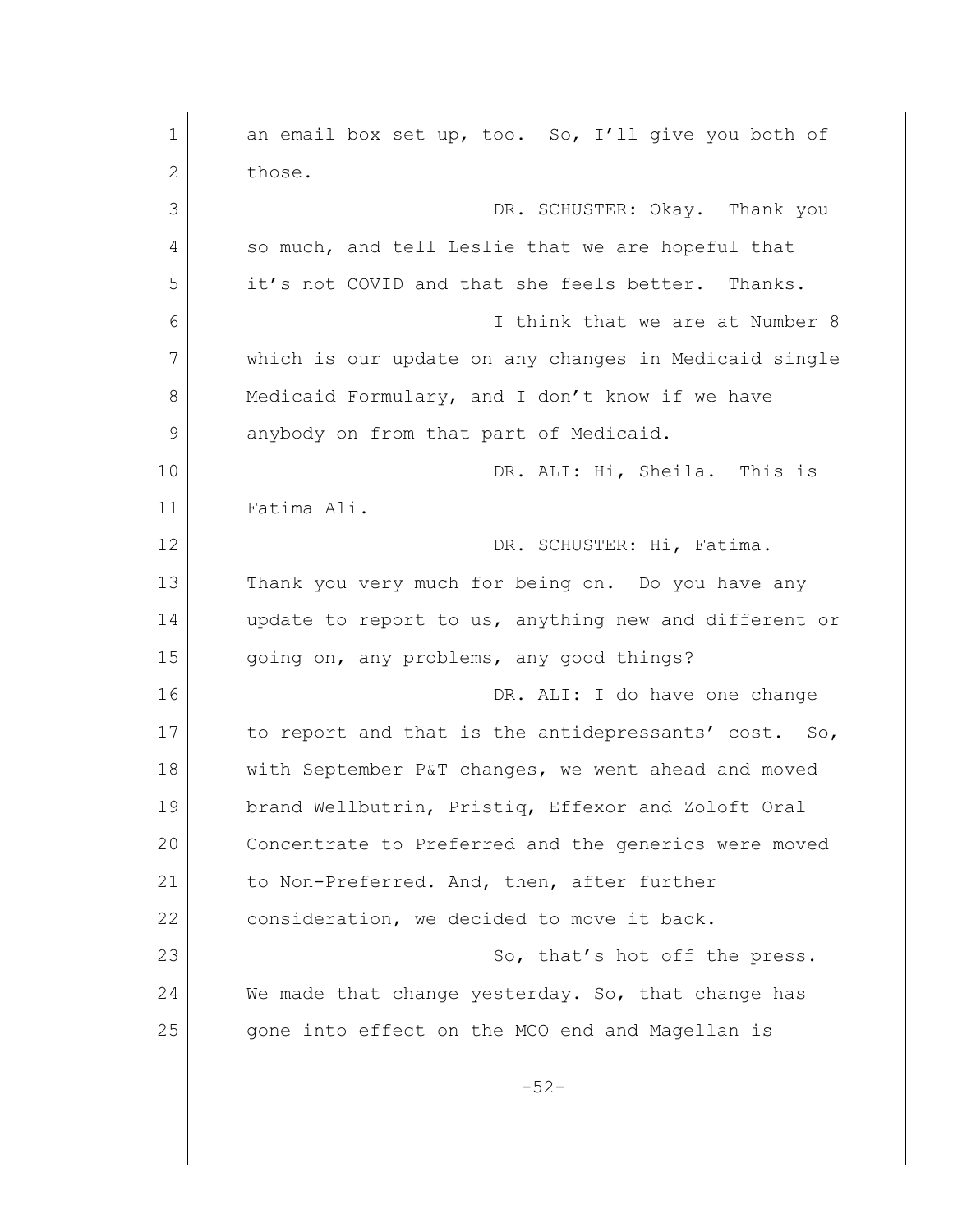1 working to move those generics back over to 2 Preferred. So, at the end of this week, we should see 3 those changes across the board. 4 DR. SCHUSTER: Okay. So, let me 5 be sure I understand this. So, the original change 6 was to put the name brand drugs on the Preferred Drug 7 List and move the generics to Non-Preferred. And, 8 then, as of yesterday, it's back to the old way----9 DR. ALI: That's correct. 10 DR. SCHUSTER: ----where the 11 qenerics are the Preferred. 12 DR. ALI: Yes, that's correct. 13 DR. SCHUSTER: And that's only 14 for the antidepressant class? 15 DR. ALI: Yes. So, we made 16 those brand generics which is back after September 17 P&T. So, we made those switches and, then, after 18 further consideration, we've switched it back. 19 | DR. SCHUSTER: So, we've had 20 these questions before about the shift that we found 21 | in going to the single Formulary, that there was this 22 shift from generic to name brand as the preferred 23 drug which I never did quite understand; but at least 24 in this one class, you have now taken it back to the 25 way it used to be.

-53-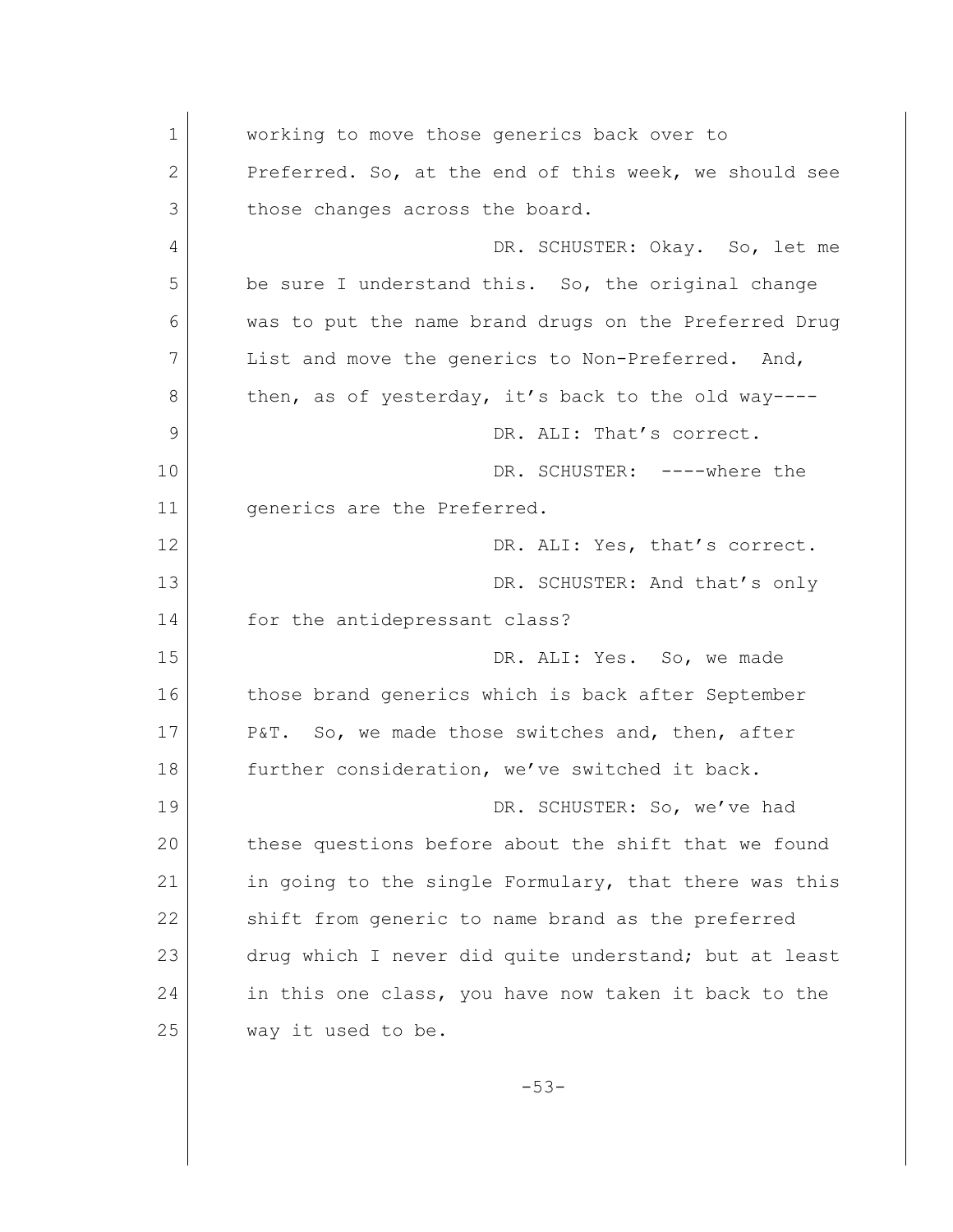| $\mathbf 1$ | I guess the question is, do you                          |
|-------------|----------------------------------------------------------|
| 2           | anticipate doing that for any of the other classes of    |
| 3           | psychiatric medications?                                 |
| 4           | DR. ALI: At this time, no.<br>$\mathop{\rm SO}\nolimits$ |
| 5           | it will apply to those antidepressants.                  |
| 6           | DR. SCHUSTER: Okay. And what                             |
| 7           | was the rationale for making the change back, if I       |
| 8           | may ask? And if that's proprietary or something, I       |
| 9           | understand, but I'm just curious because I never         |
| 10          | understood the change the other way, I quess.            |
| 11          | DR. ALI: So, the change to                               |
| 12          | Preferred brands is really around cost-savings and       |
| 13          | the rates that offset the up-front costs of those        |
| 14          | medications. So, that's the general gist of why we       |
| 15          | prefer brand-name medications.                           |
| 16          | We were hearing a lot of                                 |
| 17          | feedback from pharmacies about preferring the brand      |
| 18          | over the generic. Especially since the generic has       |
| 19          | been out for sometime for these products, it was a       |
| 20          | little difficult for pharmacies to access through        |
| 21          | their wholesalers, but this was a unique situation.      |
| 22          | We do make brand generics which                          |
| 23          | is I wouldn't say often but we do make them.<br>So, a    |
| 24          | culmination of all that really got us to where we are    |
| 25          | today.                                                   |
|             | $-54-$                                                   |
|             |                                                          |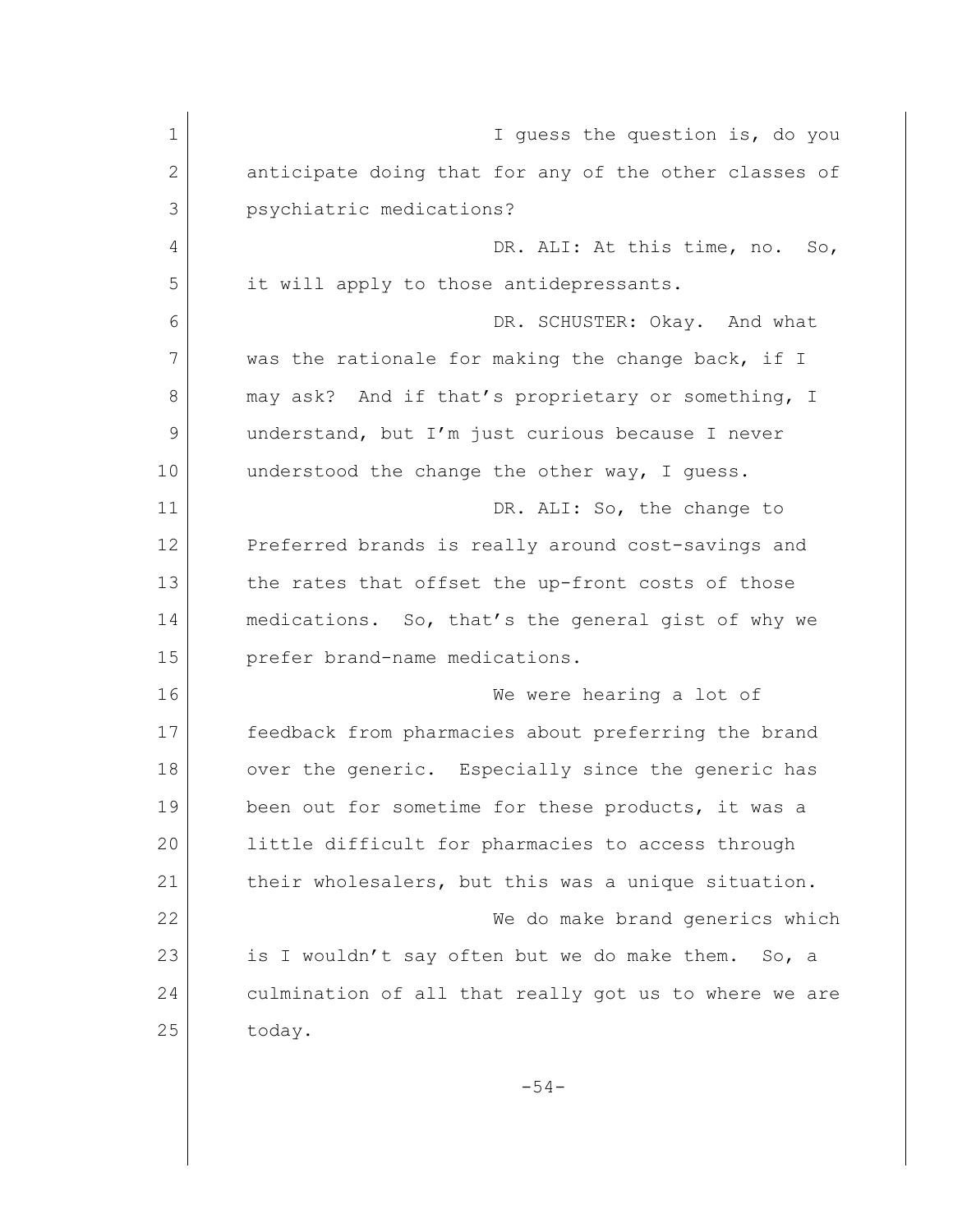| $\mathbf 1$  | DR. SCHUSTER: Okay. All right                         |
|--------------|-------------------------------------------------------|
| $\mathbf{2}$ | and thank you. Does anybody have any issues around    |
| 3            | the Medicaid Formulary? This is an opportunity to     |
| 4            | ask Dr. Ali about any of those. Anybody? No.          |
| 5            | Have you heard anything, Steve,                       |
| 6            | from any of your Medical Directors?                   |
| 7            | MR. SHANNON: I have not.                              |
| 8            | DR. SCHUSTER: Okay. All right.                        |
| 9            | Well, hearing none, we will move on to the next but   |
| 10           | we do appreciate your being on, Dr. Ali. That's       |
| 11           | always helpful to have you available.                 |
| 12           | Obviously, access to the right                        |
| 13           | medication and the right dosage at the right time for |
| 14           | our people has always been our number one goal. So,   |
| 15           | anything that we can do to make sure that there are   |
| 16           | not barriers to having that happen is really what we  |
| 17           | want to see happen. So, thank you.                    |
| 18           | DR. ALI: Thank you.                                   |
| 19           | DR. SCHUSTER: Veronica, I think                       |
| 20           | that we had this question at the last meeting about   |
| 21           | an increasing number and requirements for the MCO     |
| 22           | audits. Do you remember that discussion?              |
| 23           | MS. CECIL: What I can tell you                        |
| 24           | is that obviously we don't have prior                 |
| 25           | authorizations on behavioral health services.         |
|              | $-55-$                                                |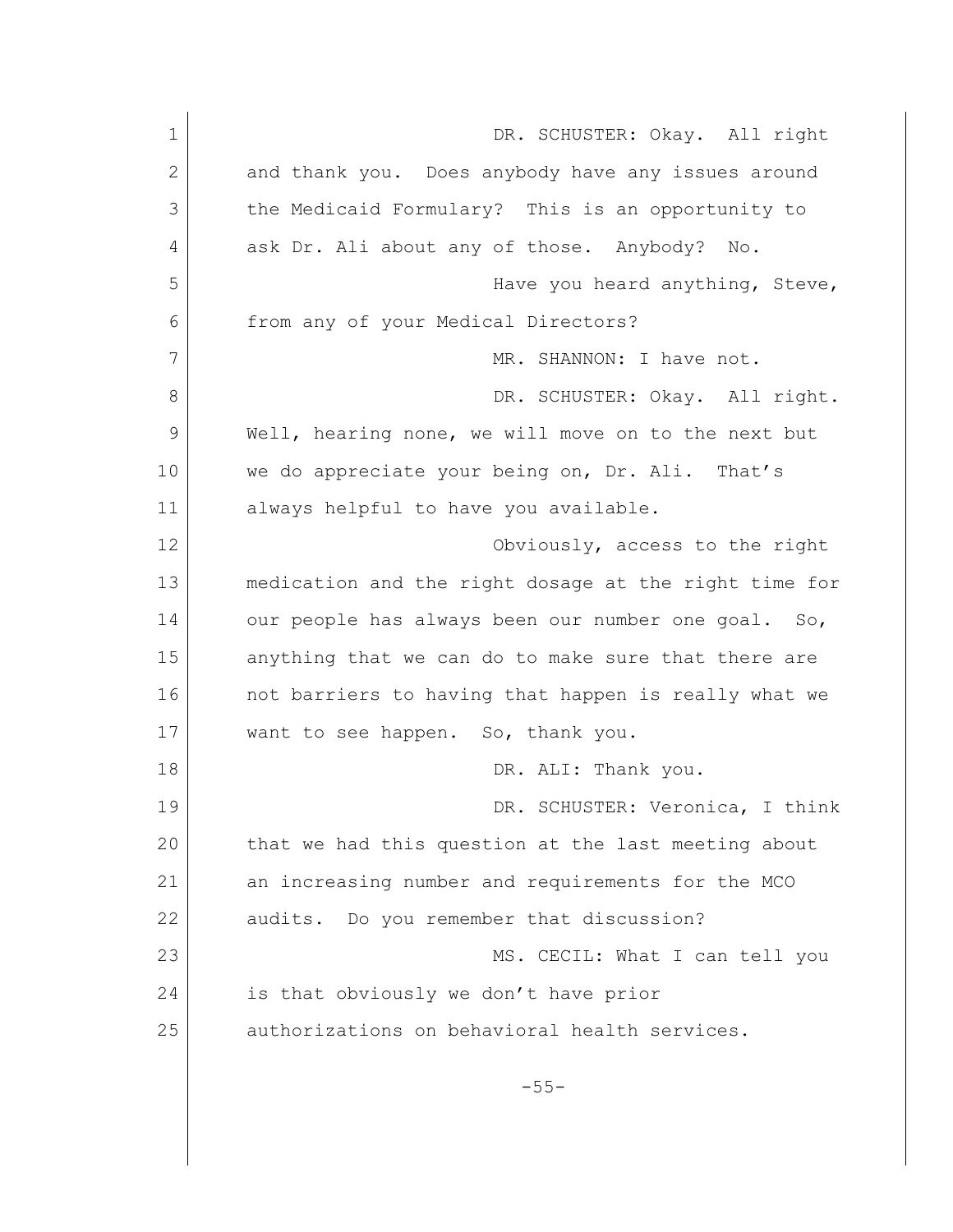| $\mathbf 1$  | And when the pandemic started,                        |
|--------------|-------------------------------------------------------|
|              |                                                       |
| $\mathbf{2}$ | certainly Medicaid indicated in working with the MCOs |
| 3            | that we wanted to put a hold on audits except for     |
| 4            | fraud where there was clear indication of potential   |
| 5            | fraud.                                                |
| 6            | But I will tell you that CMS                          |
| 7            | throughout the - from actually the beginning of the   |
| 8            | pandemic and throughout the last year and a half or   |
| 9            | so had continually asked the State when we were going |
| 10           | to re-initiate them because some states never stopped |
| 11           | and some of the CMS' contractors never stopped.       |
| 12           | So, the State, we were                                |
| 13           | definitely put in a little bit of a - given a little  |
| 14           | pressure to make sure that we are appropriately       |
| 15           | auditing.                                             |
| 16           | We've tried to be very clear                          |
| 17           | with the MCOs that they shouldn't just be auditing    |
| 18           | for auditing sake. They should definitely be just     |
| 19           | doing algorithms and where there's been identified,   |
| 20           | you know, something of concern, that they should be   |
| 21           | issuing audits for that, but they should definitely   |
| 22           | work with providers in response times.                |
| 23           | We understand that still with                         |
| 24           | the mail being delayed at times, missed letters or    |
| 25           | delayed letters or additional time is needed because, |
|              |                                                       |
|              | $-56-$                                                |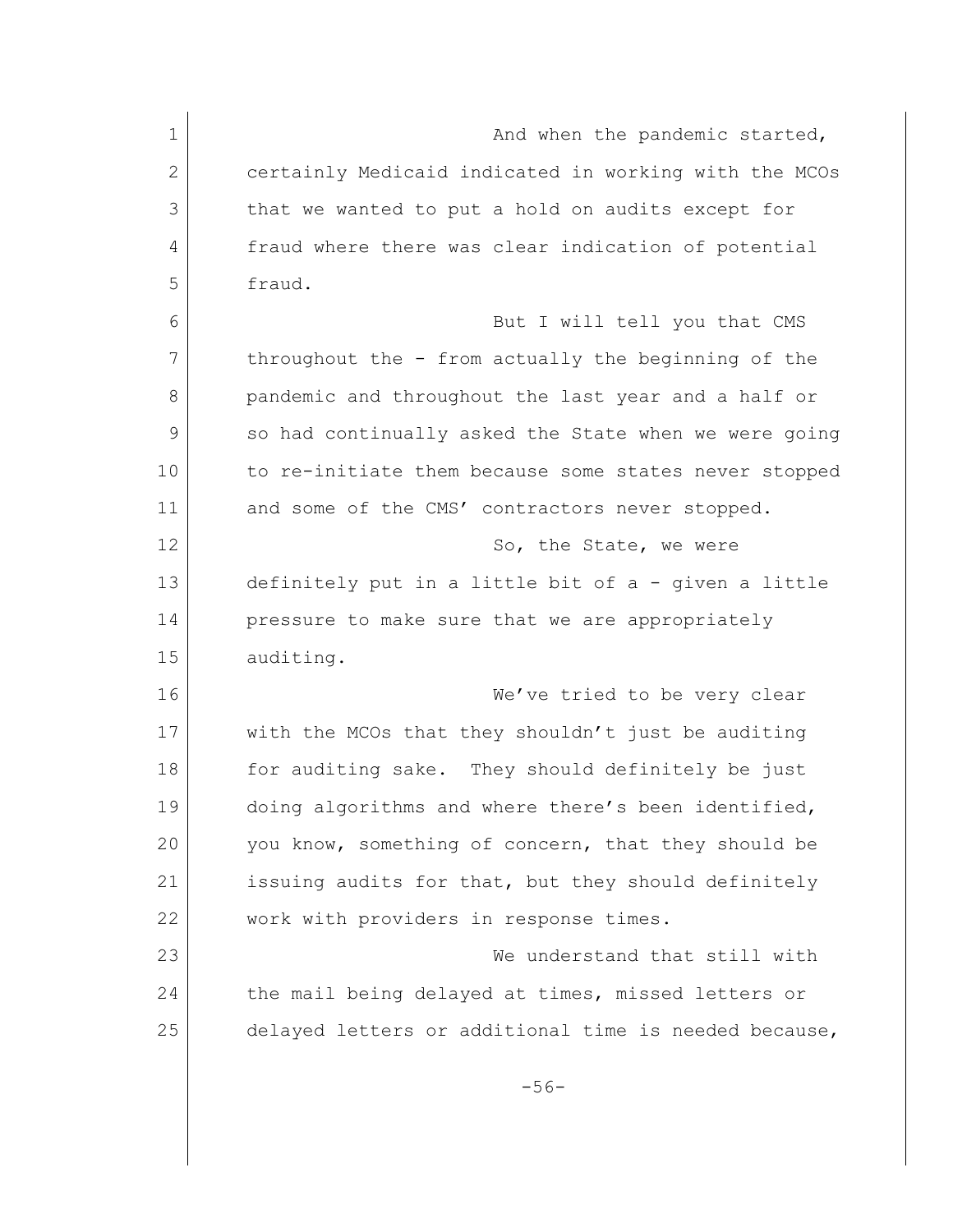1 again, you quys are on the front-line healthiness to 2 fight COVID, that if time is needed to provide the 3 records or information, that those requests should be 4 granted and MCOs should work with providers around  $5$  that. 6 So, we are trying to monitor 7 it. We certainly understand that the last thing we 8 want to do is overwhelm our providers with audits; 9 but the other side to that is they are necessary. We 10 are required to ensure that services are medically 11 necessary. That's a requirement of CMS, but we still 12 | think that this is a time where providers and MCOs 13 and certainly with DMS oversight is that it's being 14 done appropriately. 15 | Mand, Angie, I don't know if you 16 have anything else to offer. 17 MS. PARKER: I think you 18 answered that, Deputy Commissioner. Not really. You 19 hit on everything. 20 I believe some of the 21 complaints that I have heard is that the MCOs are 22 only giving ten days, and my response was ask for 23 more and they should be able to give you more. Ten 24 days is a very quick turnaround time, depending on 25 how many they may be asking for.

-57-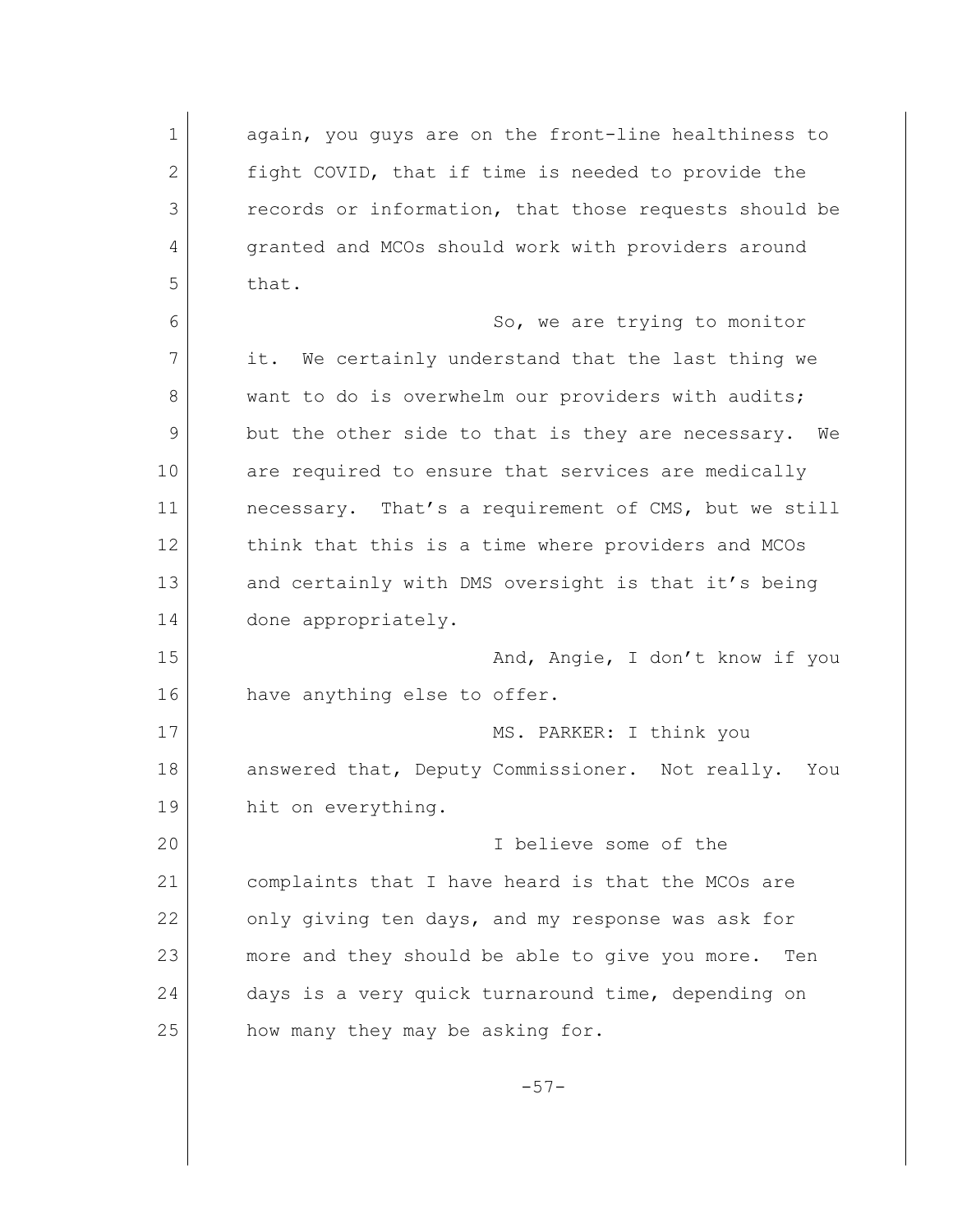| $\mathbf 1$ | So, they should be giving you                         |
|-------------|-------------------------------------------------------|
| 2           | an ample amount of time. So, if there's any concerns  |
| 3           | that you feel like they're not listening to you, by   |
| 4           | all means, you feel free to contact me.               |
| 5           | DR. SCHUSTER: I appreciate                            |
| 6           | that, Angie, and I think that was the message that we |
| 7           | heard when we talked about this back in November.     |
| 8           | I think one of the issues that                        |
| 9           | came up was an MCO asking for a large number of cases |
| 10          | or extending the number of audits at one time.        |
| 11          | So, it was not only the short                         |
| 12          | time frame but it was really an inordinate number of  |
| 13          | cases and is there some appeal for that or some       |
| 14          | response that a provider can do with that?            |
| 15          | MS. PARKER: Well, some of it is                       |
| 16          | based on how you are contracted with the provider and |
| 17          | what your language does say about audits. So, I       |
| 18          | would recommend that you look at that.                |
| 19          | Depending on your office, five                        |
| 20          | could be too many at one time. My assumption would    |
| 21          | be that there should be some common theme to the      |
| 22          | audits, as the Senior Deputy Commissioner had         |
| 23          | mentioned, that it's not just auditing for auditing   |
| 24          | sake.                                                 |
| 25          | So, you can always push back                          |
|             | $-58-$                                                |
|             |                                                       |

 $\mathsf{l}$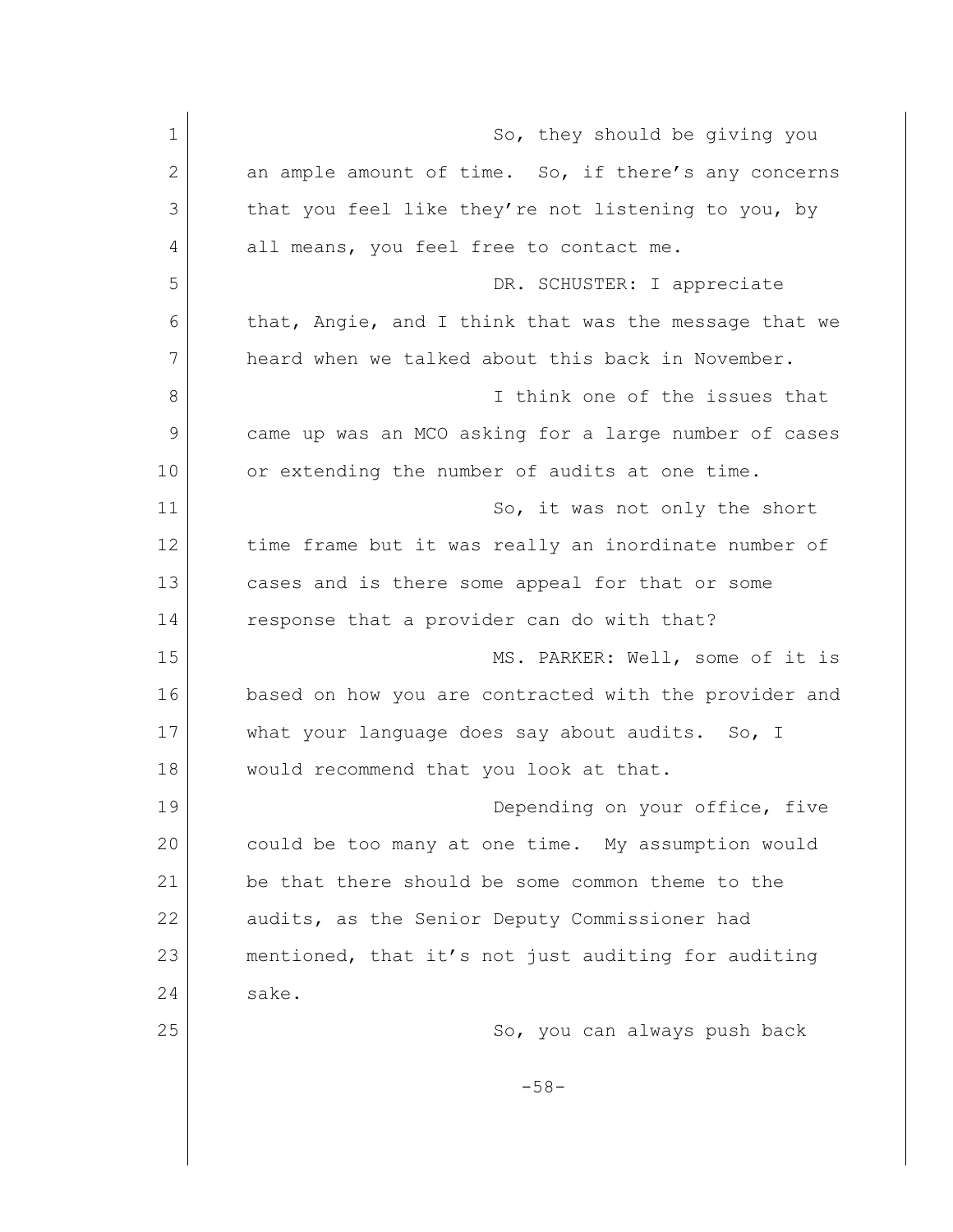1 with the MCOs and you should if you have challenges 2 with meeting any time frames that they have set up 3 because we need to make sure that the patients are 4 taken care of. 5 MS. CECIL: I will add, I don't 6 mind sharing that Kentucky Medicaid just had a 7 Program Integrity audit, and we certainly heard from 8 the representatives from CMS is that they would like 9 to see more auditing, that they were a little 10 concerned that there's not - what we try to avoid is 11 arbitrary numbers, so, just go out and audit this 12 many providers. 13 **I** think there have to be spot 14 checks and some of that has to happen just for due 15 diligence sake, but I think what we tried to explain 16 to them is that we work very closely with our MCOs 17 and our providers and we tend to be selective and 18 ensure that we're just truly identifying those cases 19 where there is a concern for fraud, waste and abuse. 20 So, we try not to just do them arbitrarily. 21 | DR. SCHUSTER: Okay. Well, I 22 | think that's helpful. I mean, I hear you all saying 23 audits are the cost of doing business in some ways 24 and the cost of doing business with CMS and with DMS. 25 I think one of the concerns -59-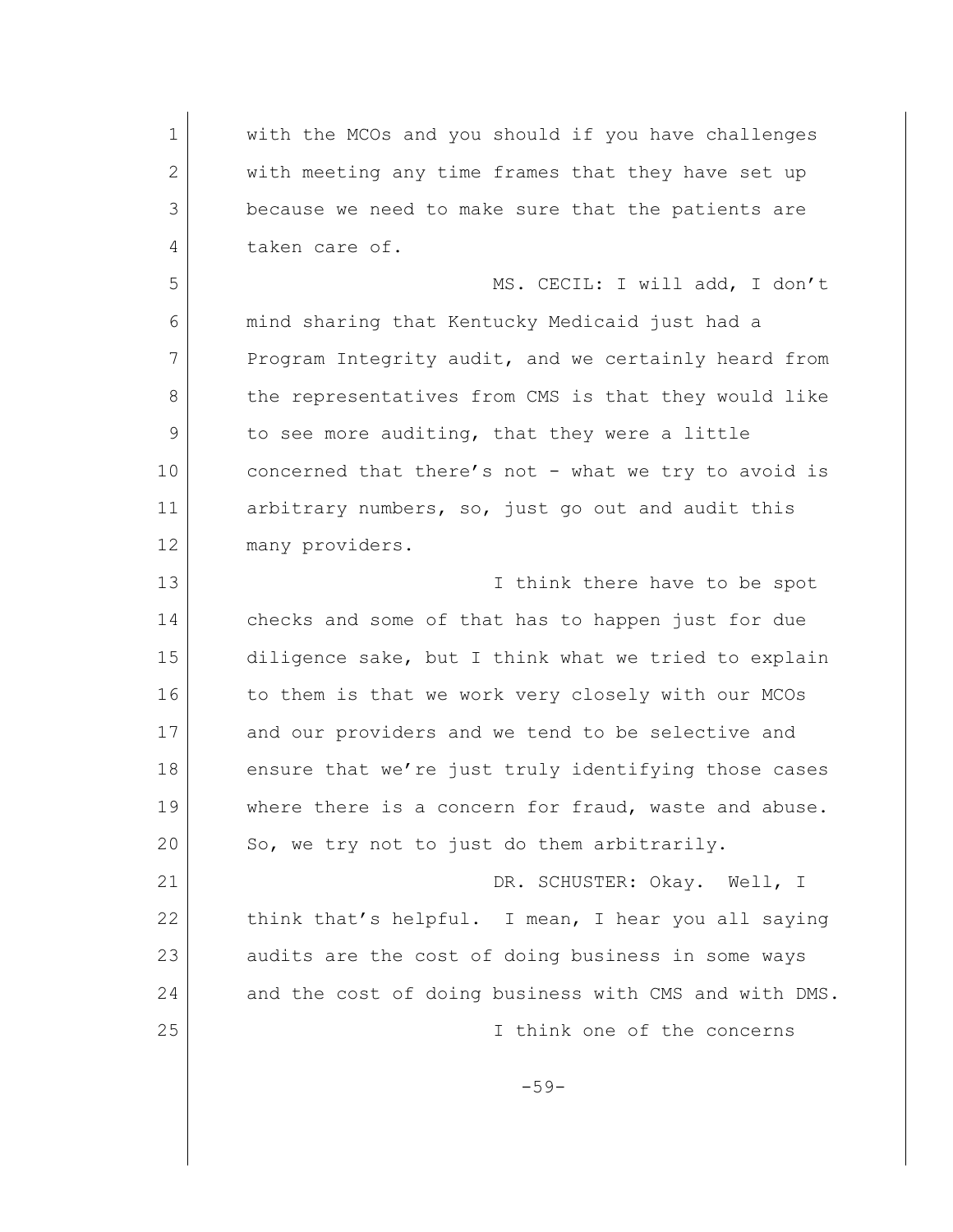1 because I think the correlation that we heard from 2 providers was that when no more prior auths were 3 being allowed on behavioral health services, the 4 number and scope of the audits went up very much at 5 that time. 6 **6** And I don't know whether that 7 really makes sense. It felt punitive, let's say, for 8 the providers. Steve, do you want to chime in? 9 MR. SHANNON: Yes, that's what 10 we heard and it was a large volume. It was a lot of 11 **records** and a short turnaround. 12 and I think the Deputy 13 Commissioner - we've given the message back - push 14 back. Let's figure out how to get this, but at times 15 it was a lot of records and paper records. So, it 16 was administratively onerous. 17 We're all kind of remote and a 18 lot of the staff who would gather information was 19 working from home. Some people were coming in and 20 having to do that. So, I think that's what we were 21 hearing. 22 Truthfully, we've had two 23 meetings with CEO's in December and January and 24 Sheila participates. These things hadn't come up. 25 So, maybe we've made some progress since we haven't -60-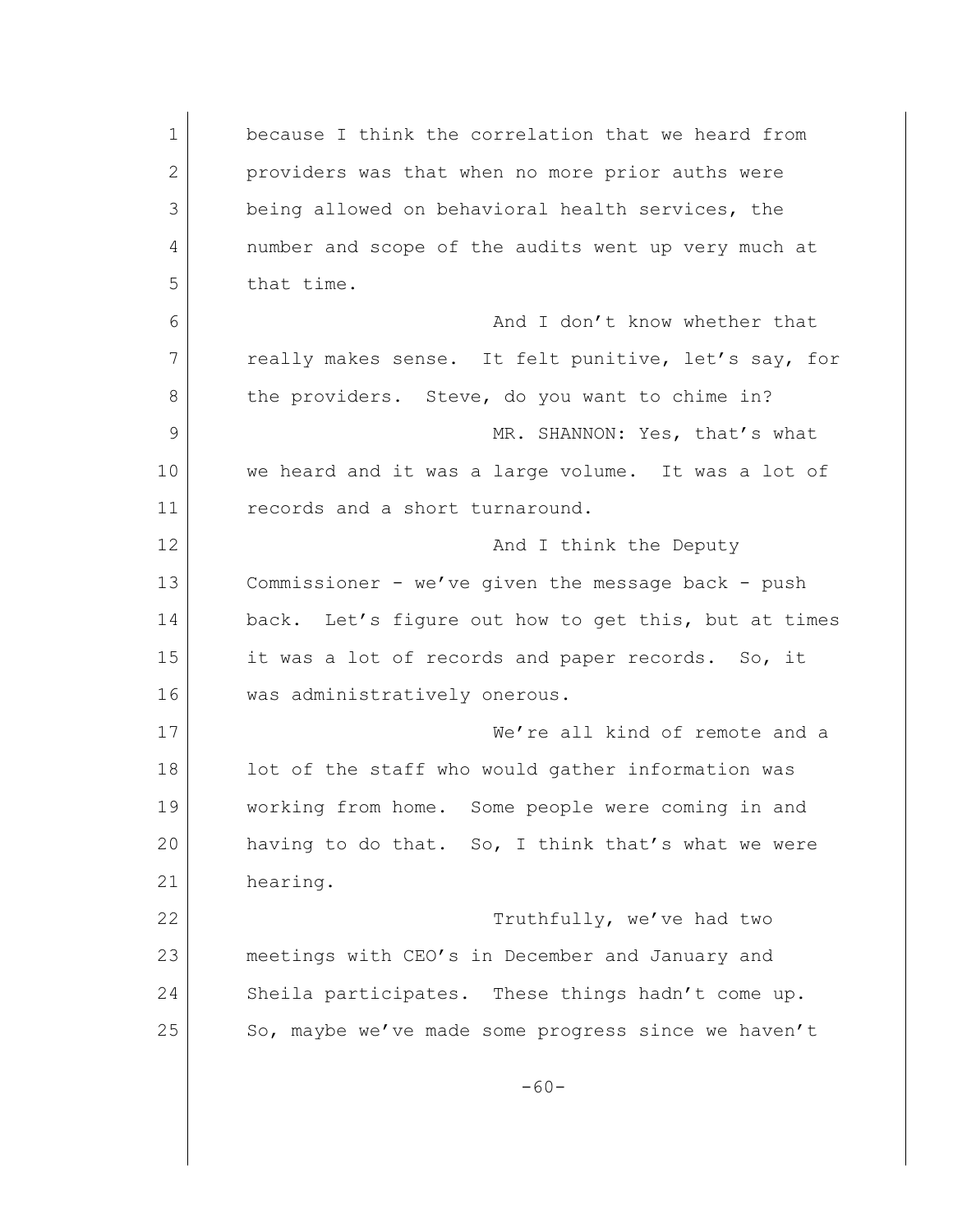| $\mathbf 1$ | heard about that but there's still frustration over   |
|-------------|-------------------------------------------------------|
| 2           | just the volume of it and how to get a letter and ask |
| 3           | for this huge amount of records in a short term with  |
| 4           | no indication prior this is coming.                   |
| 5           | DR. SCHUSTER: So, we will                             |
| 6           | continue letting providers know that it needs to be a |
| 7           | reasonable time frame and a reasonable amount and     |
| 8           | that they can contact Angie if there's some question. |
| 9           | We appreciate that very much.                         |
| 10          | And we understand that you are                        |
| 11          | getting your marching orders from CMS at the same     |
| 12          | time and everybody is burned out and everybody's      |
| 13          | caseload is higher than they want it to be.           |
| 14          | We have people out like the                           |
| 15          | hospitals do that are just not there, people that are |
| 16          | typically in charge of some of these things.<br>And   |
| 17          | with people out with COVID and related things, it's   |
| 18          | just a tough time. So, we appreciate that.            |
| 19          | MS. CECIL: The other thing I                          |
| 20          | would mention is that if they are seeing an           |
| 21          | increasing number, it's probably because we had put   |
| 22          | them on hold. And, so, they are starting back up.     |
| 23          | And the other thing is you                            |
| 24          | restart these things thinking, you know, at one       |
| 25          | point, we were thinking, oh, wow, are we seeing the   |
|             | $-61-$                                                |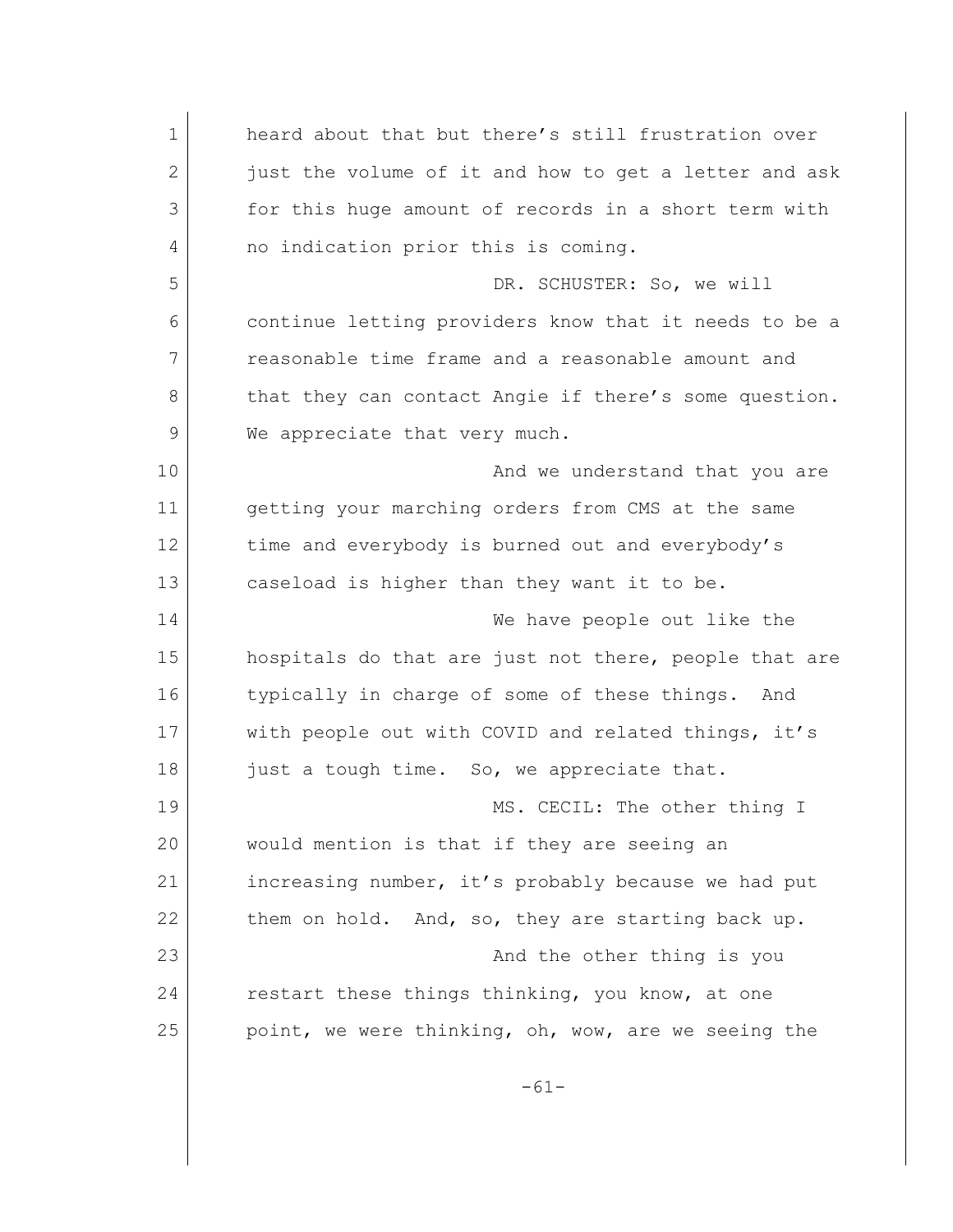1 end of this and, then, a variant comes along and here 2 we are again. 3 and, so, again, if we continue 4 to receive complaints about short time lines or MCOs 5 aren't granting requests for extensions, that's a 6 concern to us and something we certainly would want 7 to do something about. 8 DR. SCHUSTER: Okay. Well, and, 9 again, we appreciate that and I think we're all in 10 this together and we need to figure out how to make 11 everybody happy with what's going on, but we 12 appreciate your being supportive of the providers in 13 this particular point in time. Thank you for that. 14 The task forces have ended in 15 the interim, final reports, and I think I sent you 16 all the final reports and recommendations from the 17 SMI Task Force which was the one, of course, that we 18 followed the most closely. 19 So, they had a dozen 20 recommendations, number one of which something that 21 Steve Shannon and I had worked on for I'm saying 22 twenty years, Steve - that's probably an under-23 estimate - to get a waiver for our folks with SMI 24 that would provide supported housing and supported 25 employment. -62-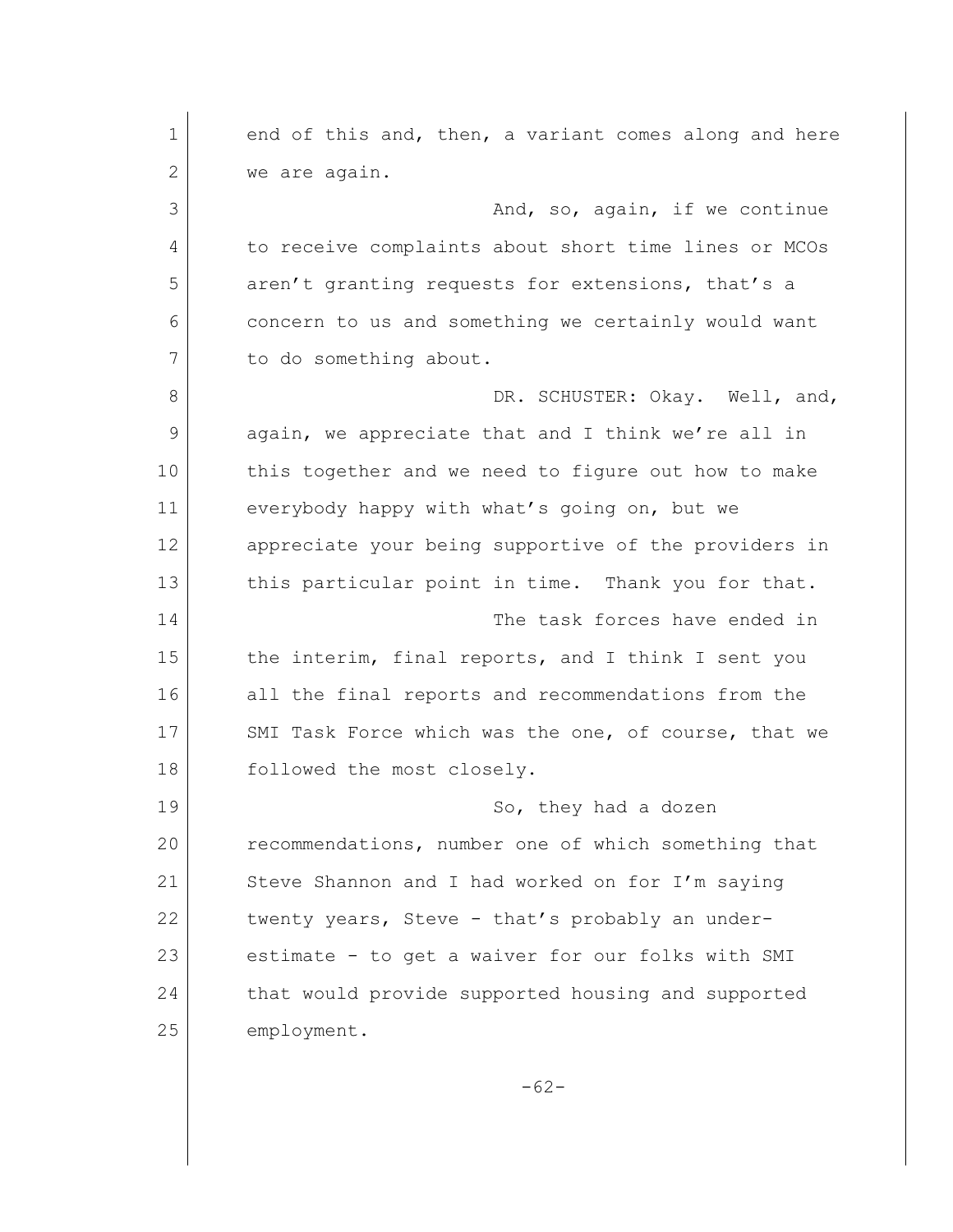1 There were a number of other 2 excellent recommendations that would require funding 3 besides the waiver. Kelly Gunning and her Judge and 4 Phil Gunning presented beautifully from Lexington 5 about the mental health court. And we certainly 6 heard and the task force responded with a 7 recommendation that there be more funding to get 8 mental health courts out across the Commonwealth. 9 They are a mechanism to get 10 | people into treatment rather than into incarceration. 11 We would like to move things upstream so that people 12 don't get to the point where they are not compliant 13 with their medication and their treatment and, then, 14 commit a crime which typically is a disturbing the 15 peace or that kind of thing but we want more mental 16 health courts out there. 17 They also recommended that 18 there be more funding to get Tim's Law out across the 19 Commonwealth. And we know that DBHDID has the SAMSA 20 grant. They're in the second year of it. 21 It's been slow going because of 22 COVID but they are working with Central State 23 Hospital, Western State Hospital and the community 24 mental health centers associated with those two 25 hospital regions and we need to see Central Kentucky -63-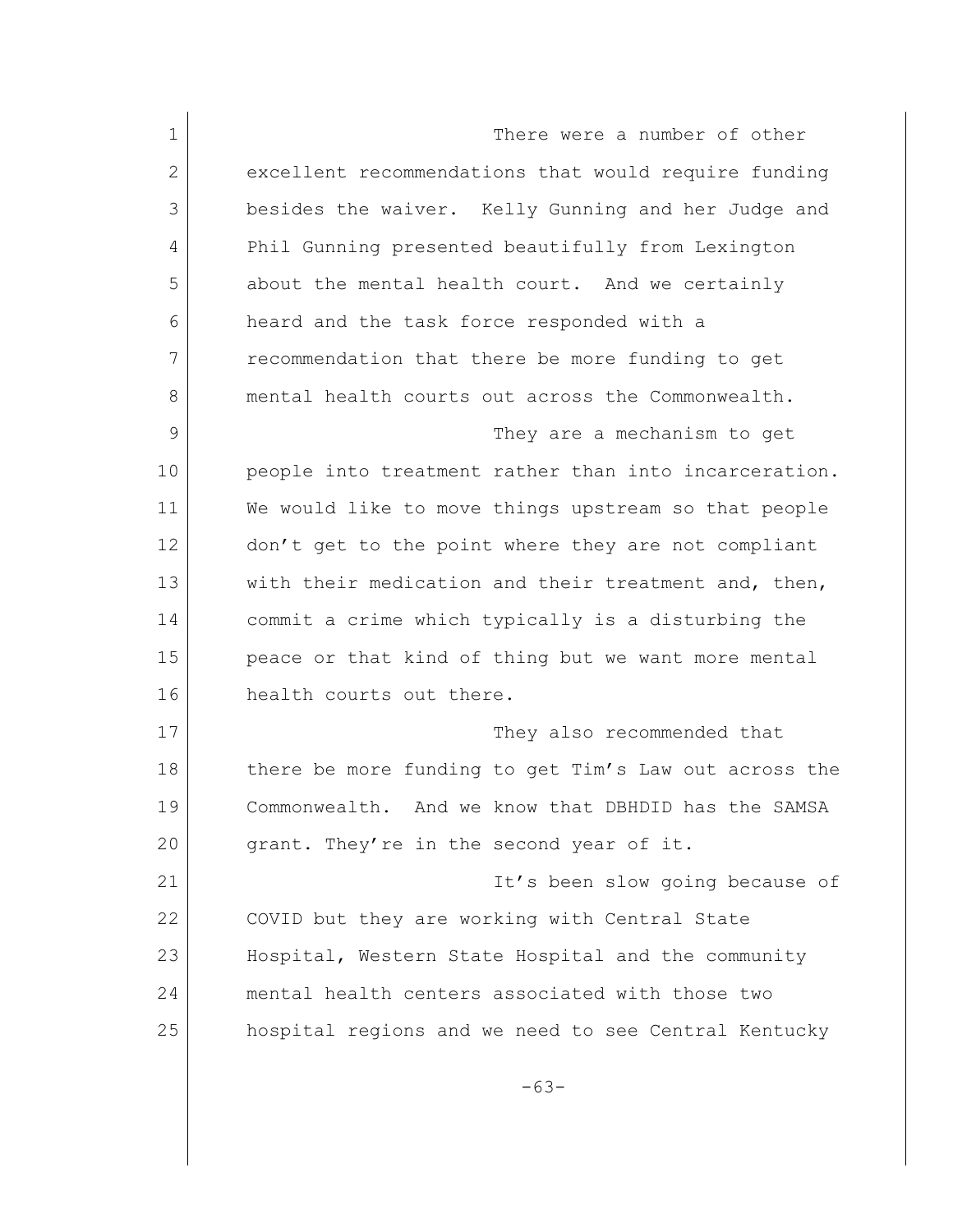1 and Eastern Kentucky, Southeastern Kentucky also have 2 access to Tim's Law. 3 Also, there was a bill that was 4 heard in committee today with some change in language 5 that came from Judge Stephanie Burke in Jefferson 6 County as a District Court Judge who has probably 7 been the biggest supporter, the most outspoken 8 supporter of Tim's Law from the Judiciary and it 9 cleans up some language in 202A where examination and 10 evaluation are used in different ways in different 11 parts of the statute and where the time lines are not 12 real clear. 13 So, it might say such-and-such 14 hearing has to be held in six days but it doesn't say 15 what the starting point is. So, it could be any six-16 day period. 17 and, then, she had some very 18 specific recommendations about some change in 19 language specifically on Tim's Law removing the term 20 anosognosia which is the person's inability to 21 realize that they are sick and it's really a brain 22 disorder and removing that language and replacing it 23 with somebody who has had at least two involuntary 24 hospitalizations in a 48-month period or two arrests 25 for dangerous behavior on the basis of their illness.

-64-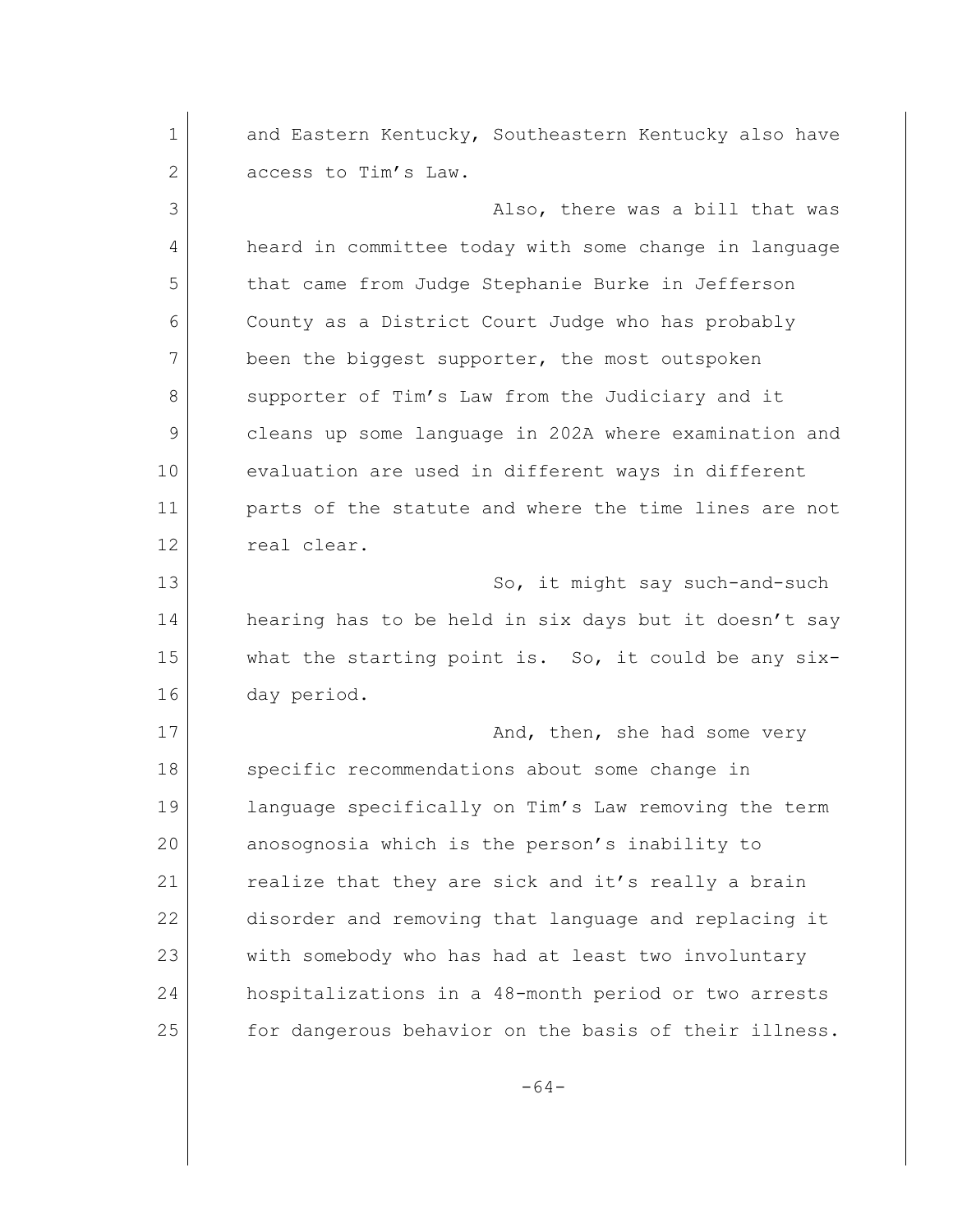1 and she feels like it would 2 open up Tim's Law and make it easier for people that 3 really qualify and need those court-ordered patient 4 services to get that treatment. 5 So, Tim Fleming had that bill 6 and it's House Bill 127 and was heard in Health and 7 Family Services today and passed unanimously. So, 8 we're on the move with that. 9 There also were recommendations 10 that came out of the HCB 1915(c) Waiver Task Force for 11 essentially significant increases in pay for those 12 | front-line workers, those personal service workers 13 that provide those waiver services. And there is 14 money in the House Bill 1, the House budget, to 15 increase that. 16 So, that's kind of the status 17 from the Interim Session Task Forces, and I really 18 want to thank those of you who are on this Zoom or 19 whose agencies participated. 20 We had excellent testimony to 21 the SMI Task Force about the full range of services 22 needed and some excellent testimony by persons with 23 lived experience and family members, and I always 24 think that that's what gets the most attention from 25 legislators. So, we thank you all for that.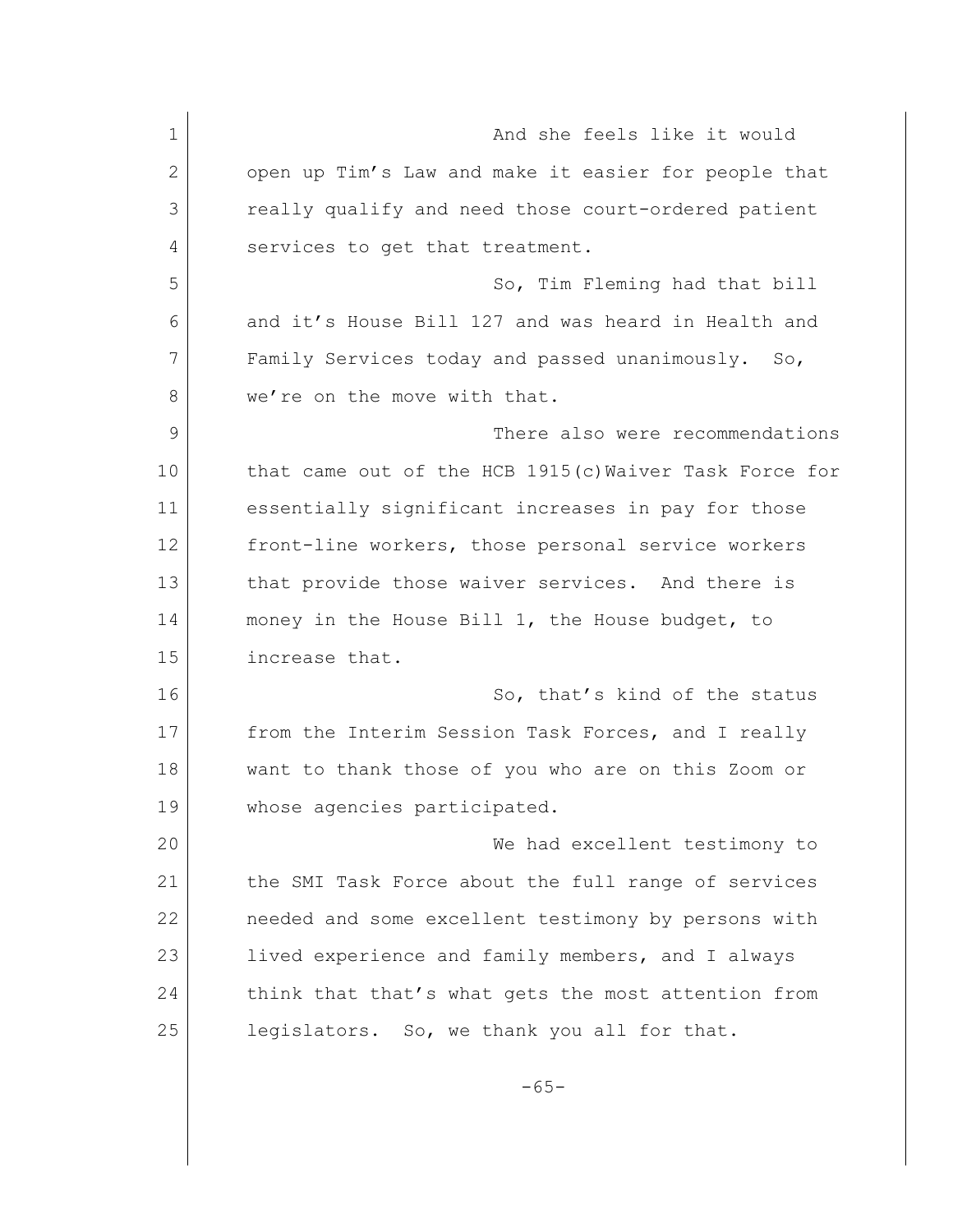1 As I've done in the past, I've  $2$  got a bill grid that I finished up at about  $11:00$ 3 today. So, I will send it out after we conclude this 4 meeting but I thought it would be helpful to you all 5 to see some of the behavioral health bills that the 6 Mental Health Coalition has been supporting, and some 7 of these are about certainly supporting everything 8 that came out of the SMI Task Force, both in the 9 budget as well as in other policy changes. 10 We're interested obviously in 11 making sure that the CMHC's and the other quasi-12 governmental agencies are kept whole in meeting their 13 pension obligations. We want to see the SMI waiver 14 and other recommendations funded. 15 There will be language coming 16 from the school psychologists, school social workers 17 and school quidance counselors for more funding under 18 the School Safety and Resiliency Act that passed as 19 Senate Bill 8 in the 2020 Session to put double the 20 amount of money in there to get more mental health 21 providers in to the schools. 22 And, then, a really important 23 piece that you all may not be all that aware of is 24 the 988 line. 25 So, one of the bills that was -66-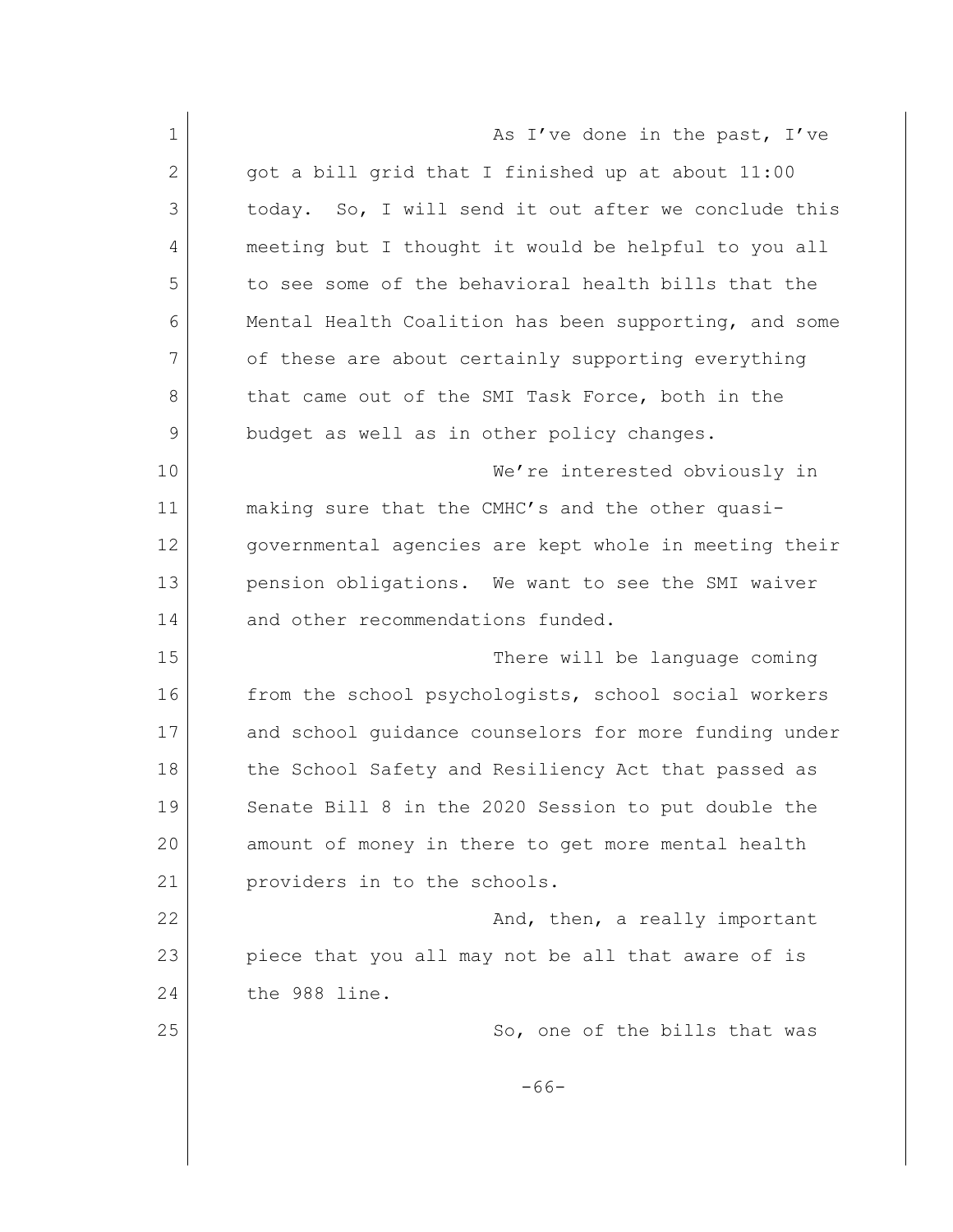1 passed during the Trump Administration - in fact, I'm 2 told by Marcie Timmerman who is an expert on this 3 that it was the only bill that was passed unanimously 4 during the Trump Administration - establishes a 988 5 line which would be parallel with our 911 line. 6 So, instead of having the 7 National Suicide Prevention line which is, as you 8 know, a number that people have to remember, all they 9 have to remember is 988. 10 We have a real advantage here 11 in Kentucky over some of the other states because we 12 already have a statewide system through the CMHC's of 13 answering those calls, and one of the important parts 14 about making 988 both viable and useful that they be 15 answered close to where the person that's calling 16 actually lives. 17 We don't want this to be farmed 18 out to somebody who is in Alaska or Florida or a 19 foreign country or anything else. We want it 20 answered by those CMHC crisis line workers who know 21 the resources, who can direct somebody to those 22 resources locally. 23 So, we need to do a couple of 24 things. The Governor is putting some money in to 25 launch the 988 line and to make sure - in fact, he's -67-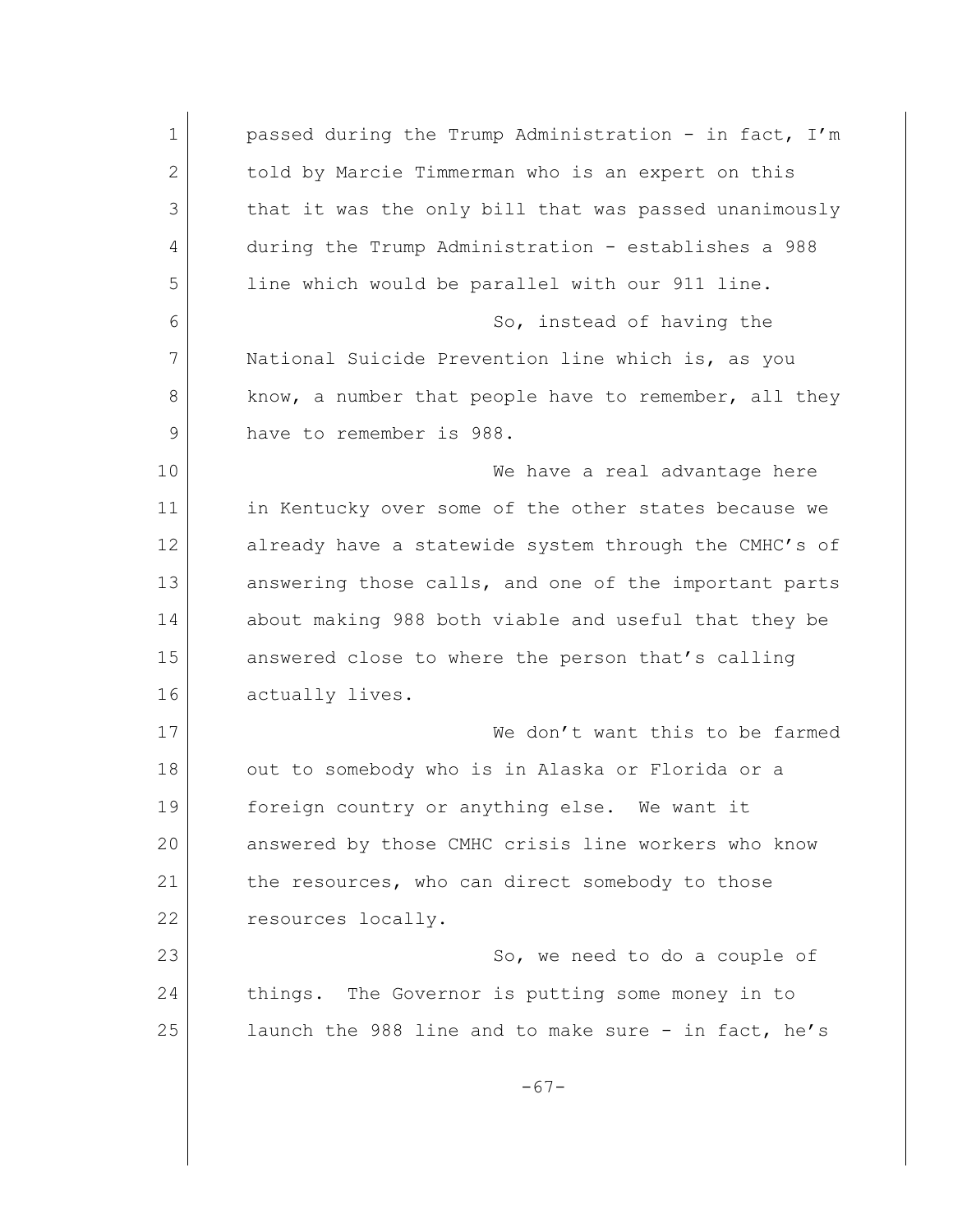1 putting some additional money in, we were delighted 2 to hear yesterday, to fund 170 additional staff 3 members for those call centers. So, that's a huge 4 piece and, then, we need to keep it going. 5 And, so, a number of us, Marcie 6 Timmerman from Mental Health America, Megan Cole from 7 the American Foundation for the Prevention of 8 Suicide, Kentucky Chapter, and myself are working 9 with a legislator to file a bill that would put a 70- 10 cent-a-month fee on every mobile phone line and that 11 | \$8.40 would be enough to fund the line and keep it 12 sustainable. 13 So, this is a national 14 initiative. That line will be rolled out on July  $15$  17<sup>th</sup> of this year. So, we need to get these funding 16 pieces in place, and it would be a suicide prevention 17 and mental health crisis line. 18 You are aware that in some 19 **jurisdictions - I'm thinking of Jeffersontown which** 20 is a part outside of Louisville - they are using 21 Social workers. The City of Louisville is going to 22 begin having social workers go out on calls with 23 police. 24 What they'd like to do is to be 25 able, like they deploy the CIT teams, to -68-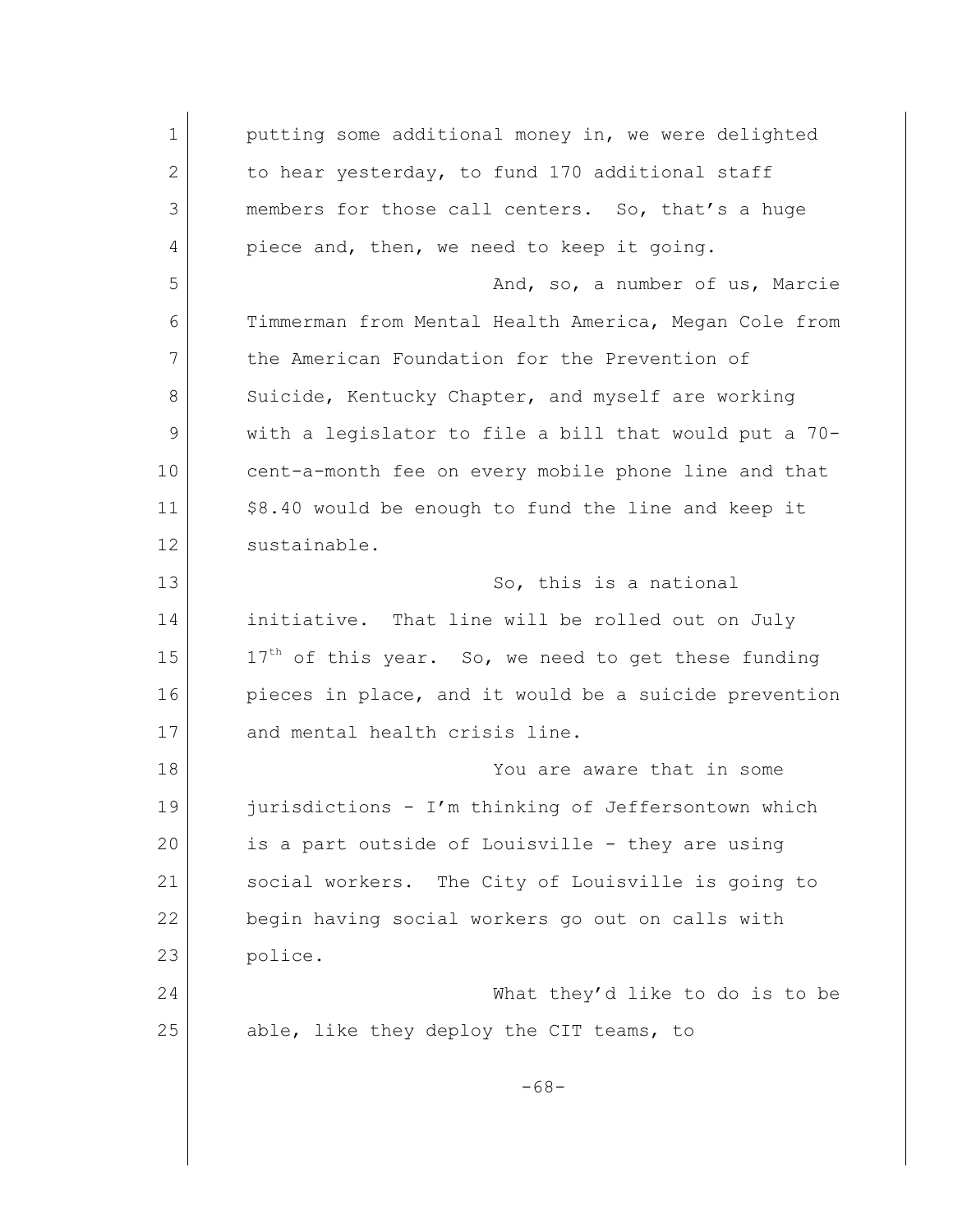1 differentiate calls that are coming into 911 and 2 really should be 988 calls where you don't need a 3 police response but you may need a crisis counselor 4 or mobile team to respond. So, that's another piece 5 of this. 6 So, I will send this tracking 7 document out to you. If there are mental health 8 issues that you're tracking and would like to see it 9 on there, I'm happy to add them. 10 as we get those filed, for 11 instance, we've talked about there may be a bill on 12 easing the EMS transportation problems from facility 13 to facility, we may also see legislation on the 202A 14 transportation. So, we will add those for your 15 consideration. I think you all have found that 16 helpful in the past just as a way of kind of checking 17 what's going on in the Legislature. 18 I guess I will ask and I 19 haven't seen anything, Sharley or Veronica, I haven't 20 seen any updated prior auth quidance. Is that 21 correct? 22 MS. CECIL: That is correct. 23 It's status quo. 24 DR. SCHUSTER: Status quo. We 25 like status quo, right? That's easy. So, the status -69-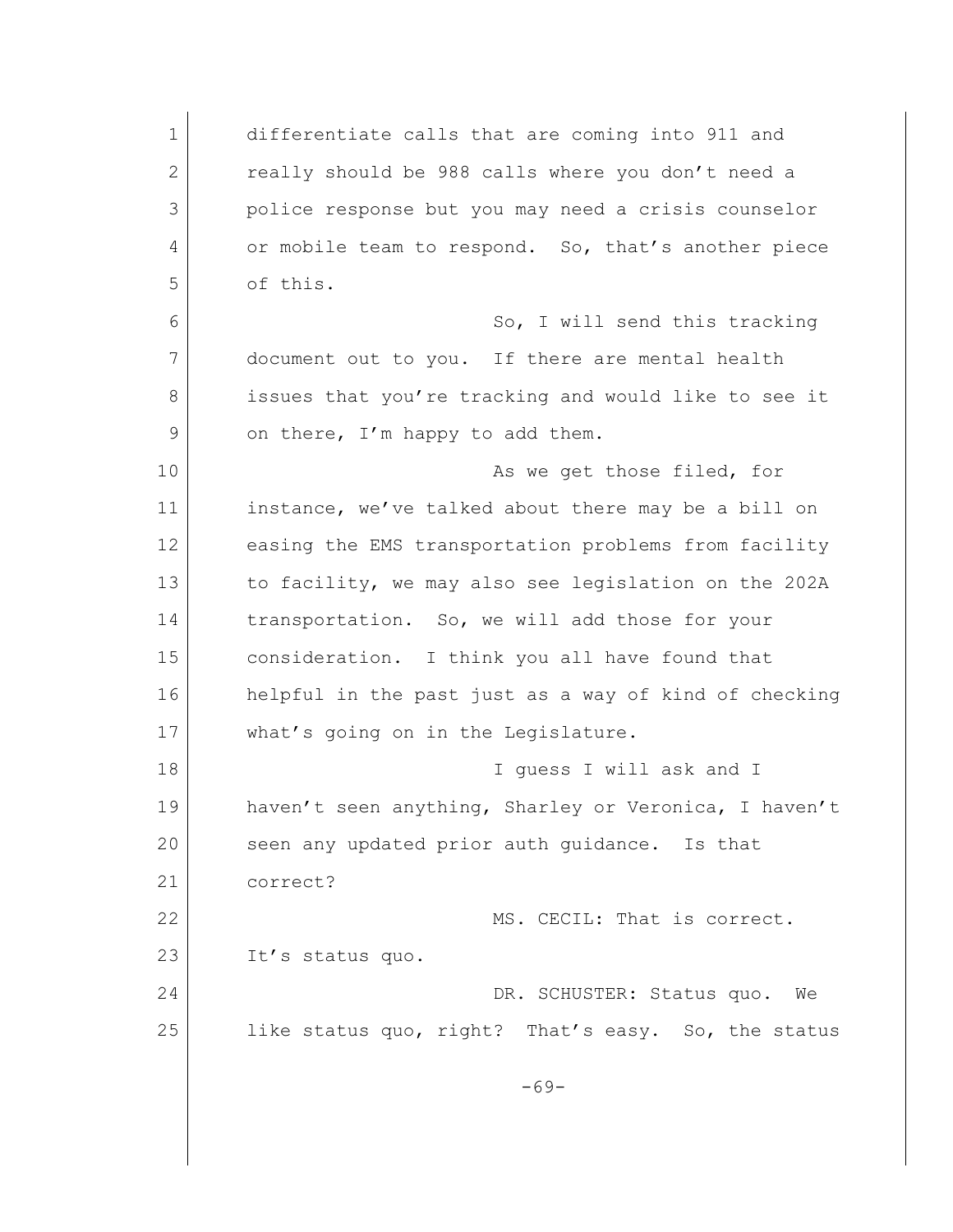1 quo remains. No prior authorizations on behavioral 2 health services except on medications. 3 MR. SHANNON: Sheila, what about 4 the state of emergency? Is that due to end? 5 DR. SCHUSTER: Yes. 6 MS. CECIL: Yes. So, the public 7 health emergency currently is scheduled to end on 8 Saturday. We've not received confirmation of the 9 extension though it is expected. 10 CMS did tell us that we would 11 be given a 60-day notice prior to the end of the PHE 12 and that has not happened. So, that is why we're 13 pretty optimistic that that is going to be extended. 14 I don't know why they have us 15 all sitting at the edge of our seats on this because 16 we'd like to see it in writing, but, yes, we're 17 monitoring that. 18 DR. SCHUSTER: I think, though, 19 that the emergency orders that were issued originally 20 by the various licensure boards to ease reciprocity 21 | to allow licensed professionals to perhaps be able to 22 practice without some of the licensure restrictions, 23 those also are due to go away on Saturday. 24 MS. CECIL: That's correct. 25 DR. SCHUSTER: And my emergency  $-70-$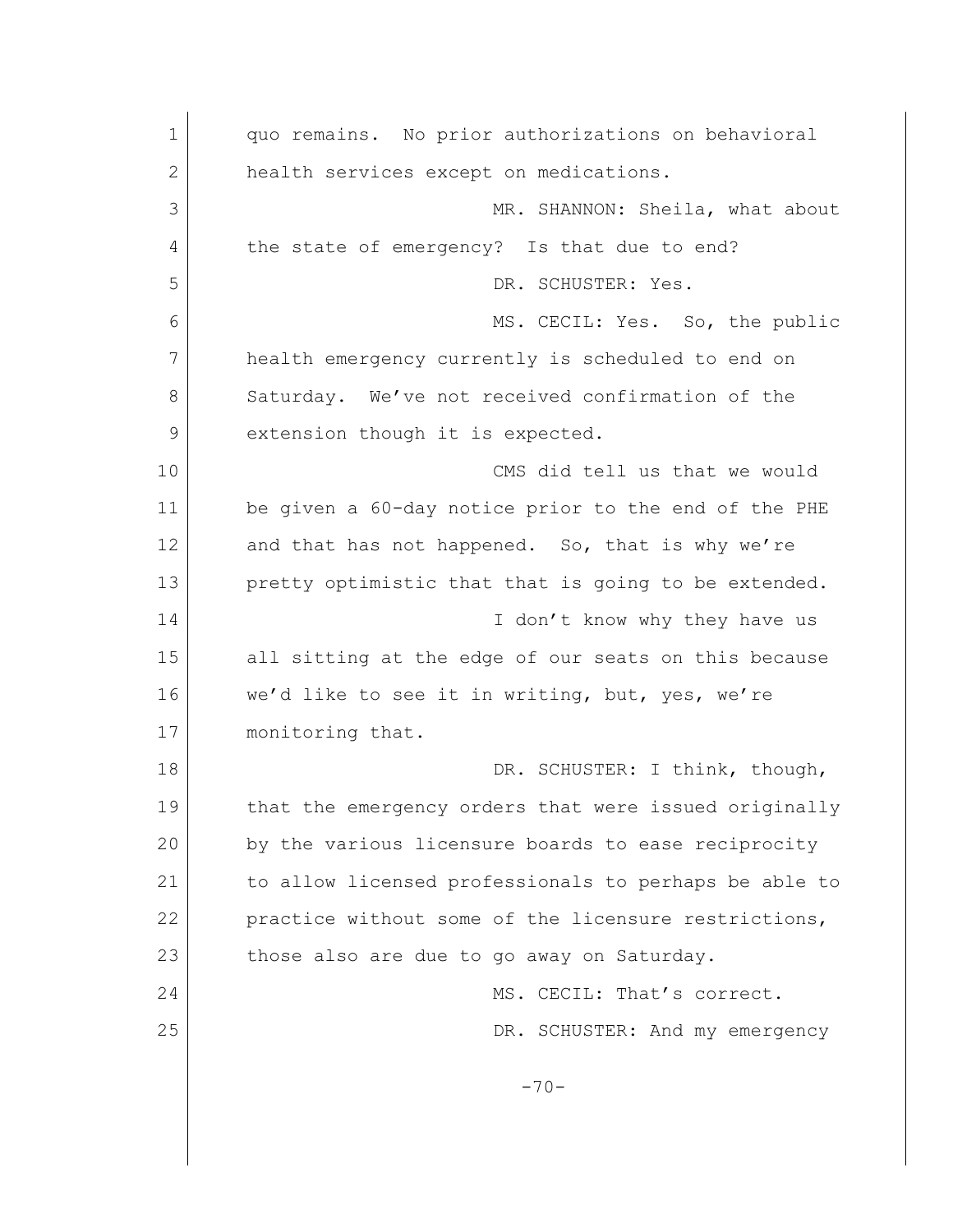1 was that I had to take a call from a legislator 2 because there are rumors flying all over Frankfort 3 about whether it's going to happen or not. 4 Quite frankly, the last I heard 5 was that it's not going to happen. So, we shall see. 6 This is a bad deal if that's what happens because 7 we've got people - there are a number, for instance, 8 of nurses that have been able to come in to Kentucky 9 and provide services without having to jump through 10 hoops in terms of licensure. 11 **I** I think there are psychologists 12 and other mental health professionals that have been 13 able to work across state lines much more easily than 14 will be the case if these go away. 15 So, I'm really upset to hear 16 that it may not happen. They are not going to meet 17 tomorrow in Session. So, it either is going to 18 happen today before midnight or it's not going to 19 happen. So, I'm pessimistic. 20 MR. SHANNON: I had heard Senate 21 Bill 25 extend it in committee sub. 22 DR. SCHUSTER: Well, it did and 23 it passed the House State Government at noon today 24 but there are some pieces that were taken out of some 25 of those Executive Orders. -71-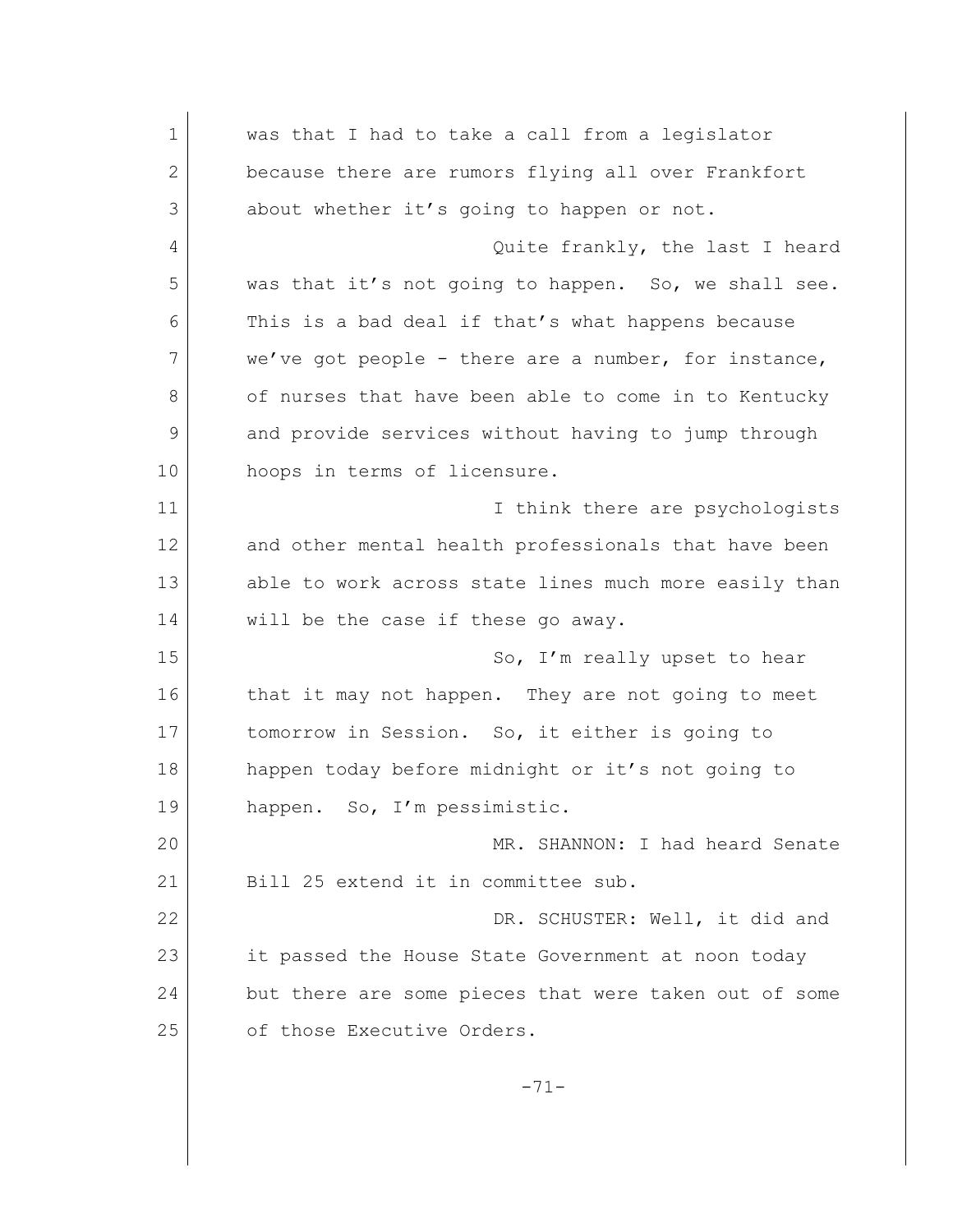| $\mathbf 1$    | And even though that also has                         |
|----------------|-------------------------------------------------------|
| $\mathbf{2}$   | the NTI days in it, those nontraditional instruction  |
| 3              | days, which every school superintendent, every parent |
| 4              | is waiting to see how many of those NTI days may be   |
| 5              | happening, the last word that I heard was that even   |
| 6              | if the House passed it, that the Senate was not going |
| 7              | to pass it for unknown reasons.                       |
| 8              | DR. BRENZEL: Sheila, excuse me,                       |
| $\overline{9}$ | just to add to the importance to staffing and         |
| 10             | allowing that flexibility, we just learned that the   |
| 11             | Supreme Court upheld the CMS vaccine mandate for CMS- |
| 12             | funded facilities which now means that folks who are  |
| 13             | in our facilities who are unvaccinated will no longer |
| 14             | be able to stay employed. So, we're really very       |
| 15             | concerned.                                            |
| 16             | Obviously, we fully support                           |
| 17             | vaccines. We believe it is the answer. We believe     |
| 18             | folks should get vaccinated, but we have only 64%     |
| 19             | vaccination rates at some of our facilities. If we    |
| 20             | lose 40% of our staff, we'll be unable to operate     |
| 21             | some of our facilities at current capacity. So, this  |
| 22             | out-of-state flexibility just became very much more   |
| 23             | important.                                            |
| 24             | DR. SCHUSTER: And I'm afraid                          |
| 25             | that we're going to lose it today, Allen. So, that    |
|                |                                                       |
|                | $-72-$                                                |
|                |                                                       |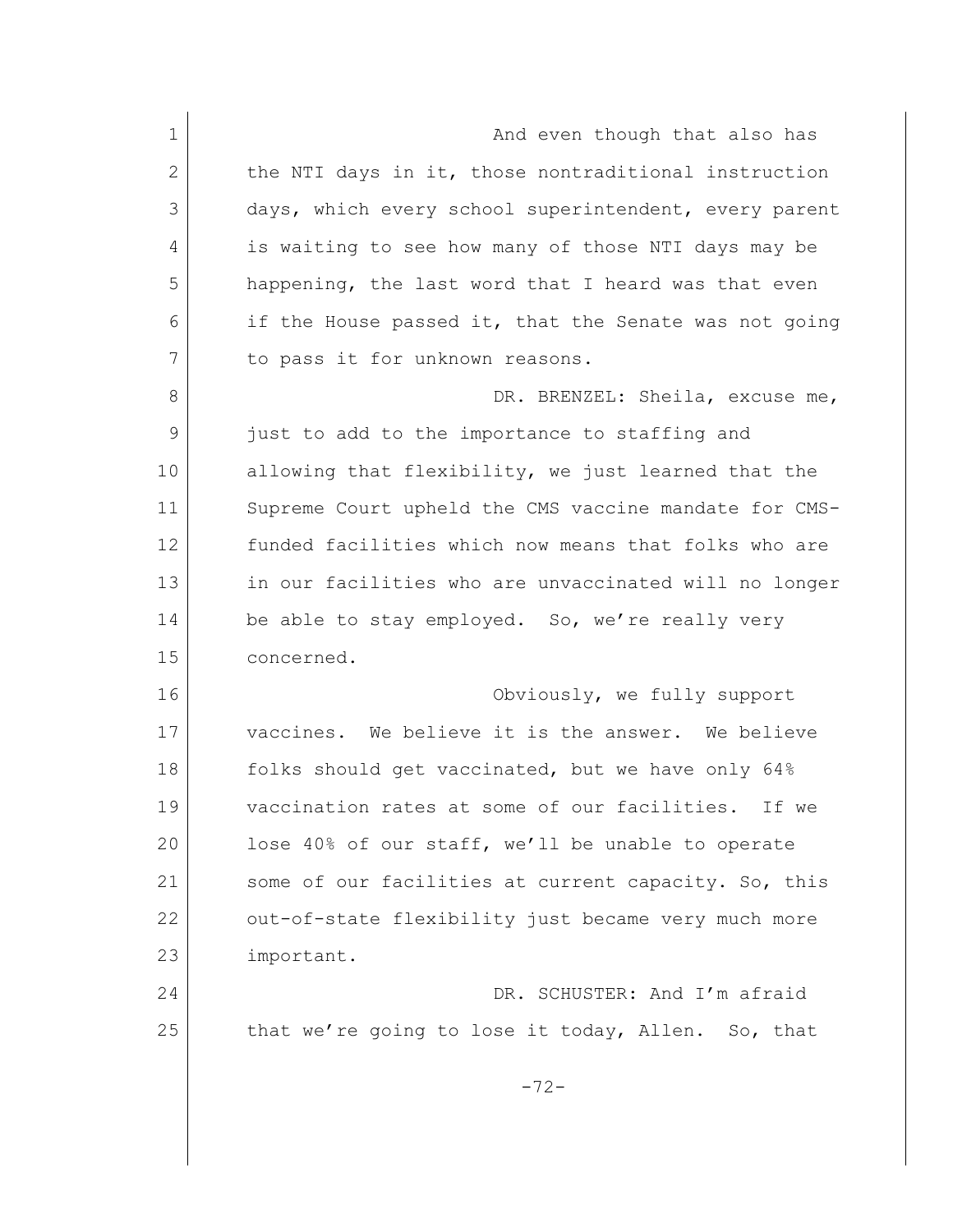1 was the ruling from the Supreme Court. 2 DR. BRENZEL: Correct. 3 MR. SHANNON: Wow. They upheld 4 the OSHA. They, I guess, ruled against the OSHA 5 requirement. The CMS one, I quess, is the problem. 6 DR. BRENZEL: It's not the 7 employer mandate. It's the CMS-funded federal 8 facilities. So, it's nursing homes, psychiatric 9 hospitals and ICF's. 10 DR. SCHUSTER: Anybody that gets 11 CMS funding, right? 12 DR. BRENZEL: Correct. 13 MR. SHANNON: Certified CMS 14 providers. 15 DR. SCHUSTER: Certified. Okay. 16 Oh, well, how much other bad news? Thank you, Allen. 17 I know you didn't want to report that but wow. 18 MS. HUGHES: I told you, Sheila, 19 not to say your day couldn't get worse. 20 DR. SCHUSTER: Well, I just had 21 Said that. See, I really jinxed us. Bart told me. 22 He was over there going, no, no, no, no, don't say  $23$  that. 24 Do we have any recommendations 25 for the MAC? -73-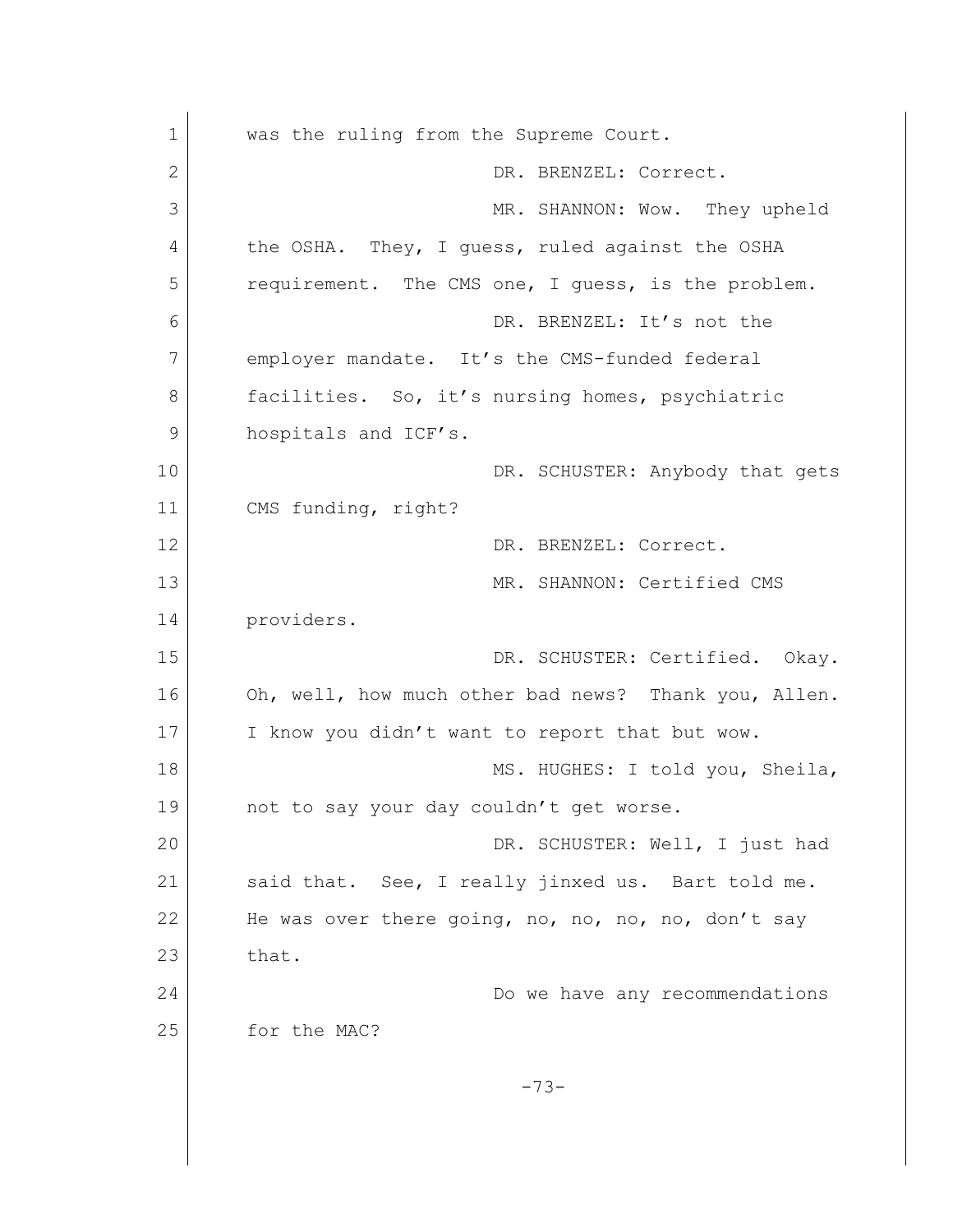| $\mathbf 1$ | MR. BALDWIN: Shelia, just real                        |
|-------------|-------------------------------------------------------|
| 2           | quick on that last subject that Dr. Brenzel was       |
| 3           | talking about because that's just kind of coming out. |
| 4           | I was just kind of seeing that, too.                  |
| 5           | Upholding the CMS requirement,                        |
| 6           | it seemed like we discussed at a recent CMHC CEO      |
| 7           | meeting that CMHC's did not fall under that because   |
| 8           | they didn't meet the federal definition. Has          |
| 9           | anything changed on that?                             |
| 10          | DR. BRENZEL: I think there may                        |
| 11          | be one that does but I'll have to recall because they |
| 12          | have facilities. I'm not sure the legality of state-  |
| 13          | operated hospitals or certain levels of programs.     |
| 14          | So, we'll have to double check on that.               |
| 15          | MR. SHANNON: But the certified                        |
| 16          | facilities, and even if you get Medicare or Medicaid  |
| 17          | funding, you're not necessarily a certified facility  |
| 18          | and that's the distinction, but, yeah, I would think  |
| 19          | that would be a concern for River Valley unless their |
| 20          | hospital is independent somehow organizationally.     |
| 21          | MR. BALDWIN: But state                                |
| 22          | hospitals and a PRTF and----                          |
| 23          | DR. SCHUSTER: And nursing                             |
| 24          | homes, right, Allen?                                  |
| 25          | DR. BRENZEL: All nursing homes,                       |
|             | $-74-$                                                |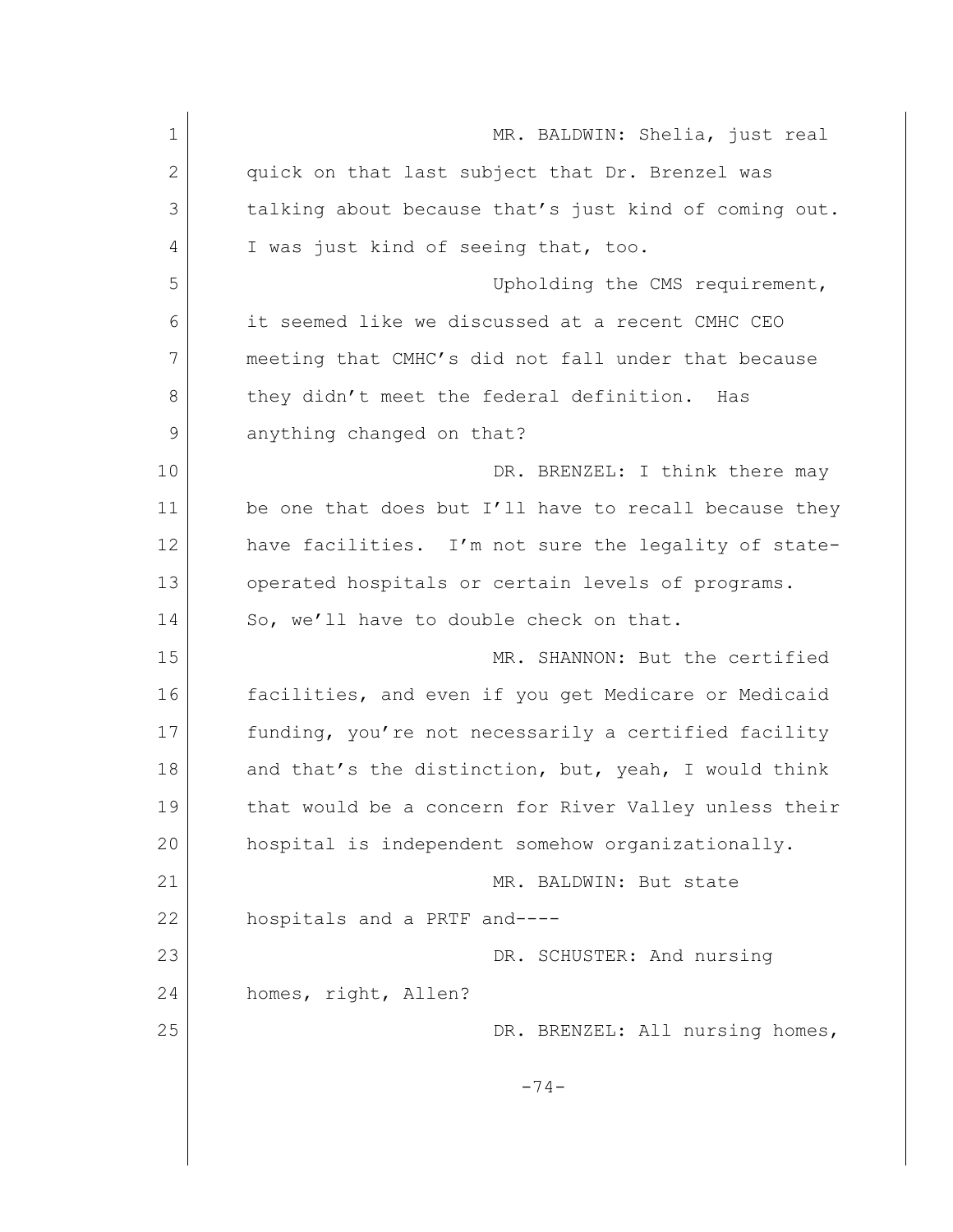1 but I don't think our CMHC's operate nursing homes at 2 this point. 3 DR. SCHUSTER: Yeah, I know but 4 I'm----5 DR. BRENZEL: But it definitely 6 applies to nursing homes primarily. That's what it 7 was targeted at primarily. 8 DR. SCHUSTER: Right. Wow. 9 MR. BALDWIN: And the PRTF as 10 far as you know? 11 DR. BRENZEL: I don't know if 12 they're Medicare-certified. That's the piece. 13 MR. BALDWIN: I mean, they're 14 federally defined but I don't know that they're---- 15 MR. SHANNON: And the CMHC is a 16 federal definition, but the certification part if 17 they operate a partial hospitalization program and 18 certified to do that specifically. They may have 19 them for kids and such but it's not that process or 20 it doesn't apply except for maybe River Valley with a 21 hospital, right, Dr. Brenzel? 22 DR. BRENZEL: Yes. 23 DR. SCHUSTER: But it's 24 definitely going to be your hospitals and your 25 nursing homes.  $-75-$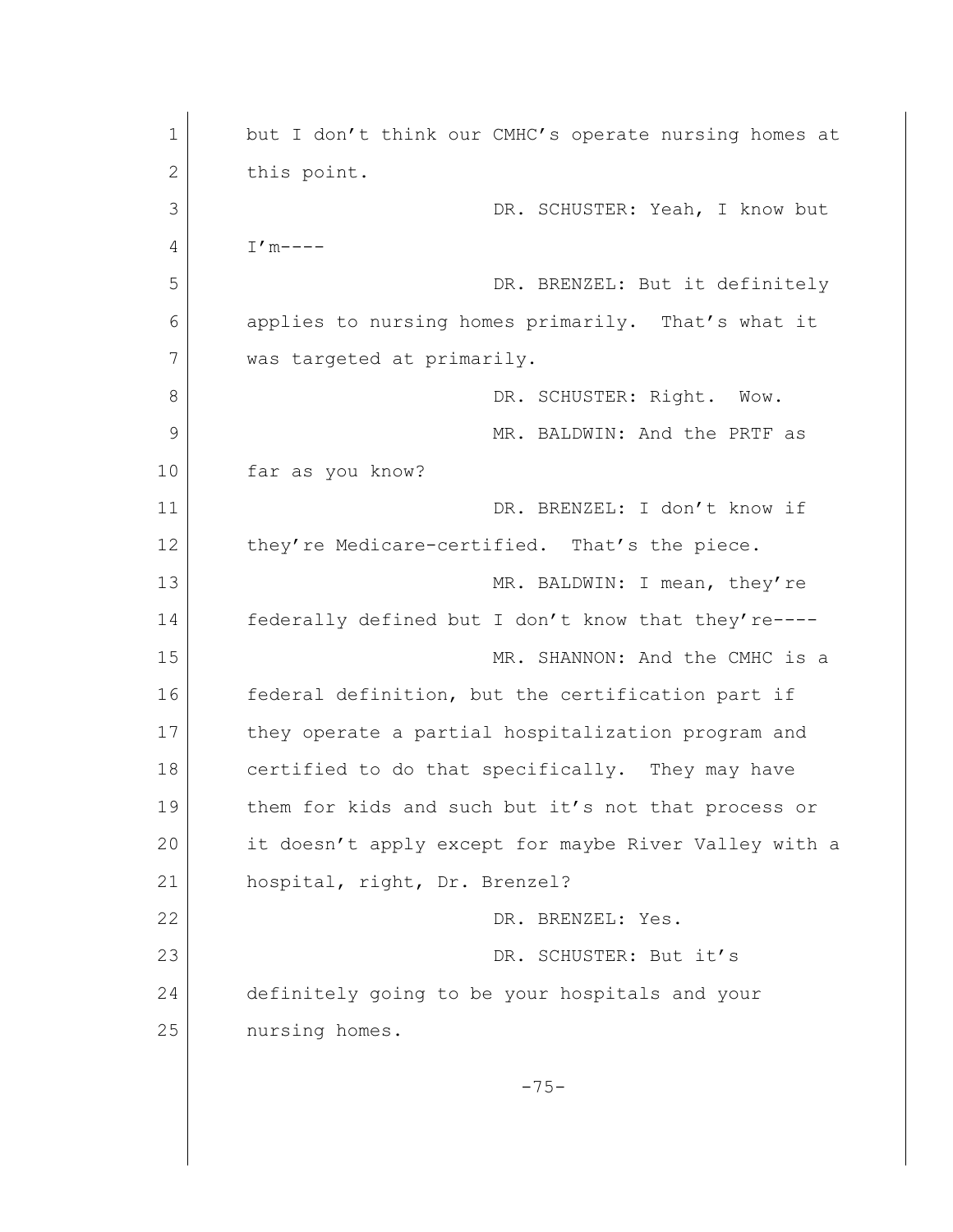1 MR. SHANNON: Yeah, and Central 2 State, Eastern State. 3 DR. SCHUSTER: And ICF's. 4 MR. SHANNON: Yeah, and ICF's. 5 DR. SCHUSTER: Wow. So, if I'm 6 right, if Senate Bill 25 is not going to go, then, 7 you don't have any of the flexibility for bringing 8 people in from other states. And if you have any 9 APRN's that have been operating without what we call 10 a CAPA-CS and that was suspended, see, that's going 11 to go away, too. 12 DR. BRENZEL: We need to make 13 sure people are aware of that additional 14 complication. 15 DR. SCHUSTER: Well, and it's 16 going to happen on a Saturday of a holiday weekend 17 during one of the biggest spikes of COVID that we've 18 seen, I guess the biggest in the state. 19 DR. BRENZEL: Right. We have 20 for sure the highest numbers of COVID. We have 21 facilities that 40% of the patients are positive now. 22 DR. SCHUSTER: Wow. Wow. 23 MS. GUNNING: Shelia, is there 24 any way there could be an emergency regulation 25 because of the reasons that you guys just said? -76-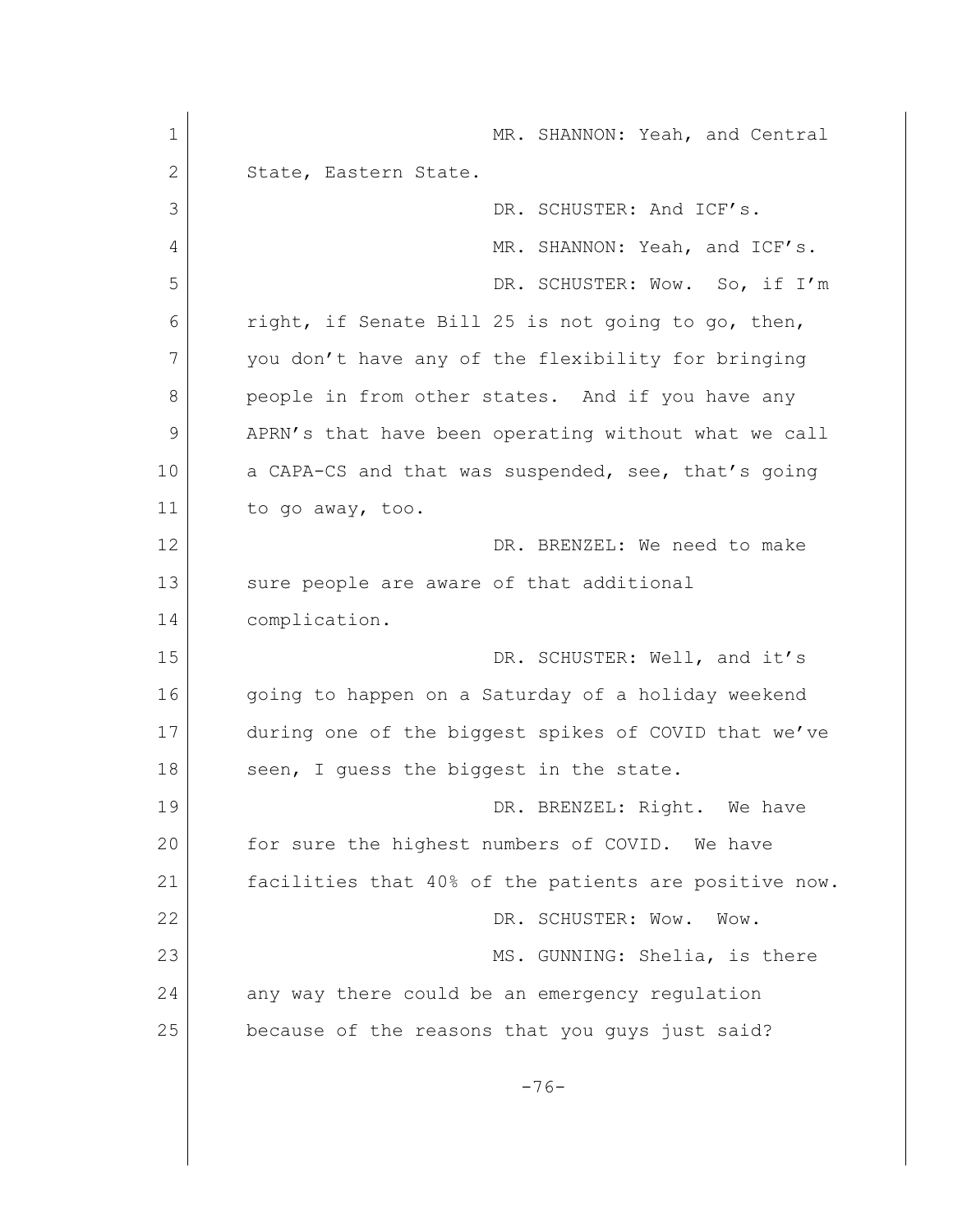| $\mathbf 1$ | DR. SCHUSTER: Well, that's what                             |
|-------------|-------------------------------------------------------------|
| 2           | these EO's, these Emergency Orders, were written to         |
| 3           | do.                                                         |
| 4           | MS. GUNNING: I know, but, I                                 |
| 5           | mean, can another one be issued or no?                      |
| 6           | DR. SCHUSTER: There'S nobody to                             |
| 7           | issue it I quess would be the problem.                      |
| 8           | MS. GUNNING: I was just hoping.                             |
| 9           | DR. SCHUSTER: Well, and, you                                |
| 10          | know, in the Special Session back in September, there       |
| 11          | was a lot of discussion about these Executive Orders        |
| 12          | and that's when they set this January 15 <sup>th</sup> as a |
| 13          | completely arbitrary date. It has nothing to do with        |
| 14          | the national CMS-designated emergency period or             |
| 15          | anything else but they tied their own hands and it's        |
| 16          | just really mind-boggling that they're going to do          |
| 17          | this.                                                       |
| 18          | MR. SHANNON: And prevent the                                |
| 19          | Governor from extending it, right?                          |
| 20          | DR. SCHUSTER: Right. There's                                |
| 21          | not going to be anything that the Governor can do           |
| 22          | because they've taken away his emergency power.             |
| 23          | MS. GUNNING: That was my                                    |
| 24          | question.                                                   |
| 25          | DR. SCHUSTER: I don't think                                 |
|             | $-77-$                                                      |
|             |                                                             |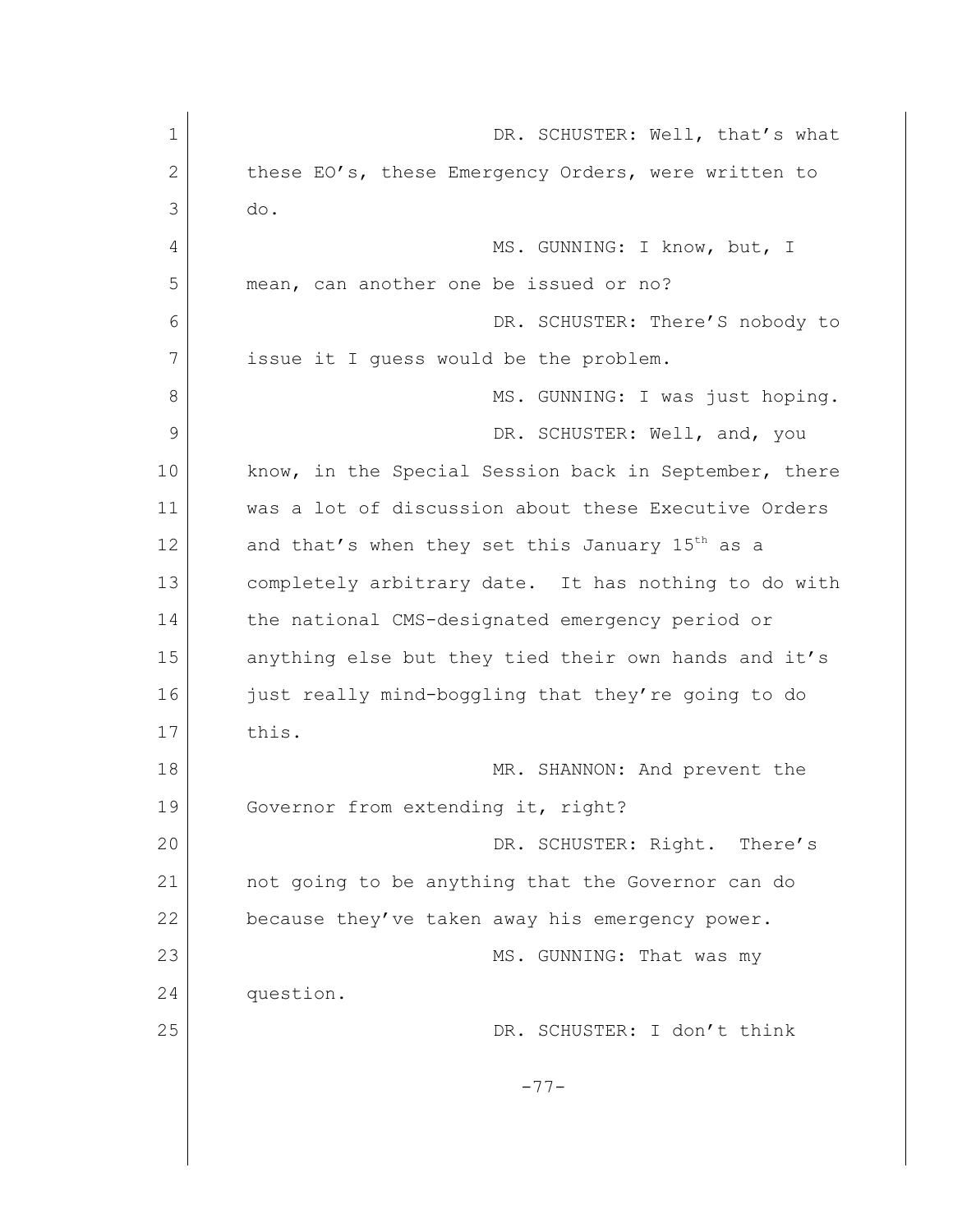| $\mathbf 1$  | there's any way out of it. So, all the school         |
|--------------|-------------------------------------------------------|
| $\mathbf{2}$ | principals and the superintendents and parents that   |
| 3            | have been waiting to see about NTI days and, then,    |
| 4            | everything in health care, mental health and physical |
| 5            | health, is just absolutely up in the air and down the |
| 6            | tubes probably with this.                             |
| 7            | MR. BALDWIN: Until Tuesday.                           |
| 8            | DR. SCHUSTER: Until Tuesday,                          |
| 9            | yeah.                                                 |
| 10           | MR. BALDWIN: Maybe.                                   |
| 11           | DR. SCHUSTER: Well, and, then,                        |
| 12           | how do you get people back in? We've had this thing   |
| 13           | once before where we say if you on an emergency basis |
| 14           | close down a unit or whatever, you can't just flip a  |
| 15           | switch and turn it back on.                           |
| 16           | Lots of things happen when you                        |
| 17           | turn it off. And, so, if you've got people that have  |
| 18           | been working here and no longer can, what do you say  |
| 19           | to those patients? I mean, we really have to think    |
| 20           | about patient care here. Wow.                         |
| 21           | I don't have any agenda items                         |
| 22           | for the March meeting. Do any of the other voting     |
| 23           | members of the TAC have any agenda items, or, I'm     |
| 24           | sorry, recommendations to the MAC?                    |
| 25           | Maybe we should recommend to                          |
|              | $-78-$                                                |
|              |                                                       |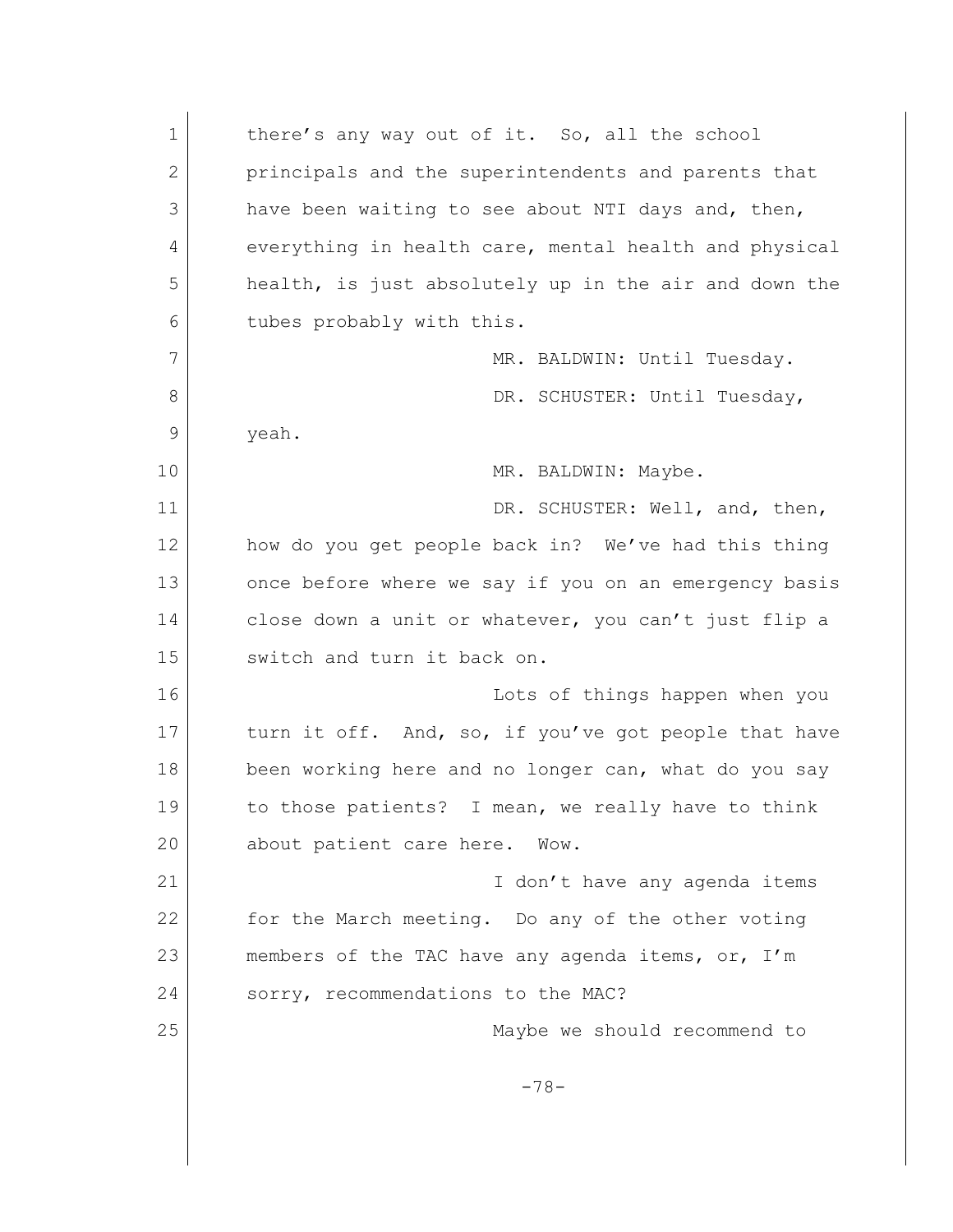| $\mathbf 1$  | the MAC - well, you know - Emergency Orders need to            |
|--------------|----------------------------------------------------------------|
| $\mathbf{2}$ | be re-instituted but that's outside. That's not                |
| 3            | something that the MAC has any power over.                     |
| 4            | MS. CECIL: I think what you                                    |
| 5            | should recommend is everybody call their legislator.           |
| 6            | DR. SCHUSTER: Yeah. Well, we're                                |
| 7            | going to end this meeting pretty soon. You can go              |
| 8            | call your legislator now and say what are you                  |
| 9            | thinking?                                                      |
| 10           | So, we've got lots of carryover                                |
| 11           | items for the March BH TAC meeting and we will carry           |
| 12           | those over. And if anybody that's on the call wants            |
| 13           | to email me at kyadvocacy@gmail.com or you get emails          |
| 14           | from me, let me know what other items you want to              |
| 15           | add.                                                           |
| 16           | And, then, the MAC meeting is                                  |
| 17           | the $27th$ of January, 10 a.m. to 12:30 and that's via         |
| 18           | Zoom.                                                          |
| 19           | And, then, our next BH TAC                                     |
| 20           | meeting is March 10 <sup>th</sup> . Remember we've gone to the |
| 21           | second Thursday of the month and that will, again, be          |
| 22           | at 2:00 so that we can let the legislative committee           |
| 23           | meetings happen.                                               |
| 24           | MS. MUDD: I guess everybody has                                |
| 25           | heard about our recent losses. We lost Larry Forgy             |
|              |                                                                |
|              | $-79-$                                                         |
|              |                                                                |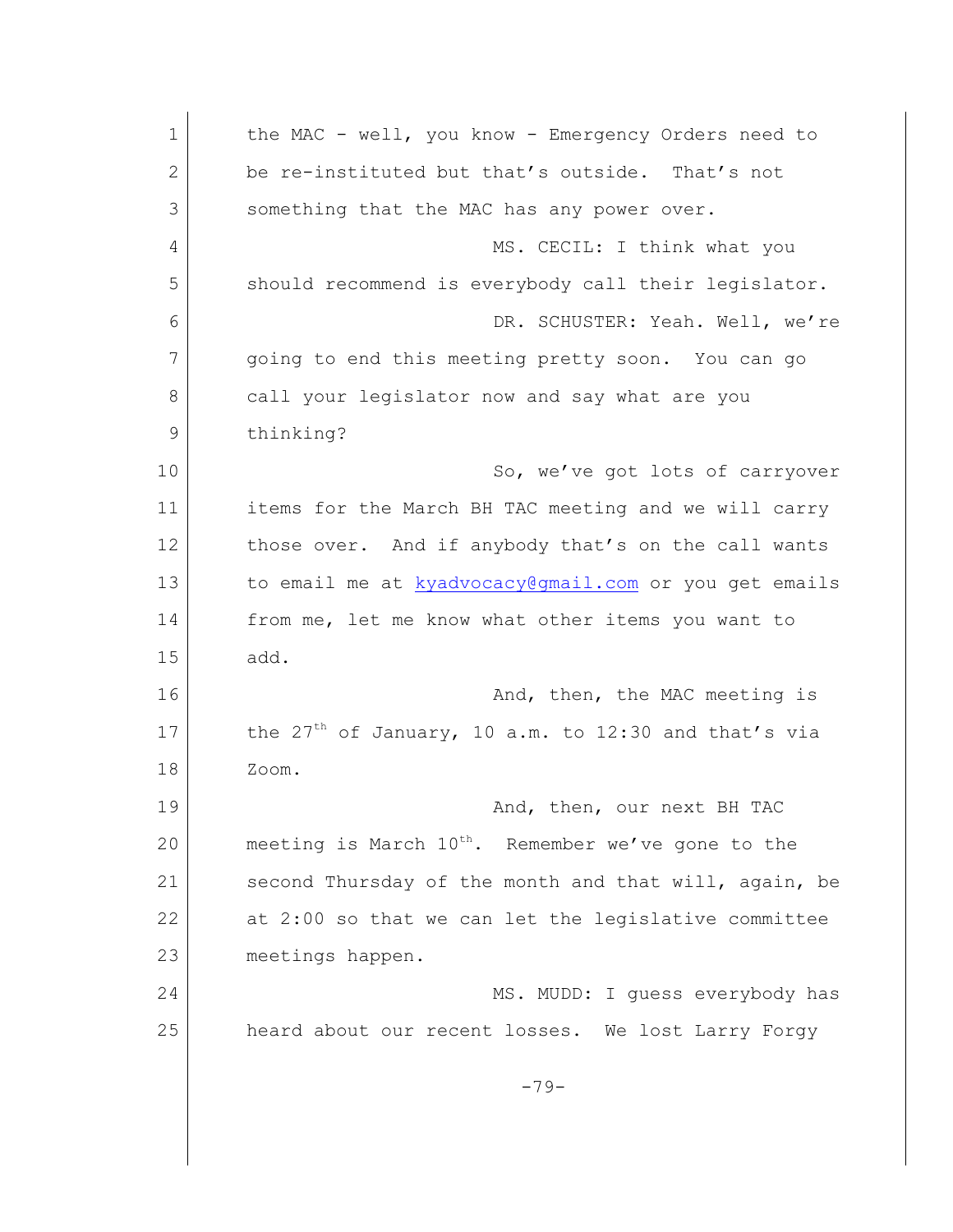1 and our dear advocate friend Bernie Block. 2 DR. SCHUSTER: I went to that 3 visitation. It was at the same funeral home and so 4 forth where his son David had his visitation after he 5 had successfully completed suicide. So, so sad. 6 Bernie was a great warrior, a great guy and willing 7 to talk about his son's travails and tried to do 8 something about it. 9 So, he's sorely missed but his 10 family was glad that there were a number of the old-11 timers. The old-time NAMI Louisville people were 12 there and it was good to see them. They're very 13 excited about the prospect that we could get an SMI 14 waiver this Session. When I told them that that was 15 a possibility, they were all just so excited about 16 that. It made me feel good that they were there to 17 honor Bernie. 18 But you're right. And those of 19 you who know Senator Alice Forgy Kerr, of course, 20 that's her brother, her beloved brother, and I'm sure 21 that she is deep in grief. So, prayers for both of 22 those families. 23 and if there's no further 24 business, we will adjourn the meeting by acclamation, 25 and I thank you all for being on.  $-80-$